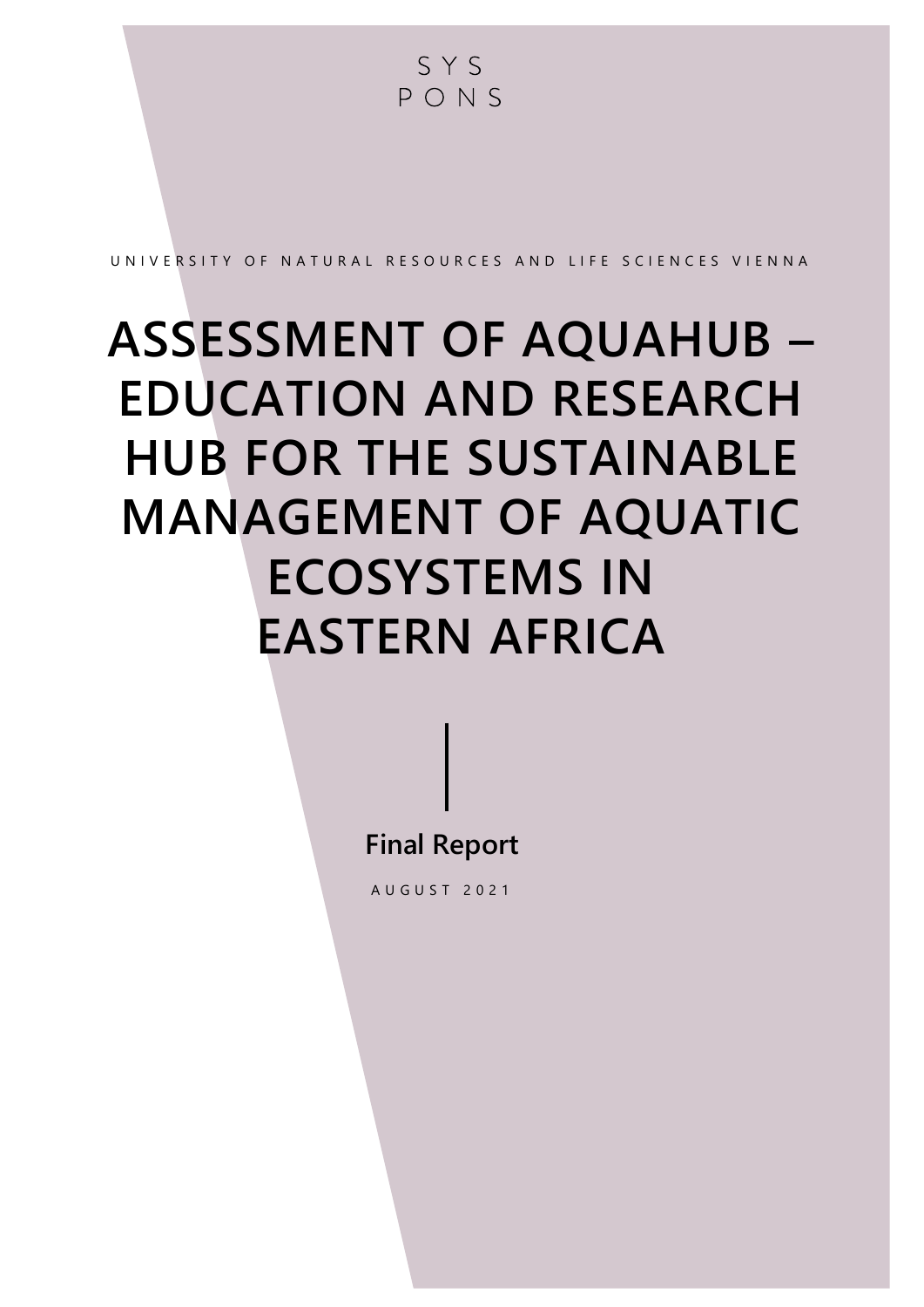SYS PONS

O U R C O N T A C T

#### **Syspons GmbH**

Prinzenstraße 84 10969 Berlin Germany

www.syspons.com © Syspons. All rights reserved.

### **Matias Krämer Manager**

T: 49 (151) 26460 – 485 E: matias.kraemer@syspons.com

### **Aleksandra Litvinova Senior Consultant**

T: 49 (151) 2646 – 0259 E: aleksandra.litvinova@syspons.com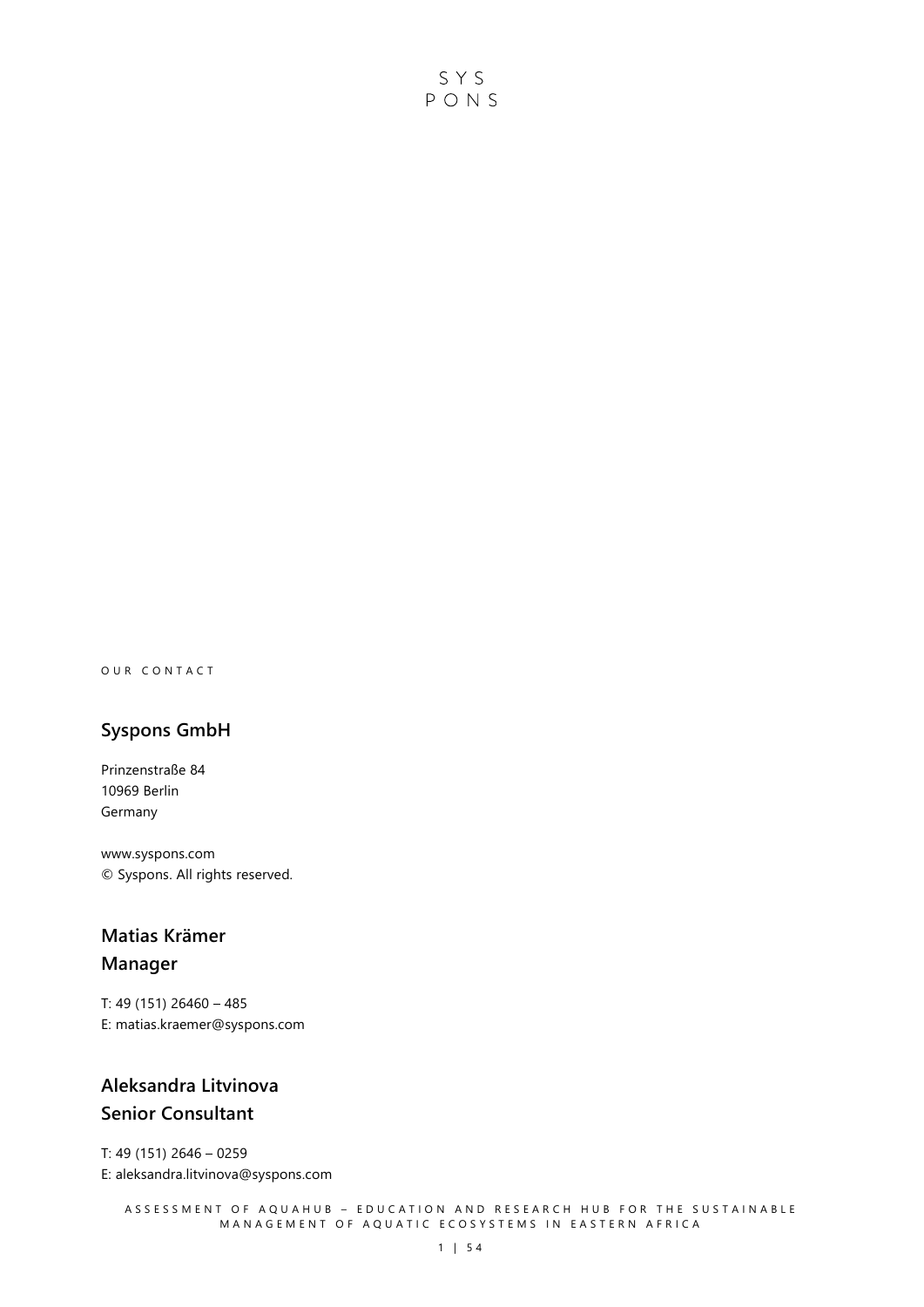# SYS<br>PONS

#### C O N T E N T

| <b>1 EXECUTIVE SUMMARY</b>                                                | 5  |
|---------------------------------------------------------------------------|----|
| 2 INTRODUCTION                                                            | 9  |
| <b>3 BACKGROUND AND CONTEXT</b>                                           | 9  |
| 3.1 About AQUAHUB                                                         | 9  |
| 3.2 Capacity Development in the Education Sector (Context Analysis)       | 11 |
| Capacity and capacity development as an end in itself                     | 12 |
| 4 DESIGN AND APPROACH OF THE ASSIGNMENT                                   | 14 |
| 4.1 Design                                                                | 14 |
| 4.2 Methodological Approach                                               | 16 |
| 4.3 Limitations, Risks and Mitigation Measures                            | 17 |
| 5 FINDINGS                                                                | 18 |
| 5.1 Relevance and Coherence Assessment                                    | 18 |
| 5.1.1 IPEA 18                                                             |    |
| 5.1.2 Relevance                                                           | 24 |
| 5.1.3 Overall Conclusions Relevance and Coherence                         | 25 |
| 5.2 Analysis of the Theory of Change                                      | 25 |
| 5.2.1 Analysis of Outcome 1                                               | 27 |
| 5.2.2 Analysis of Outcome 2                                               | 29 |
| 5.2.3 Analysis of Outcome 3                                               | 31 |
| 5.2.4 Analysis of Outcome 4                                               | 32 |
| 5.2.5 Analysis of Outcome 5                                               | 34 |
| 5.2.6 Analysis of Outcome 6                                               | 35 |
| 5.2.7 Underlying assumptions                                              | 36 |
| <b>6 EVALUABILITY ASSESSMENT</b>                                          | 37 |
| 6.1 Overview of Results of the Evaluability Assessment                    | 40 |
| 6.2 Review of the Management Response to the CAPAQUA 2018 Evaluation      | 45 |
| 6.3 Implications of the Evaluability Assessment for the Impact Assessment | 46 |
| <b>7 RECOMMENDATIONS</b>                                                  | 47 |
| <b>8 ANNEXES</b>                                                          | 48 |
| 8.1 Consolidated ToC                                                      | 49 |
| 8.2 Revised ToR for the planned impact assessment assignment              | 50 |
| 8.3 Data Collected and Analysed                                           | 50 |
| 8.3.1 Table of Conducted Interviews & Focus Groups                        | 51 |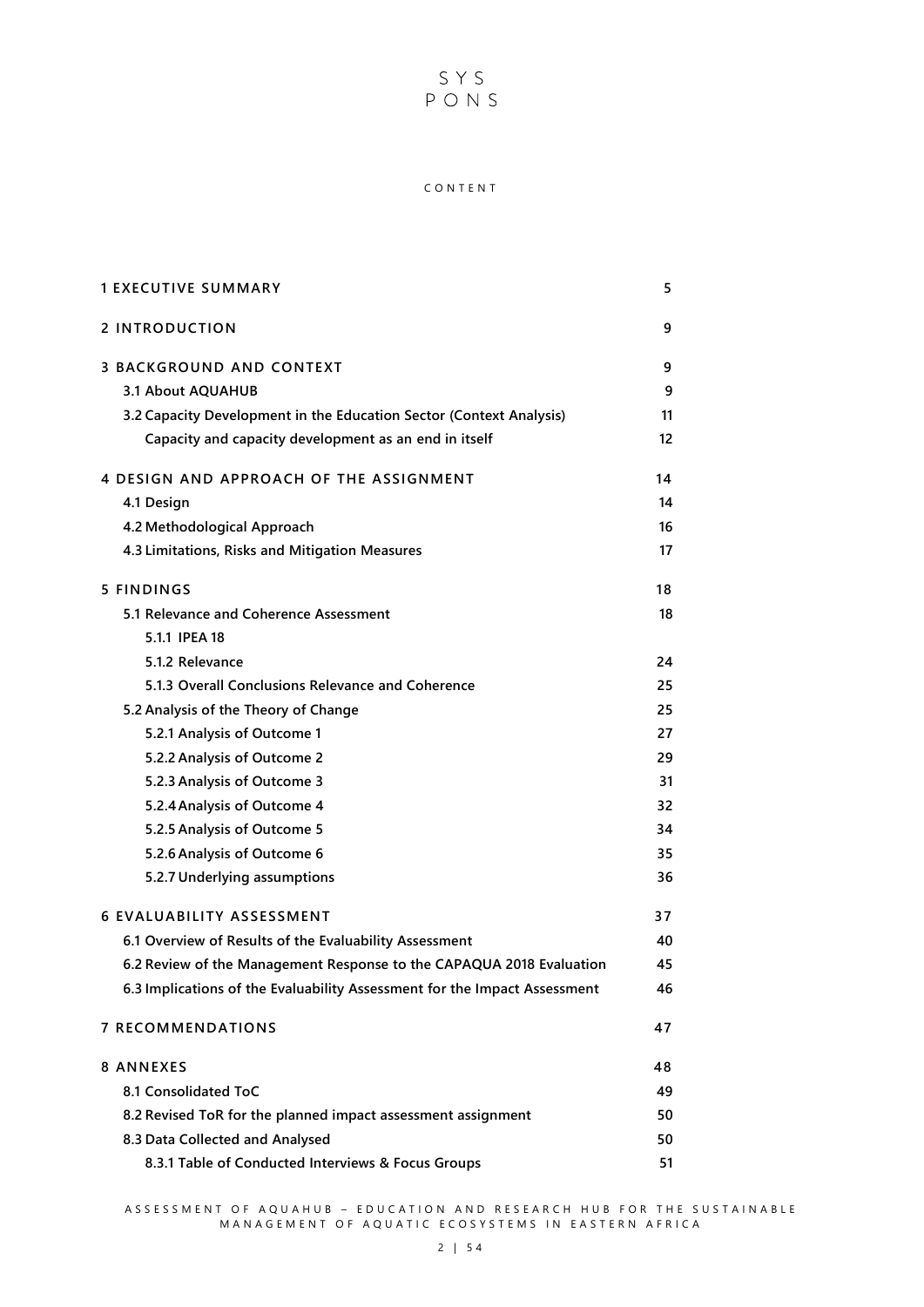

| 8.3.2 List of Contacted Persons | 51  |
|---------------------------------|-----|
| 8.3.3 Bibliography              | 51  |
| 8.4 Assessment Grid             | 53. |
| 8.5 Evaluability Assessment     | 53. |
| <b>8.6 IPEA</b>                 | 53. |

#### LIST OF FIGURES

| Figure 1: The five capabilities by Morgan                      | 13. |
|----------------------------------------------------------------|-----|
| Figure 2: Our Holistic Research Strategy                       | 15  |
| Figure 3: Overview of the data collection and reporting phases | 16  |
| Figure 4: Structure and content of evaluability assessment     | 39  |
| Figure 5: Visualisation of the Theory of Change                | 49  |

## **List of abbreviations**

| AAU            | Addis Ababa University                                                                                      |
|----------------|-------------------------------------------------------------------------------------------------------------|
| ADA            | Austrian Development Agency                                                                                 |
| <b>ADC</b>     | Austrian Development Cooperation                                                                            |
| AEEM           | Aquatic Ecosystems & Environmental Management                                                               |
| <b>AQUAHUB</b> | Education and research hub for the sustainable management of aquatic ecosystems in Eastern<br>Africa        |
| <b>BDU</b>     | <b>Bahir Dar University</b>                                                                                 |
| <b>BOKU</b>    | University of Natural Resources and Life Sciences Vienna                                                    |
| CAPAQUA        | Educational and Research CAPacity in Eastern Africa for the Sustainable Management of AQUAtic<br>Ecosystems |
| CAS            | Complex adaptive systems                                                                                    |
| EAAWA          | East Africa - Austria Water Association                                                                     |
| EAWA           | Eastern African Water Association                                                                           |
| EGU            | <b>Egerton University</b>                                                                                   |
| EIAR-NFALRC    | Ethiopian Institute for Agricultural Research, National Fish and Aquatic Lives Research Center              |
| ES-LWE         | Master's Programme: Environmental Sciences, specialisation in Limnology & Wetland Ecosystems                |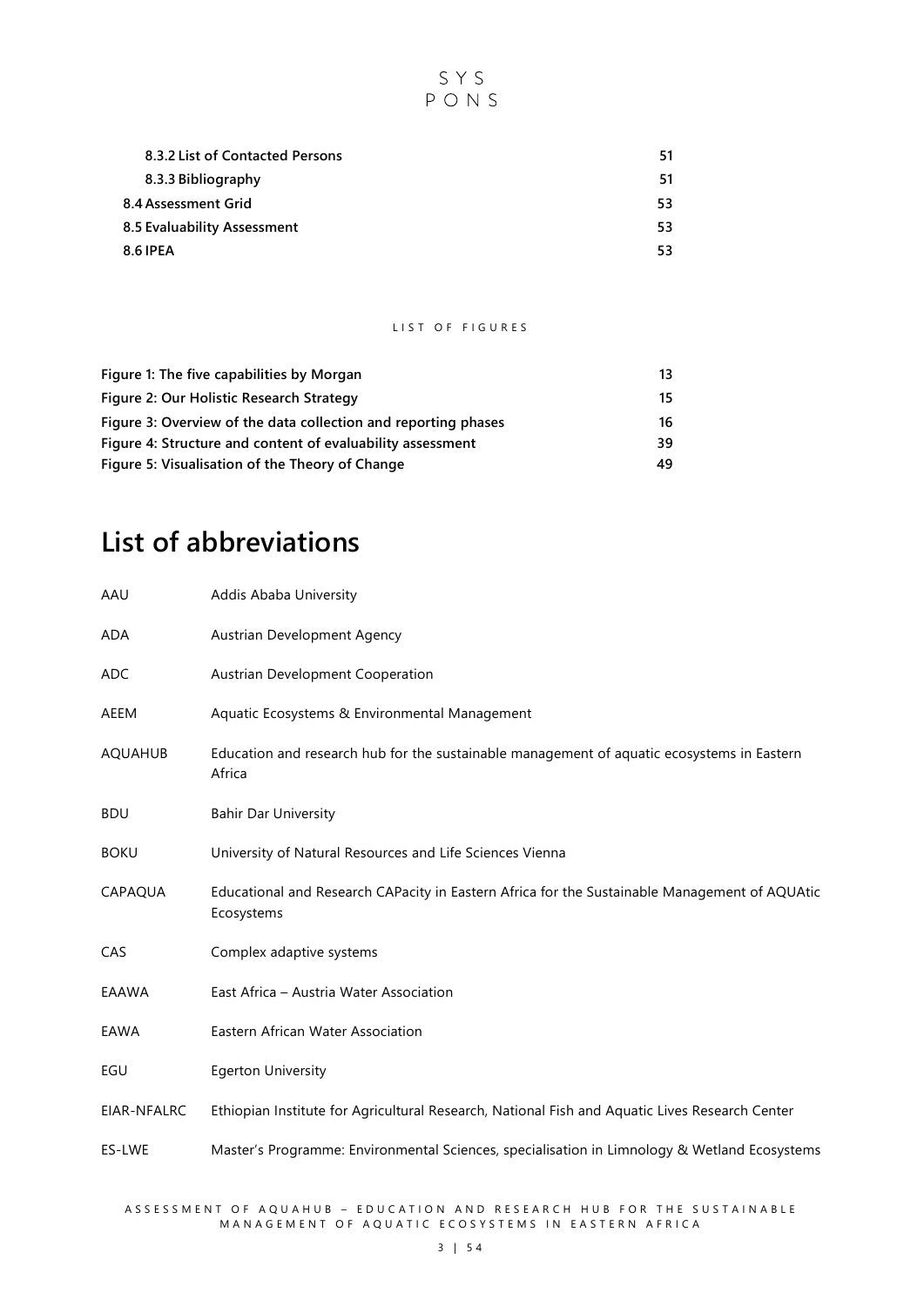

| HEST        | Higher Education Science and Technology              |
|-------------|------------------------------------------------------|
| IHE-Delft   | <b>IHE Delft Institute for Water Education</b>       |
| <b>IPEA</b> | Integrated Policy Effectiveness Assessment           |
| <b>IPGL</b> | International Training Programmes in Limnology       |
| <b>LWM</b>  | Master's Programme in Limnology & Wetland Management |
| NGO.        | Non-governmental organisation                        |
| <b>SDGs</b> | Sustainable Development Goals                        |
| ToC         | Theory of Change                                     |
| ToR         | Terms of Reference                                   |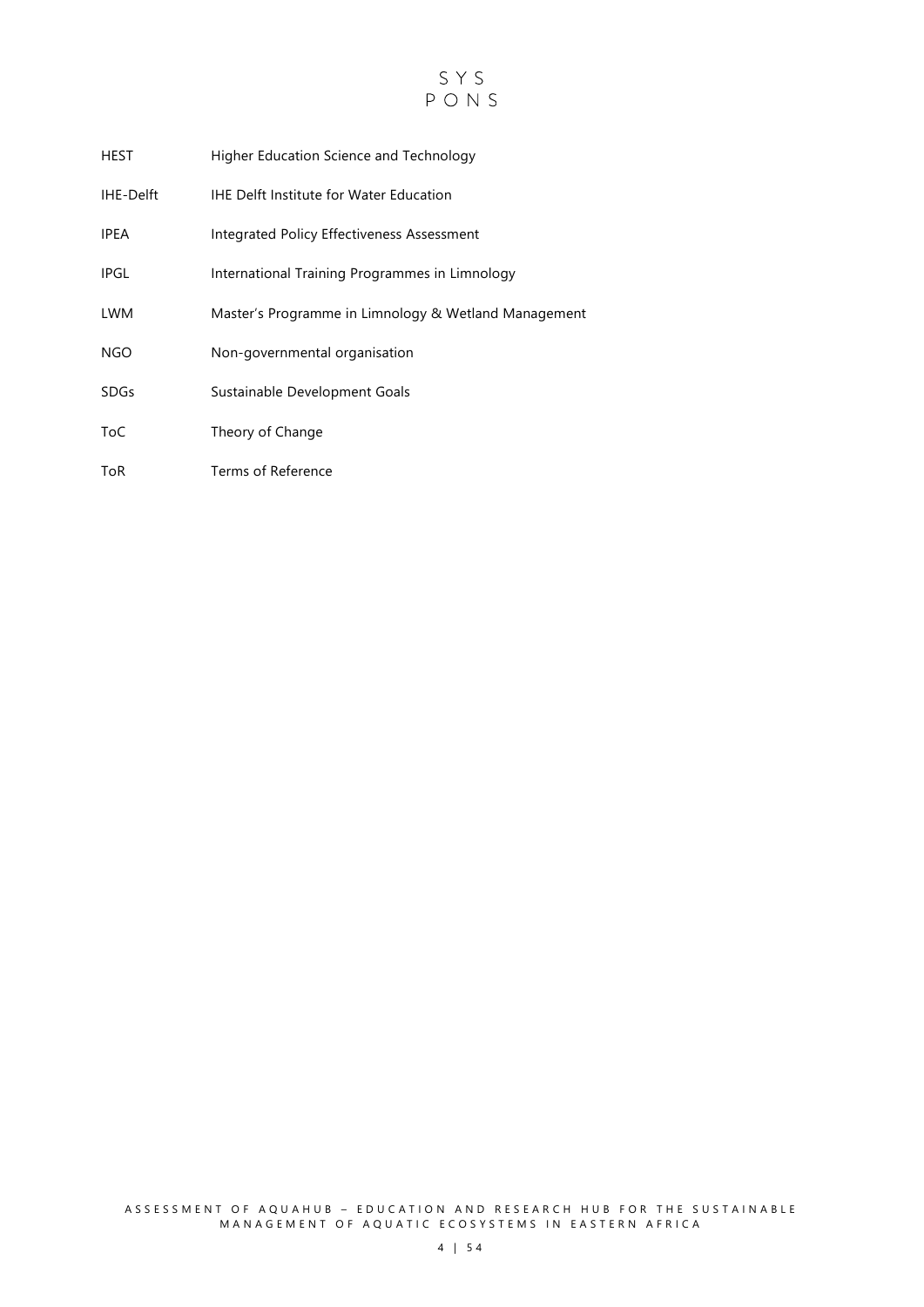## <span id="page-5-0"></span>**1 Executive Summary**

The AQUAHUB project aims to foster the sustainable management of freshwater ecosystems and strenghten the educational and research capacities of Higher Education Science and Technology institutions in Eastern Africa. Standing in a long tradition of related projects, starting with the "International Post-Graduate Education & Research Hub in Limnology" project which began in 1975, AQUAHUB can build on decades of experiences and established relationships for its cooperation, knowledge creation, and educational programmes in Ethiopia, Kenya, and Uganda. In its long history it has evolved from trainings in European countries to a broader capacity development and a direct integration of institutions in Eastern Africa as well as a strengthening of South-South cooperation and larger networks. Currently, the two joint-degree master programmes Limnology & Wetland Management (LWM) and Aquatic Ecosystems & Environmental Management comprise the core of the project's activities, with the latter one being purely a collaboration between Eastern African institutions. With these activities, AQUAHUB aims to educate and train highly-qualified professionals, carry out relevant research and extension activities and contribute to evidence-based policy making. A differentiating factor is the focus on hands-on training in practical and soft skills that enriches the otherwise mostly knowledge-focussed programmes in the Eastern African region<sup>1</sup>.

Syspons was commissioned by the University of Natural Resources and Life Sciences Vienne (BOKU) to conduct the present assignment with the purpose to promote organisational learning within the project and to inform decisionmaking for future change processes and an upcoming impact assessment. The assignment combines three distinct but interrelated objectives:

- Inform the design of a follow-on phase of AQUAHUB, in particular by assessing the project's relevance and coherence in the local context
- Reflect, assess and if necessary revise the current Theory of Change
- Assess and revise the draft Terms of Reference (ToR) of a planned impact assessment.

Based on these three objectives, Syspons carried out three separate analyses that are tied together into a holistic research strategy as they all inform each other.

Firstly, to assess the AQUAHUB's coherence to the policy context and relevance to local needs, an Integrated Policy Effectiveness Assessment (IPEA) and Needs Assessment were conducted. The IPEA is an approach to assessing a policy's or intervention's alignment with other policies and interventions in a given area. A sample of the most important policies in the three countries and the region were systematically analysed regarding their point of intervention, and assumed causal mechanism, and subsequently scored regarding their practical relevance for and alignment with the AQUAHUB project. Interviews and focus group discussions with students, academic staff, and alumni of the educational programmes and key institutions and organisations (incl. potential and actual employer's of graduates) allowed the assessment of these stakeholders' needs. The results of these assessment are particularly useful for the design of the follow-on phase of AQUAHUB.

Secondly, the Theory of Change was analysed, tested for plausability, and ultimately visualised. To this end, in the inception phase a thorough understanding of the project and the different perspectives on it was developed through interviews with the project coordinators. Based on this initial data, state-of-the-art capacity development theories, and an expert assessment by the evaluation team, outcomes were reformulated, underlying assumptions identified, and impact hypotheses developed. In the data collection phase, these were then validated in further interviews with project stakeholders, faculty management and relevant organisations and institutions, and focus group discussions with alumni and academic staff. This analysis represent a prepatory step to the planned impact assessment,

⸻

<sup>&</sup>lt;sup>1</sup> Furthermore, interview partners pointed out that there are no comparable joint-degree programmes between European and Eastern African universities. However, the current assignment did not perform a systematic analysis of similar academic programmes.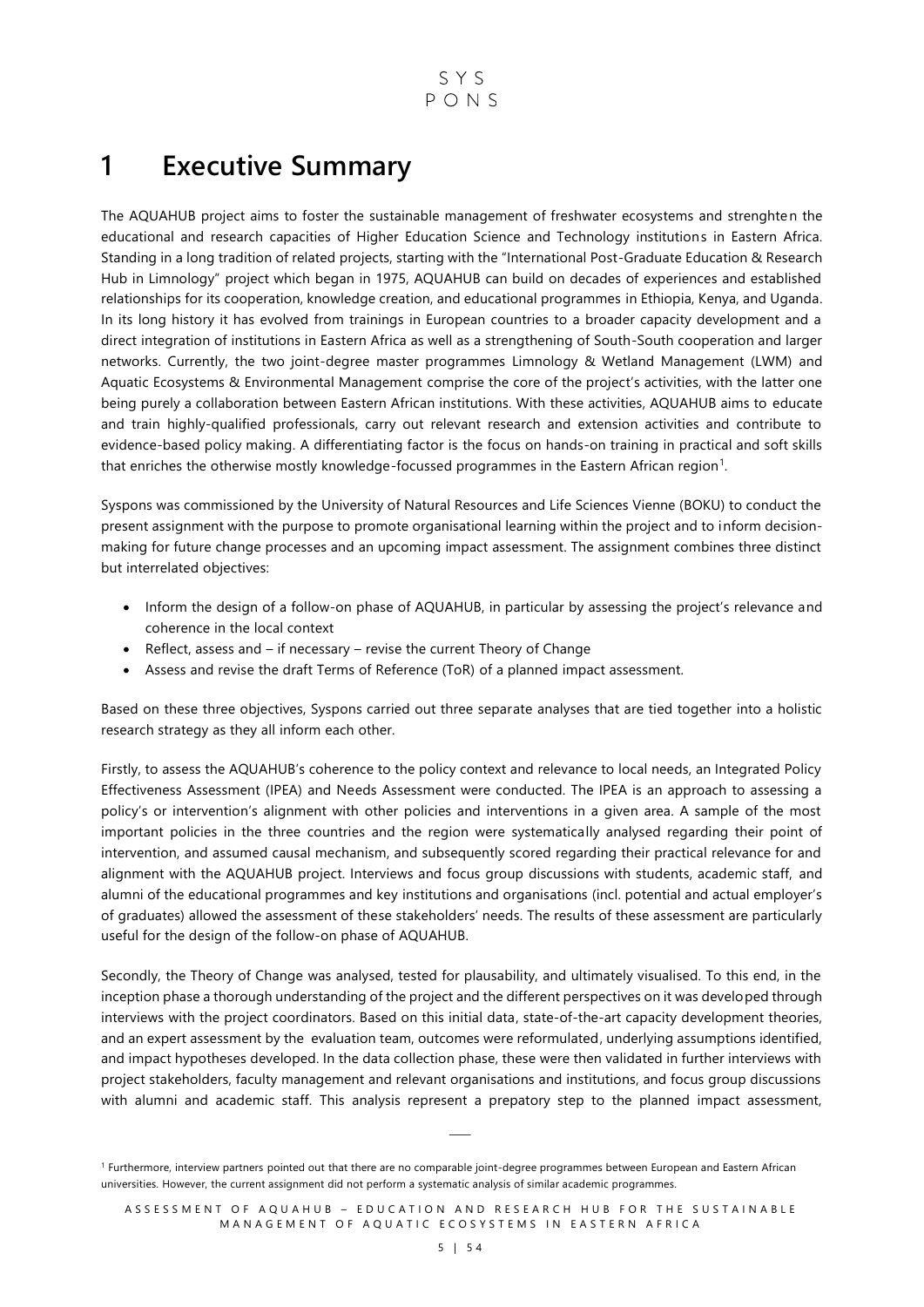therefore, its approach and results do not speak to the project's effectiveness or impact. Instead, it focusses on the internal consistency and theoretical plausability of the project's Theory of Change. The practical validation of its impact hypotheses will be conducted in the impact assessment. Hence, the results from this assessment are particularly useful in informing the design of the follow-on phase of AQUAHUB and the revision of the Terms of Reference for the planned impact assessment

Finally, an Evaluability Assessment was conducted. Based on the analytical dimensions of the underlying analysis of the intervention, its Theory of Change, the proposed (or actual) M&E system, the data availability and quality, as well as the evaluation context, a complex set of indicators were applied to the AQUAHUB project. The assessment used the data from the interviews, the revised theory of change, and project documents to develop detailed scores for each of the indicators. The results from the evaluablity assesment provide insights not only into the general evaluability of the project (*whether* it can be evaluated) but also into the specifics of a possible evaluation (*how* it could be evaluated). They were thus central in the subsequent revision of the ToR for the planned impact assessment as they informed the appropriate evaluation strategy, approaches, and designs as well as scope, emphasis, and limitations.

The relevance and coherence analysis showed a strong relevance of the AQUAHUB intervention to the needs of the local context, the participating institutions, and its students and stakeholders. The activities and the underlying Theory of Change respond to key challenges in the region on an individual, organisational, and national/regional level. By aiming to provide fully-funded high-quality education to master students, to offer highly-qualified graduates to the job market, to produce and disseminate high-quality research, and to build a network of research institutions, the project is aligned with needs in the regional sector of the sustainable management of aquatic ecosystems. For many students, the financial and non-monetary support is key, enabling them to take up a master's study and receive high-quality supervision. The knowledge and skills acquired during the master's programmes are seen as being relevant to the local job market, both by the graduates and by potential employers. Employers value in particular the international and regional exposure and the broad set of academic and soft skills. However, with the on-going staff upgrading in East African research institutions, in many cases, a master's degree is becoming an insufficient entry ticket to the job market as more and more positions are requiring a PhD.

The IPEA analysis also showed that all analysed countries are putting a strong emphasis on sustainable development, the sustainable use of its natural resources, and the strengthening and/or reform of Higher Education and research. These policies offer many opportunities to the AQUAHUB project for funding, cooperation, and impact. At the same time, there is often a trade-off between environmental sustainability goals and economic development strategies that needs to be managed. Furthermore, while policies may be generally favourable, their implementation and enforcement are often still lacking, putting aquatic ecosystems at serious risk. Through its expertise in the sustainable management of aquatic resources and its well-qualified graduates, the project could attempt to make valuable contributions to the better management of competing priorities. Similarly, the area of community engagement and the dissemination of research findings to local communities is gaining increasing attention from policy makers, which could be further strengthened in the AQUAHUB approach. Additionally, a stronger strategic focus on reaching the policymaking community and influencing future policies through publications, networking, and the project's graduates would allow the project to shape a beneficial policy environment and thus increase both coherence as well as effectiveness.

Following a first analysis, the Theory of Change underlying the current project proposal was adjusted. A clearer differentiation between the projects inputs, activities, outputs, outcomes, and impact was established and impact hypotheses (if-then relationships) developed. Additionally, some aspects were found to be missing in the ToC which were captured by adding an additional outcome and the respective outputs and impact hypotheses concerning awareness and knowledge on sustainable management of aquatic ecosystem. The detailed analysis of the ToC, based on the interviews and focus group discussions, concluded that the current ToC generally represents an established and plausible intervention logic. However, it also revealed a number of weaknesses in definitions and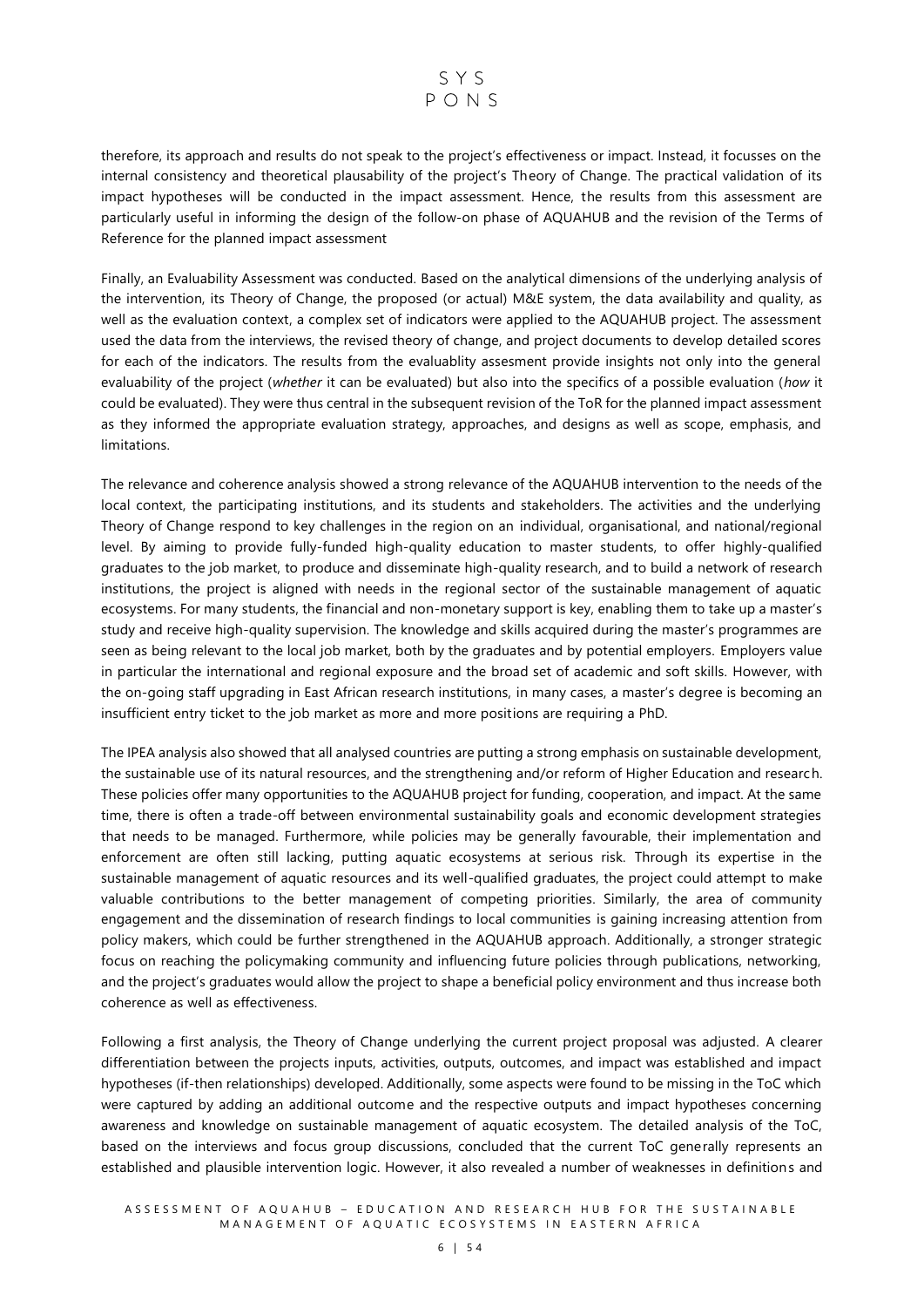

operationalisation such as the terms "regional flagship programmes" or "international standards". Additionally, the plausability of some causal links could be further strengthened by adding additional or explicating existing activities to the ToC and project approach. These include, among others, the role of the web-based platform, the effects of the network of participating institutions, the impacts of graduates, the link between individual skills development and organisational capacity development, and the gap between the dissemination of knowledge to a target group and achieving behavioural change in this target group.

For the impact assessment, these weaknesses offer interesting entry points and directions to explore further. For example, the dimensions of communication, cooperation, and interlinkages to other stakeholders could be analysed for the established network or the practical value of the produced research could be assessed. Another potential avenue would be to trace the alumni's entry to and trajectory within the job market and their impacts in and on their work environment to test whether the education of master students has the intended effects on the sustainable management of aquatic ecosystems.

The findings of the **evaluability assessment** suggest that, generally, an impact evaluation is possible and offers the opportunity of generating relevant findings to the further development of the project. The favourable evaluation context and the newly revised ToC form a good basis for such an assessment. However, due to the long period of project implementation and challenges in data availability and quality, especially with regards to the earlier project phases, the impact evaluation will have to face a number of limitations, such as a missing no treatment group or the option to conduct of a counterfactual analysis.

#### **Recommandations**

In a follow-up phase, **research uptake strategies** could be developed. A further gap exists regarding the question on the extent that research results are readily available and applicable to those who can benefit from it (e.g. farmers, fishermen, etc.). While AQUAHUB ensures that research is needs-oriented, the plausibility of that research having a direct impact on the beneficiaries and AQUAHUB's coherence with policies emphasizing community engagement needs to be strengthened. Accordingly, the project strategy should also include activities and mechanisms through which such uptake is facilitated and fostered. Possible options for activities/outputs addressing this issue could be: Identify which research results have the most potential for dissemination and uptake; involve extension officers, local authorities, smallholder farmer groups, etc. to a follow up; set-up knowledge transfer activities to encourage result uptake; involve stakeholders from the start of research activities to create sufficient ownership. A future impact assessment could also focus on finding examples and good practices, as well as analyse existing literature and insight on this matter.

To foster **impact at the level of employer organisations, mechanisms** could be included in the ToC. Such mechanisms could be developed at the level of master research projects, as graduates working in HEST institutions, governmental agencies or other type of employer organisation remain the key drivers of change. The project does implement activities that to a certain extent support graduates impacting their working environment (e.g., through modules within LWM on respearch proposal), however those activities are not yet included in the ToC. Therefore, the future ToC could explicitly define how during or after graduation, alumni are supported in their efforts to transfer knowledge, increase awareness and enhance capabilities of their employer organisations. Further, possible options for activities/outputs in the project design addressing this issue could be: Include a "Personal Action Plan" in the curriculum to create the opportunity to transfer knowledge to a practical setting and help push change processes and specific research topics. Such a Personal Action Plan could be a project/course within the master programmes or a follow-up through which alumni and their employer apply to receive support from AQUAHUB (e.g. access to equipment, co-supervision on research projects, etc.).

Concerning the sustainability of the AQUHUB project, **sustainability targets** could be developed in the long-term, to promote the longevity of the project. While the analysis revealed that both master programmes are being implemented successfully, the question of how to increase sustainability in the long-term remains. The ToC of future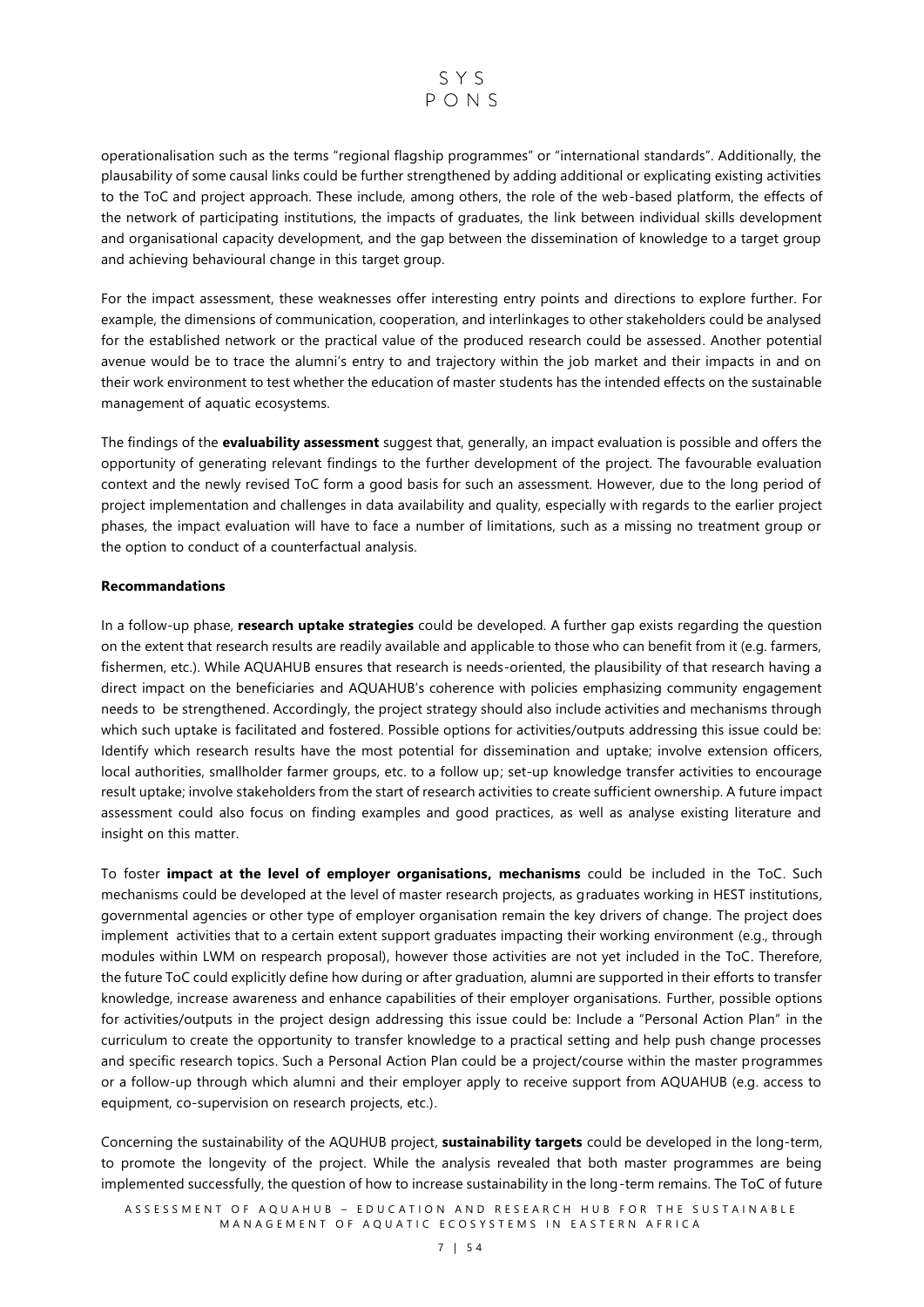

project phases could explicitly define a sustainability target at outcome level. This would force all involved parties to design activities and outputs that contribute to the sustainability of programmes. Possible activities/outputs could be:

- Design a (hypothetical) exit that addresses the question on how sustainability should be addressed at the financial and institutional levels. This exit could use the five capabilities model as a blueprint.
- Strategize about how to further increase third-party-funding for scholarships and research
- Strategize about how to increase the number of self-funding students
- Strategize about options to increase resource mobilisation of participating institutions

Furthermore, current experiences on e-learning could be used to **digitize** certain programme components in a follow-up phase. During the COVID-19 Pandemic **e-learning components** were introduced, which – in a first assessment – were mostly assessed positively, even though the networking aspects and the exposur to different contexts was limited. The current experiences on e-learning could serve as a learning ground to expand digitization efforts within the master programmes.

Similarly, **knowledge creation, transfer and awareness raising** could be further strengthened in a follow-up phase. Networking, outreach and research activities are key components of AQUAHUB and are already used to create and disseminate knowledge, and to raise awareness on issues relevant to the sustainable management of aquatic ecosystems. Key outputs concerning networking and awareness raising exist, such as the web-based platform. Accordingly the future ToC should also include a specific outcome, such as outcome 6 of the revised ToC, and include a target on knowledge transfer, awareness building and – possibly - multiplication measures. Conducting a project-internal mapping exercise to centralise the existing knowledge on other interventions – both supporting and undermining AQUAHUB – potential partners and other stakeholders could be used to strengthen AQUAHUB's network more strategically.

Finally, the planned **impact evaluation** based on the revised Terms of Reference should be used to test the revised Theory of Change and its underlying assumptions. It should focus in particular on those aspects of the ToC that have been identified as having limited plausability and should try to uncover good practices and possible ways of improving plausability. Given the results of the evaluability assessment and the review of the ToC, the impact evaluation should, in particular, employ a contribution analysis to attempt to validate the underlying causal mechanisms and a tracer study or case studies to assess the impact of graduates and of the link between skills development and organisational capacity.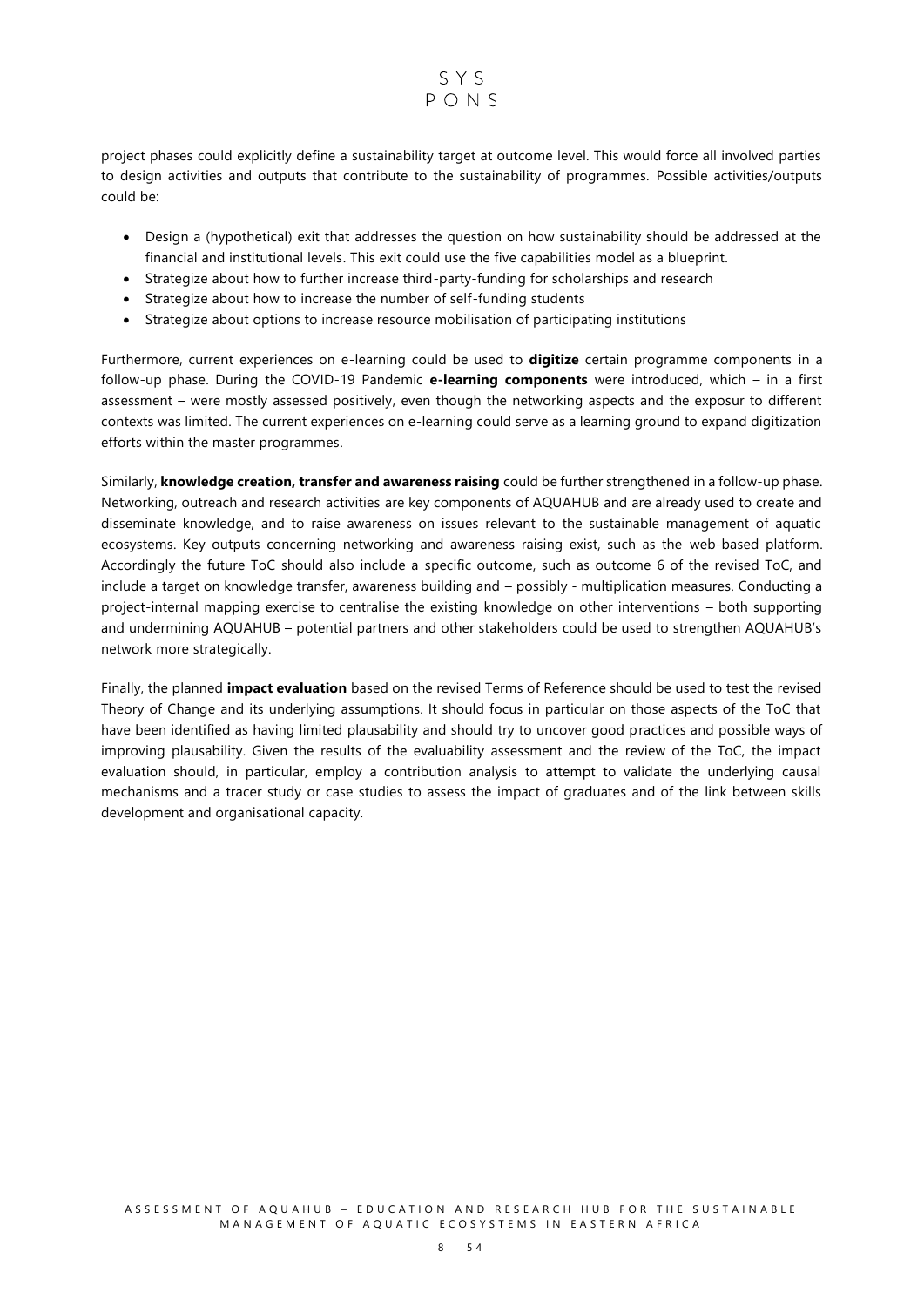SYS  $PONS$ 

## <span id="page-9-0"></span>**2 Introduction**

The Syspons GmbH was commissioned by the University of Natural Resources and Life Sciences Vienna (BOKU) to assess the "Education and research hub for the sustainable management of aquatic ecosystems in Eastern Africa" (AQUAHUB) project. AQUAHUB aims to foster the sustainable management of freshwater ecosystems and strengthen the educational and research capacities of Higher Education Science and Technology (HEST) institutions in Eastern Africa.

The purpose of this assignment is to promote organisational learning within the project and to inform decisionmaking both at the strategic and operational level for future change processes and impact assessments. To achieve these purposes, the assignment targeted three objectives. The first objective was to inform the design of a followon phase of AQUAHUB, based on a coherence assessment of policies and interventions in the three main project countries (Kenya, Ethiopia, and Uganda). This objective was carried out using the OECD-DAC criteria relevance and coherence. The second objective was to reflect, assess and – if necessary - revise the current project ToC. Finally, the assignment was geared towards assessing and revising the draft Terms of Reference (ToR) for a planned impact assessment of the project.

The main subject of the assignment was the ADC funded project AQUAHUB. Previous projects funded by ADC, specifically the "International Post-Graduate Education & Research Hub in Limnology" project (IPGL, implemented from 1975 to 2009) and the "Development of Educational and Research Capacity in Eastern Africa for the Sustainable Management of Aquatic Ecosystems" project (CAPAQUA, implemented from 2009 to 2018) were also taken into account. These previous projects were specifically relevant in the revision of AQUAHUB's ToC and the Impact Assessment ToR. Geographically, the assignment focused on the Eastern African region, with special emphasis on Uganda, Kenya, and Ethiopia. Accordingly, the assignment focused on institutions and individuals from and in these three countries.

This report is structured as follows:

- **Chapter 3** presents the background and the context to this assignment
- **Chapter 4** provides information about the design and methodological approach used in this assignment
- **Chapter 5** outlines the findings of the assignment along the three objectives.
- **Chapter 6** presents the conclusions and lessons leaned
- **Chapter 7** delineates the recommendations.

**The Annex** contains the revised Theory of Change, the revised Terms of References for the impact assessment as well as a list of reviewed data, a list of persons interviewed during the assignment, the assessment grid, the evaluability assessment, the IPEA analysis, and the bibliography.

## <span id="page-9-1"></span>**3 Background and Context**

### <span id="page-9-2"></span>**3.1 About AQUAHUB**

In 2018, the AQUAHUB project was launched to foster the sustainable management of aquatic ecosystems in Eastern Africa by supporting individual and institutional capacity development in this area, with a focus on Kenya, Ethiopia and Uganda. The project's mission is to address the need for a better understanding and management of aquatic ecosystems, which are not only the basis to support the livelihoods of many people but serve as hot spots of biodiversity and play a crucial role for the climate. AQUAHUB approaches this challenge by supporting HEST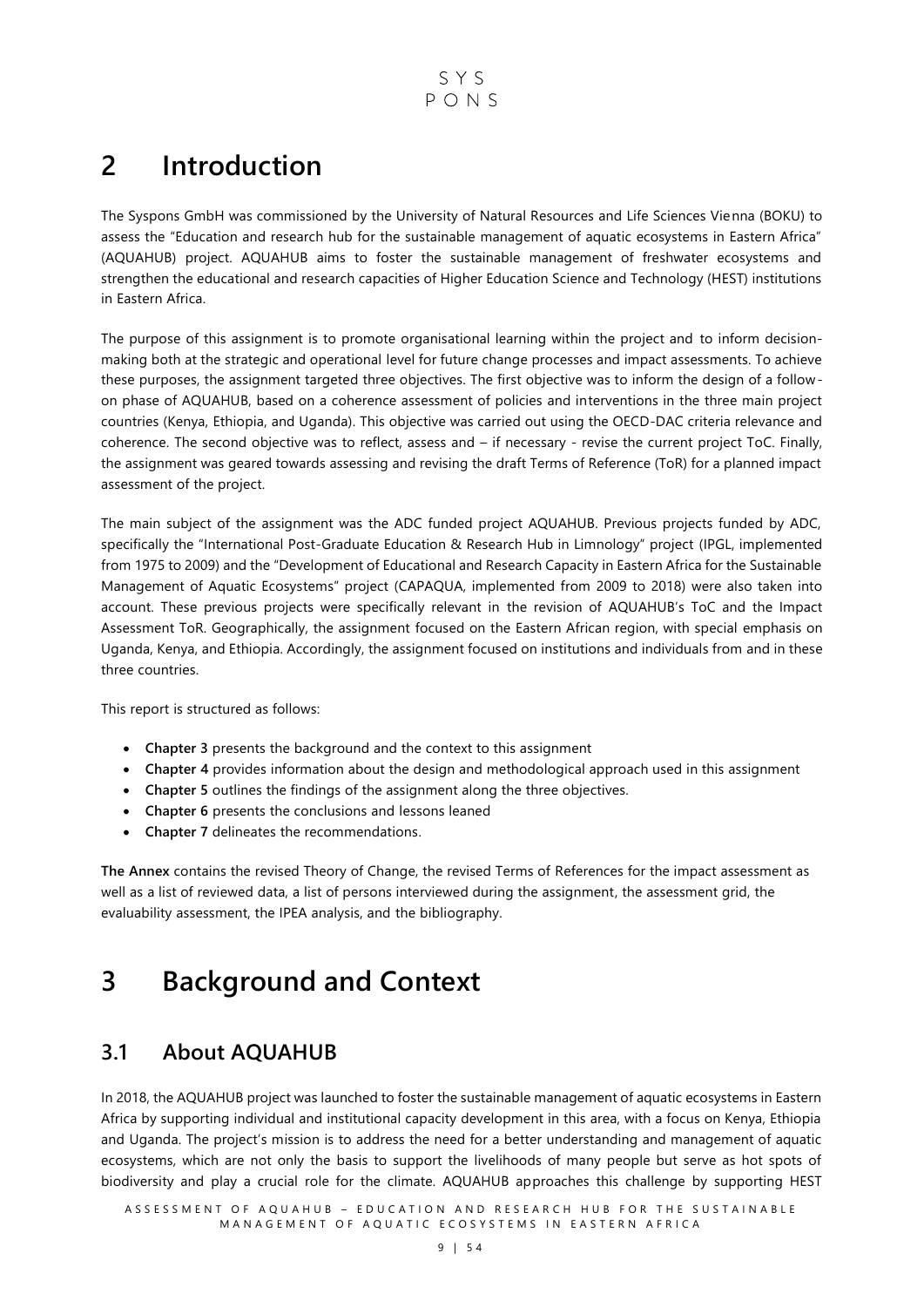

institutions, primarily universities, in their education, research, and outreach mission to provide highly qualified professionals that can develop innovative solutions tailored to the Eastern African context.

The project is implemented by the University for Natural Resources and Life Sciences Vienna, together with the IHE Delft Institute for Water Education (IHE-Delft), Egerton University (EGU), Addis Ababa University (AAU), Bahir Dar University (BDU) and the Ethiopian Institute for Agricultural Research, National Fish and Aquatic Lives Research Centre (EIAR-NFALRC) as well as with participation of Makerere University. AQUAHUB is funded by the Austrian Development Agency and embedded in a long-term history of collaboration between Austria and East African countries on this issue. Preceding the AQUAHUB project, the Austrian Development Agency funded two other development cooperation projects regarding sustainable management of aquatic ecosystems in East Africa: International Training Programmes in Limnology (IPGL) and Educational and Research Capacity in Eastern Africa for the Sustainable Management of Aquatic Ecosystems (CAPAQUA).

The IPGL project started in 1975 with an **8-months training programme in limnology** for scientists from developing countries in Austria. In 1986, a fact-finding mission recommended to shift to institutional cooperation and further supported the gradually increasing emphasis on the Eastern African region. Thereof, the process of establishing an international network of institutional collaborations on sustainable management of aquatic ecosystems started, kicking off with the institutional cooperation with EGU in Kenya in 1994 as part of the Tropical River Ecology Initiative, followed by the establishment of the collaborative Master's Programme with UNESCO-IHE Master's Programme in Environmental Sciences, specialisation in Limnology & Wetland Ecosystems (ES-LWE) in 1997. Around that time, the support of capacity development processes at Eastern African institutions became a central element of the cooperation. Along with this shift towards capacity development, the programme also started to put more emphasis on South-South collaborations, i.e., via the establishment of the East Africa – Austria Water Association (EAAWA) in 2003 that got transformed to Eastern African Water Association (EAWA) in 2006.

Building on IPGL, CAPAQUA started in 2009, putting further emphasis on the expansion of capacity development in East African countries. With the establishment of the **International Joint-Degree Master's Programme in Limnology & Wetland Management (LWM)**, the project coordination shifted from ILIM-AAS Mondsee to BOKU in 2012. One year later, another Joint Master's Programme was established, focussing on Aquatic Ecosystems & Environmental Management (AEEM) and integrating three Ethiopian institutions into the cooperation: Addis Ababa University, Bahir Dar University and the Ethiopian Institute for Agricultural Research. Thereby, the programme established a cooperation with another East African country and further expanded its network of Eastern African HEST institutions.

The AQUAHUB project started in 2018, building on learnings from the long-term collaboration. Expanding the Master's programme **AEEM towards an Eastern African Joint Degree Master's programme** in 2019, implemented by AAU, BDU, EIAR-NFALRC and EGU, AQUAHUB established a sustainable South-South collaboration around education and research on aquatic ecosystems and a Master's programme that may serve as a role model in the region. Further, the project extended its outreach and networking activities and created the web-based AQUAHUB network platform.

Summing up the genesis of AQUAHUB, the overall programme has moved forward along **two main lines of development**:

- A) From training abroad to capacity development at a broader scale, directly integrating the countries institutions and training on-site
- B) From North-South collaborations to emphasising South-South collaborations and larger networks.

Further, the project is characterised by two approaches that can also be seen as **implementing principles**: One central aspect is the networking with institutions that play an important role in educating and training highly qualified professionals, carry out relevant research and extension activities and also contribute to evidence-based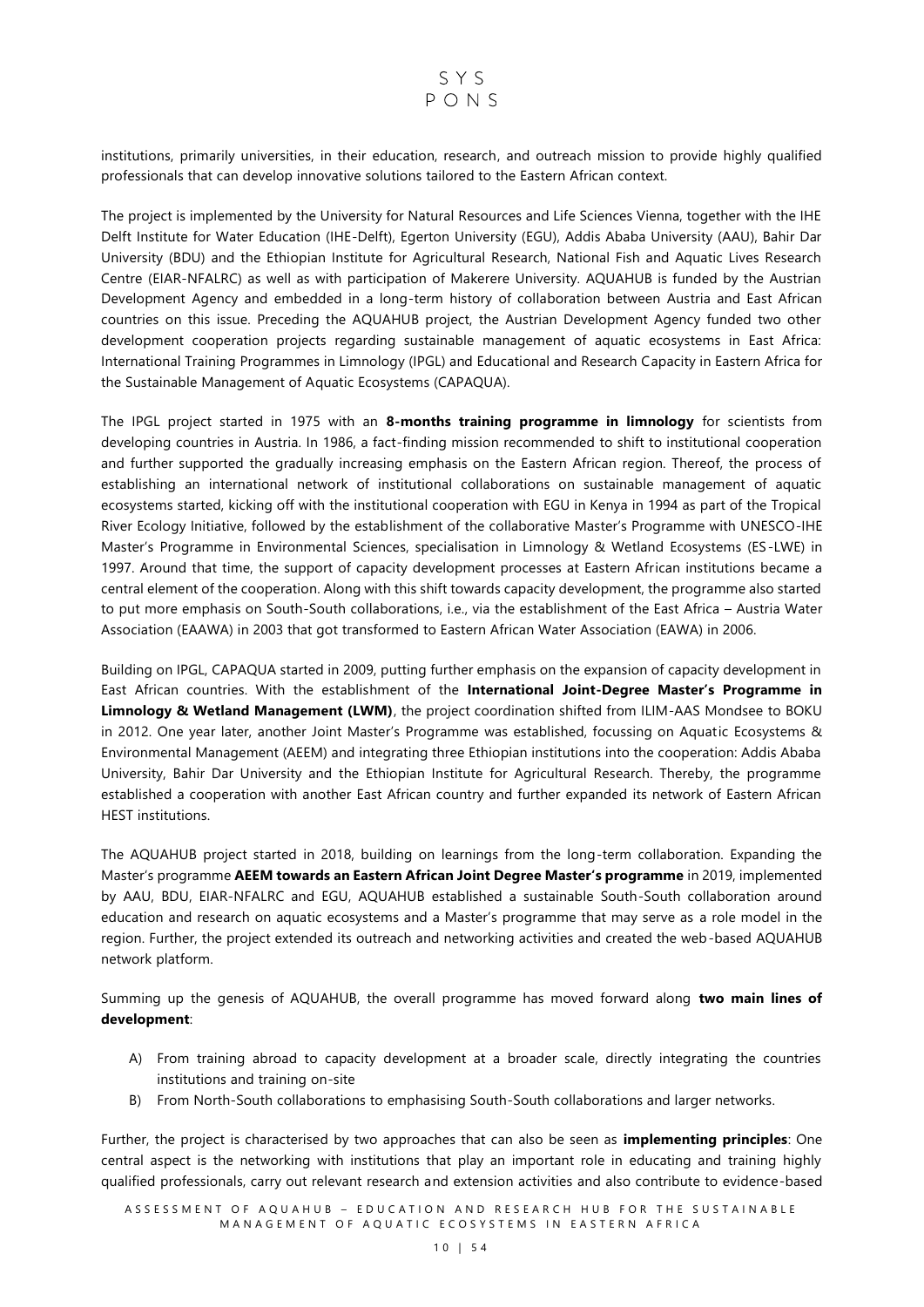

policy making. Another central aspect is the focus on hands-on training in practical and soft skills that enriches the otherwise mostly knowledge-focussed programmes in the Eastern African region. All three projects (IPGL, CAPAQUA and AQUAHUB) build on these implementing principles and on one funding line. Therefore, AQUAHUB should not be considered as a stand-alone project but rather as **one phase of the long-term collaboration** between Austria and East African countries.

### <span id="page-11-0"></span>**3.2 Capacity Development in the Education Sector (Context Analysis)**

A key approach in AQUAHUB's Theory of Change is capacity development, both on the level of individual capacity and ultimately on the level of the institutional and systems capacity to manage water resources. In the following, the state of the art in the research on capacity development is presented.

In this regard, it can be stated that the focus on aid effectiveness and its central role in poverty reduction has led to a new consensus, that "capacity development is one of the most critical issues for both donors and partner countries" (OECD, 2006, p. 4), as articulated among others in the Paris Declaration on Aid Effectiveness (2005), the Accra Agenda for Action (2008) and the Busan Principles (2011). At the core of this consensus, according to Mizrahi, is the assumption that, "transference of resources from rich to poor countries, although important, is not sufficient to improve the performance of public and private organisations in developing countries" (Mizrahi, 2014). It is considered of equal importance that organisations in the developing countries enhance their capacity to utilise, manage and deploy their resources in order to achieve their strategic (development) objectives.

Although the central role of capacity development is new, the concept itself is not. Capacity and capacity development are pervasive concepts in international development cooperation since the late 1980s. However, according to Baser and Morgan this pervasiveness was not accompanied by a thorough understanding of 'capacity' as a concept, on the contrary, "for the most of the 1990s, both capacity as an outcome and capacity development as a process […] attracted little in the way of serious research" (Baser and Morgan 2008, p. 7).

As a consequence, we are faced with a paradoxical situation where, on the one hand, capacity development is seen as a corner stone in development policies of donor countries and partner countries alike and a key element in achieving the Agenda 2030 and its Sustainable Development Goals, and, on the other hand, there is not even a broadly-accepted definition of what 'capacity' actually is. The commonly used definitions ranging from the narrow to the more holistic are:

- 1. "'capacity' [is] the ability of an organisation to produce appropriate outputs" (Boesen & Therkildsen, 2005, p. 3)
- 2. "'capacity' is that emergent combination of attributes, assets, capabilities and relationships that enables a human system to perform, survive and self-renew" (Morgan, 2006, p. 2-3).

Definitions of the first category define capacity as the ability of an individual, organisation or institution to perform certain predefined functions. At the core of these definitions is an understanding that there is some kind of existing norm regarding the performance of a given individual or organisation. 'Capacity development' is seen as a mean to the end of closing the gap between actual and desired performance (Baser and Morgan, 2008).

The more holistic definitions share a general understanding of 'capacity' as the product of the interplay of different elements in a system and as the overall ability of an organisation to deliver a service and to adapt to a changing context. Capacity development in these definitions is thus primarily seen as an end in itself and only secondary as a mean to a greater end (Baser and Morgan, 2008).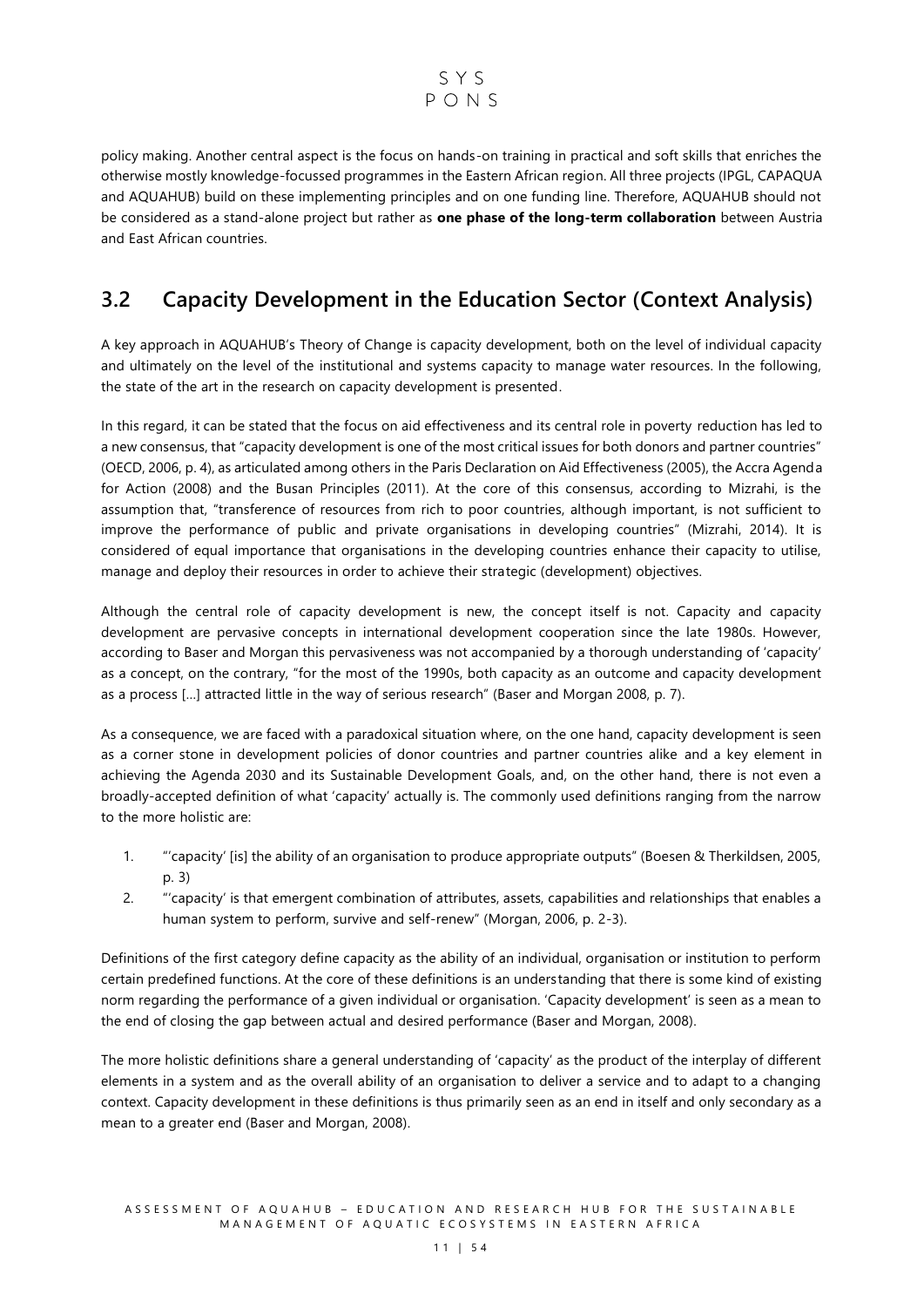### <span id="page-12-0"></span>**Capacity and capacity development as an end in itself**

A starting point for the definition of capacity and capacity development according to the second definition is the theory and practice of complex adaptive systems (CAS). From the systems thinking perspective, cause and effect relationships are seen as multiple, delayed in time and place and non-linear.

A central feature of the systems thinking perspective is the concept of 'emergence', understood as the process whereby "elements (of capacity) combine and interact over time to create a greater whole […]" (Morgan, 2006, p.3). This notion entails that capacity development outcomes cannot be engineered simply through the delivery of inputs (funding, expertise), but as a result of a complex interplay of system variables. As a consequence, outcomes remain uncertain and difficult to predict.

One model, which has already been widely used in the field of development cooperation – especially in the sector of university development cooperation –, is the 5C-Model of Morgan (Raetzell, 2012, Raetzell et al. 2018). The basic assumption in this model is that every organisation needs basic capabilities if it aims to achieve development goals. It is those capabilities that enable an organisation to fulfil a function ("to do things") and at the same time to sustain itself. The model thereby identifies "five core capabilities" in organisations and systems (Morgan, 2006, p. 8-19):

- 1 The **capability to act** is fundamental for an organisation to have volition, to choose between options, exert influence and to change and develop on the basis of strategic intent.
- 2 The **capability to generate development results** is closest to the core of the 'reductionist' capacity paradigm. In many cases this capability is to a high degree equated with effective performance management in the form of better service delivery. There are two interrelated types of development results: The first type of development result is improved capacity itself. The second type is programmatic, in the form of organisation-specific outputs and outcomes.
- 3 The **capability to relate to other actors** within the context in which a system functions is seen as imperative. To gain support and protection, form informal alliances and/or formal partnerships affects the legitimacy of the organisation and thus how effectively it can pursue its mandate.
- 4 The **capability to adopt and self-renew** affects the ability of an organisation or system to change and adapt to external or internal developments, new ideas and ultimately to learn.
- 5 The **capability to achieve coherence** relates to a central tension in all human systems, between the need to differentiate and diversify and the need to maintain a common strategic focus.

These five capabilities are separate but interdependent. Figure 1 shows the interdependence of the five capabilities with the capability to achieve coherence at the centre.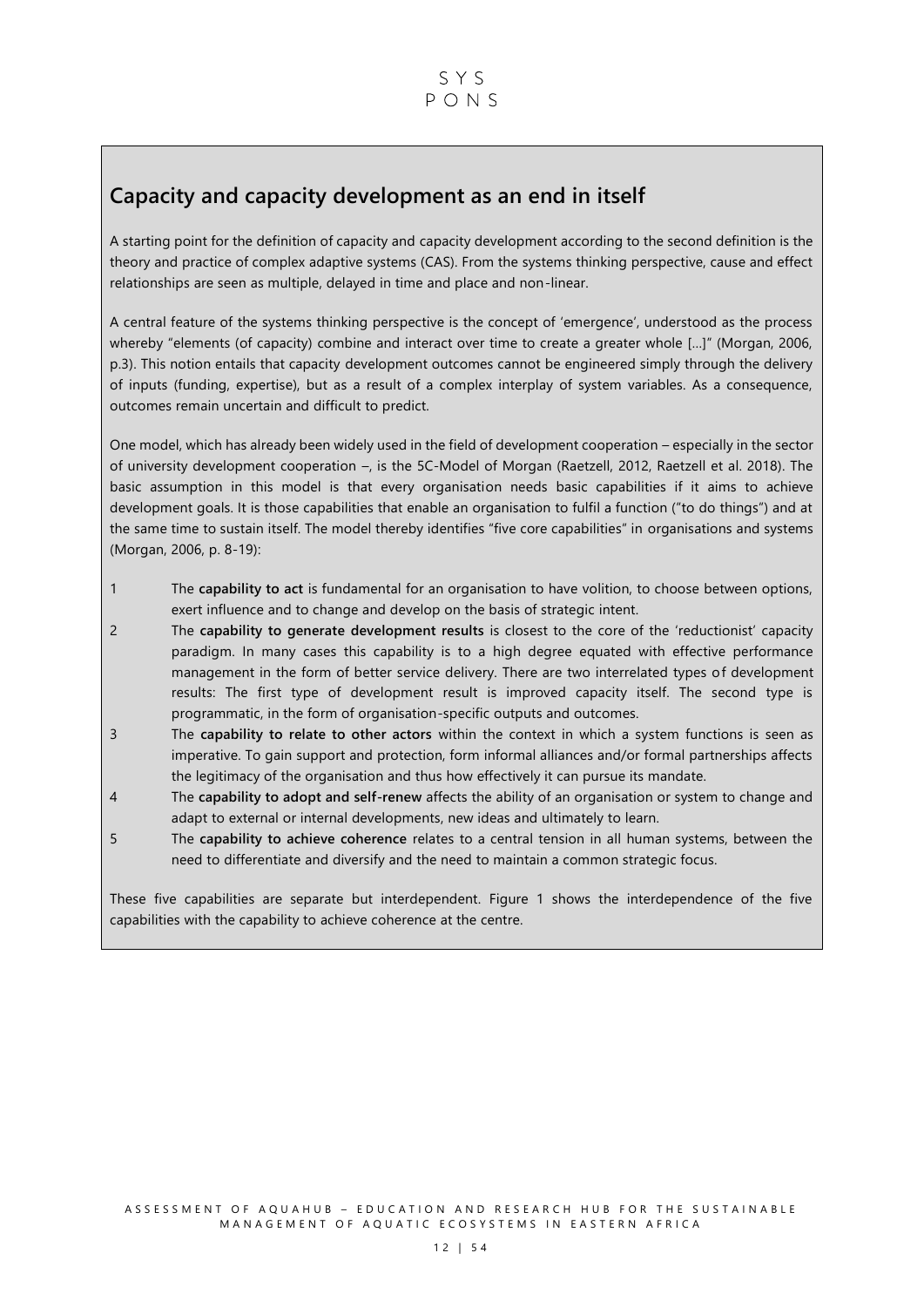#### SYS  $PONS$

<span id="page-13-0"></span>

Consulting the extensive literature on university development cooperation, it becomes apparent that capacity development is the paradigm of the day. Depending on the understanding of the term and their object and level of inquiry, some authors stress the need of a functioning system of tertiary education for a country's overall capacity development: Vincent-Lancrin states that "[...] tertiary education contributes to capacity development by training a country's workforce in all fields relevant to its development" (Vincent-Lancrin, 2007b, p. 31). Other authors focus on capacity development within the higher education system while investigating human capacity development in universities (Collins, 2011) or capacity development for research and training institutions (Young & Kannemeyer, 2001).

In addition to the general popularity of the concept in the development discourse, two developments contribute to the fact that university development cooperation institutions and cooperation agencies have turned to using capacity development as a guiding strategic principle.

First, developing and especially emerging economies have adjusted their university development cooperation strategies from classical, donor-oriented development cooperation to more self-sufficient and self-reliant forms of development in order to increase their university development cooperation capacity on their own. The formal untying of aid in 2000 has also triggered a development that encourages aid receiving countries to formulate their own development strategies and to continuously build up South-South partnerships instead of exclusively pursuing a classical North-South knowledge transfer (King, 2009).

Second, the financial constraints of many universities in the South and the fact that they face the threat of losing pace with the global knowledge economy requires clear and systematic solutions that provide answers on how to alleviate this situation and empower university development cooperation systems and research institutions in developing countries.

Against this background, international organisations and education services increasingly and explicitly aim at capacity development and incorporate up-to-date strategies derived from the practices of international development cooperation (Bo, Boeren & Maltha 2005; ADA 2009; Stephans 2009; Vincent-Lancrin 2007). They include:

- the alignment of tertiary education collaboration programmes with (bilateral) sectoral aid;
- an emphasis on programme support rather than projects;
- a shift from bilateral interventions to multi-lateral interventions;
- a focus on development and policy relevance in teaching and research;
- the stimulation of ownership in the South;
- a concentration on fewer countries;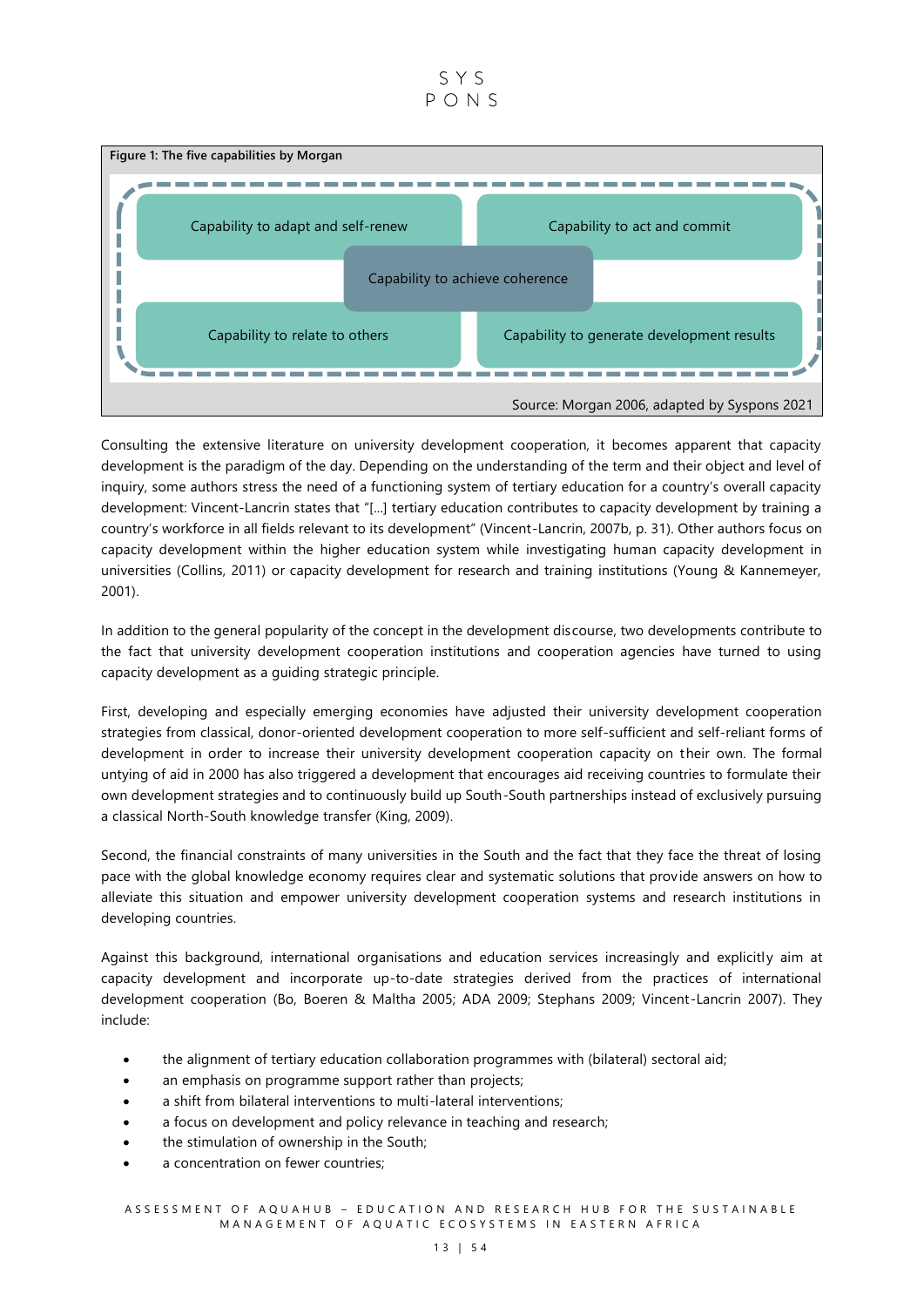

- the introduction of tendering processes: enhancing competition in the North;
- the transfer of responsibility for programme administration to intermediary organisations;
- transparency in programme funding and accountability in international cooperation;
- budget controlling shifts from input to output financing;
- consortia formation both in the North and in the South;
- the untying of aid in tertiary education cooperation;
- a focus on demand orientation and ownership;
- context orientation and a focus on complementarity;
- results-orientation and the introduction of quality assurance, monitoring and evaluation systems.

However, it is important to note that there is still no comprehensively defined framework of capacity development measures in university development cooperation. Rather, the principles listed above are informed by other areas of international cooperation, such as financial and technical assistance, and have been adopted on the basis of best practice. While some education cooperation agencies, especially those in Northwest Europe, have been frontrunners in applying these principles for some years, others, for example in Austria and Germany, are gradually making use of them (ADA, 2009).

Regarding the impact of capacity development in university development cooperation, it still seems too early to make well-founded and general statements (Vincent-Lancrin, 2007). However, it is widely recognised that student and scholar mobility and its increase has allowed developing countries to access recent knowledge and research methodologies (Vincent-Lancrin, 2007) and there is evidence that the introduction of quality assurance systems as part of capacity development and international cooperation has already improved the quality of teaching and research in some developing countries (Hopper, 2007). To the best of our knowledge, no in-depth and broad impact evaluation has been carried out which systematically describes and analyses the impact of university development cooperation in the global south.

## <span id="page-14-0"></span>**4 Design and Approach of the Assignment**

### <span id="page-14-1"></span>**4.1 Design**

The assignment was based on a **holistic strategy** that takes into account the three overarching objectives stipulated in the Terms of Reference and at the same time allows for specific analytical foci to answer all the research questions. On the one hand it was therefore essential to develop **sub-strategies** for the three different analytical aspects to be able to robustly answer in detail the specific epistemological interests for each objective. In all three areas moreover, also the underlying nature of the AQUAHUB project as a capacity development project had to be taken into account. On the other hand, it was equally important to identify overarching themes and patterns in each of these three analytical aspects to be able to inform overarching learning processes in terms of capacity development and other aspects on strategic and operational level for the current project phase as well as the planned follow-on phase (see Figure 2).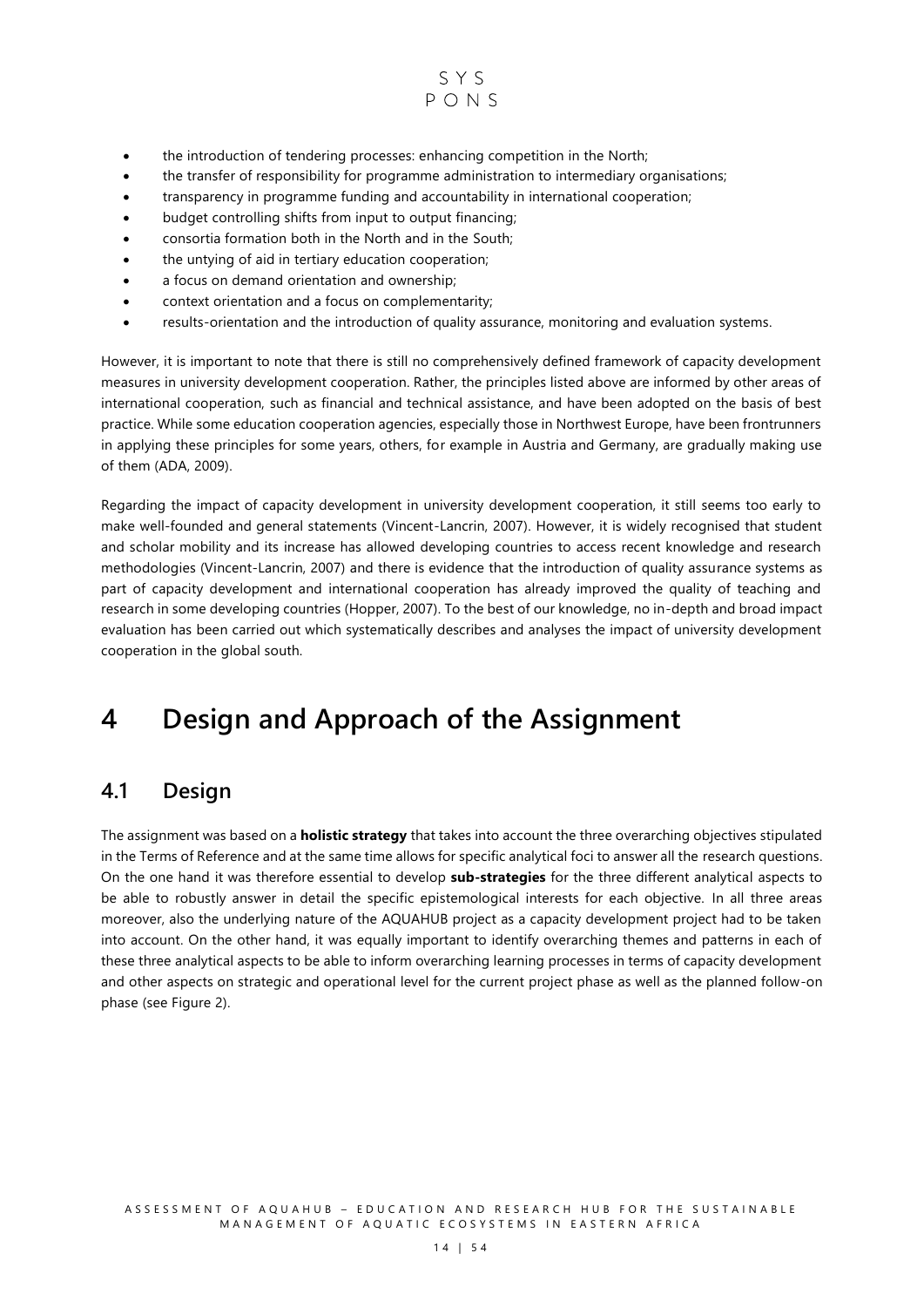

#### <span id="page-15-0"></span>**Figure 2: Our Holistic Research Strategy**



Source: Sypons, 2021

#### *Sub-Strategy I*

− We conducted an adapted **Integrated Policy Effectiveness Assessment (IPEA)** to answer the questions regarding the relevance and coherence of the different AQUAHUB interventions (sub-strategy I – objective 1). The conceptual approach behind IPEA assumes that the current situation regarding the AQUAHUB project and its capacity development interventions is influenced by other policies and interventions in the three focus countries Kenya, Uganda, and Ethiopia. The IPEA illustrates how the different policies and other interventions relate to each other and whether they support or hinder the achievement of the AQUAHUB's interventions, including **empirical observations** for the potential effectiveness of the AQUAHUB project. Moreover, to further support the IPEA, **data on the needs** of students, scholarship holders, potential employers and cooperation partners were collected to compare these to the AQUAHUB activities.

#### *Sub-Strategy II*

− Our outlined sub-strategy I for the relevance and coherence analysis of the AQUAHUB project as well as a stateof-the-art literature review on capacity development approaches and theories in higher education informed the revision of the current ToC of the project. The core element of our sub-strategy II was the **regular revision of the existing ToC** based on the insights obtained in the IPEA and interviews, focus groups and workshops. In order to provide a reliable basis for the upcoming impact evaluation, Syspons revised the ToC, answering to what extent it conceptualises **key change mechanisms**, captures the **most significant causal links** and which factors are **affecting the achievement of goals**.

#### *Sub-Strategy III*

− To come up with an appropriate design for the foreseen impact assessment we conducted an **evaluability assessment** of the AQUAHUB project in general and particularly for its capacity development approach. We thereby distinguished between the **theoretical and practical evaluability** of the AQUAHUB project. While the theoretical evaluability assessment focused on the dimensions of underlying analysis of the intervention, its Theory of Change, the data availability and quality, and the proposed M&E System, the practical availability assessment focused on the evaluation context, the M&E system in practice and data availability and quality in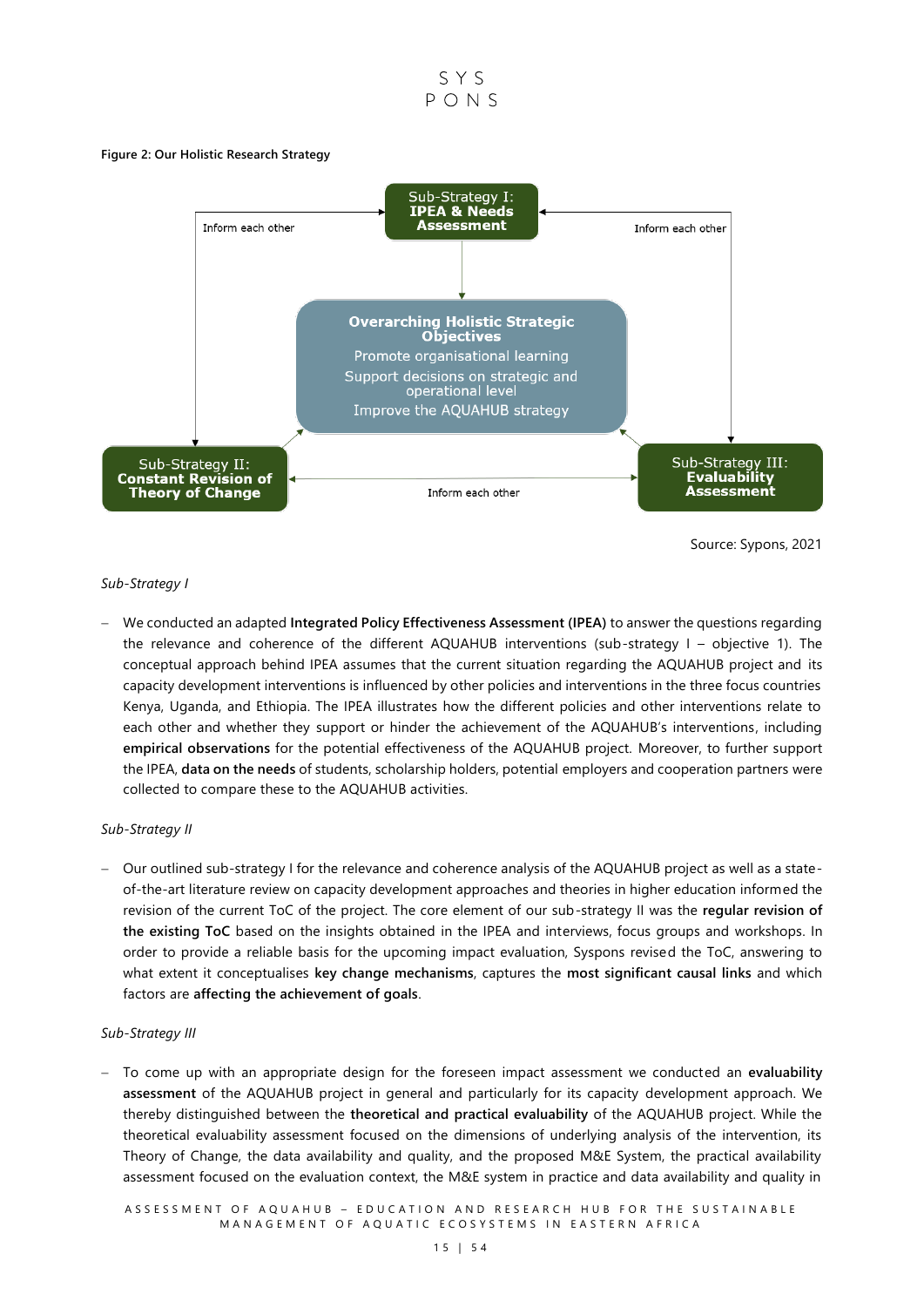

the field. The evaluability assessment was developed as a scoring system organised along different analytical dimension and assessment criteria (see annex 8.5). Moreover, to further support decision-making at the strategic and operational level, Syspons assessed the management response to the evaluation study 2018 and then analysed which elements remain relevant for the design of a next phase.

### <span id="page-16-0"></span>**4.2 Methodological Approach**

The methodological approach was structured along **three phases**. Starting with the **inception phase**, the objective was to get a detailed overview of the AQUAHUB project and to identify all relevant analytical aspects for the assignment. To this end, a **desk research** of key documents was conducted in order to gain a thorough understanding of the subject and to build the foundation for the following analytical steps. This included a literature review of state-of-the-art capacity development approaches and theories, which is summarised in chapter 3.2. Moreover, the desk research also involved a preliminary analysis of the policies and interventions in which AQUAHUB is operating in the three Eastern African countries. Simultaneously, seven in-depth semi-structured interviews with the representatives from BOKU, ADA, EGU, BDU, AAU, EIAR-NFALRC and Makerere University were conducted to gain a deeper understanding of the structures, objectives, relevance and coherence of the project. During the inception phase, a preliminary version of the ToC was drafted, an assessment grid (see annex 8.4) to structure our further methodological approach was developed, and a scoring system for the evaluability assessment of AQUAHUB was set up. These tools were the basis for the data collection phase and were therefore discussed first with BOKU and the other implementing partners in a workshop and incorporated into the inception report.



#### <span id="page-16-1"></span>**Figure 3: Overview of the data collection and reporting phases**

Source: Syspons 2021

The objective the **data collection phase** was to build a representative and comprehensive data base for the assignment as well as to analyse and answer the research questions and criteria set out in the ToR. The core element of this phase was the implementation of **three case studies in Kenya, Ethiopia, and Uganda**. The objective of the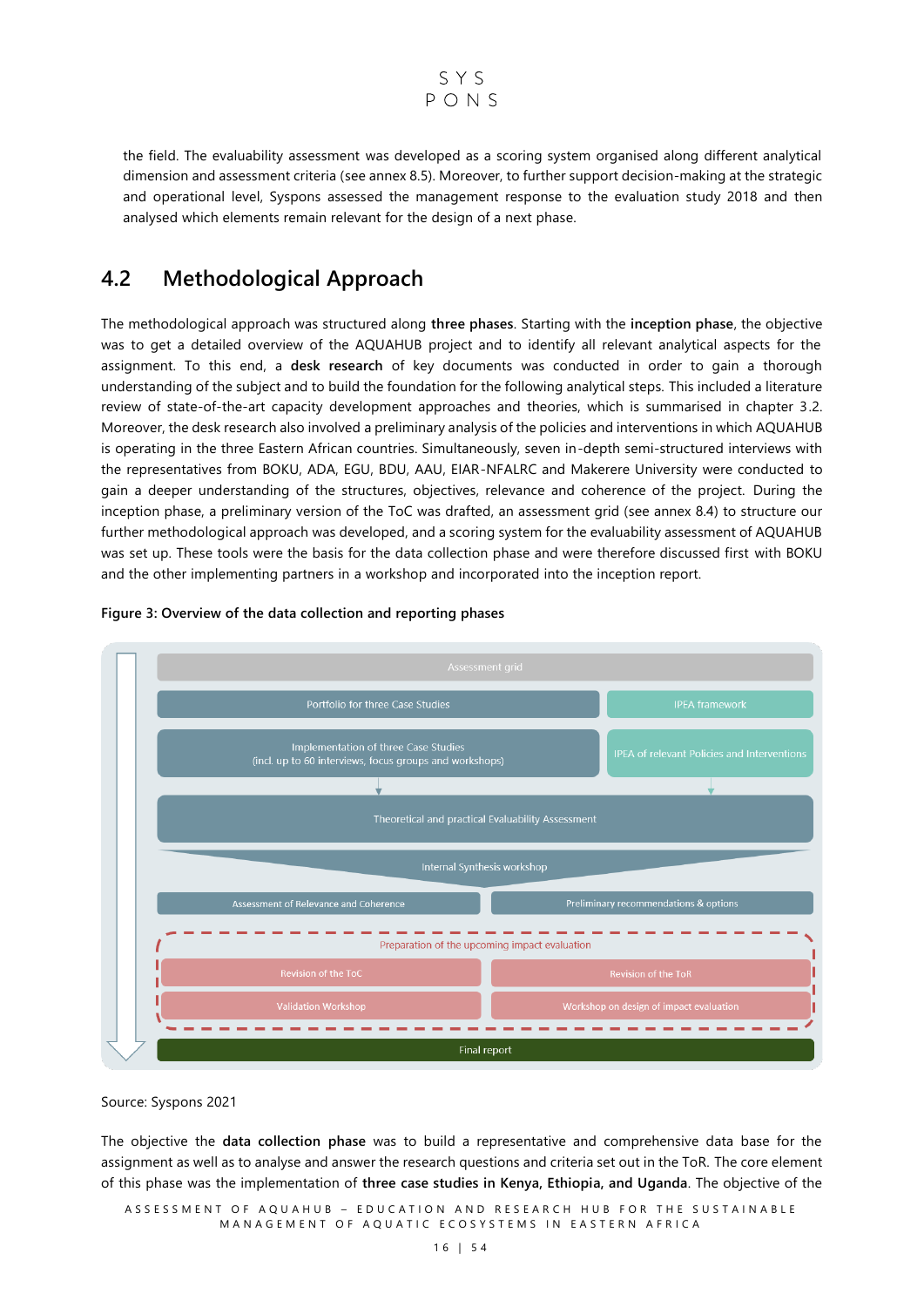

case studies was to collect the necessary data for the IPEA, the revision process of the ToC and the ToR as well as the evaluability assessment. During the case studies a wide arrange of stakeholders were included, such as project coordinators, faculty management at different institutions, academic and technical staff, representatives of other interventions or policies as well as alumni and current students. <sup>2</sup> As the Covid-19 Pandemic continued restricting international travel during our assignment, all case studies were conducted remotely.

After the case studies, the in-depth desk research and the evaluability assessment were completed, the **data analysis** started, which included the synthesis of the collected information and the triangulation of data, methods , and perspectives. The findings regarding the ToC were presented to BOKU and other relevant stakeholders in a validation workshop to come to a common understanding about a possible revision in the Theory of Change for the AQUAHUB project in the current and follow-up phase. Simultaneously, we used the results of the ToC development and the evaluability assessment to develop an appropriate design for the foreseen impact evaluation in 2022 that also allows for a potential publication of the results. Finally, a final **report** was drafted to document the relevance and coherence assessment, the revised ToC and the revised ToR for the planned impact evaluation. The findings were presented to BOKU and the other implementing partners in a workshop, which included discussions on suggested options and preliminary recommendations.

### <span id="page-17-0"></span>**4.3 Limitations, Risks and Mitigation Measures**

During the implementation of this assignment, three central limitations and risks were identified, and mitigation measures drafted and – if relevant - implemented

A **first limitation** concerns the analysis of the project's coherence through the IPEA matrix. A limitation exists due to the high number of existing policies and intervention in the three Eastern African countries. Accordingly, only a certain number of policies and intervention could be taken into account to enable a more in-depth analysis. The assignment confronted this limitation by working together with BOKU and its partners in Kenya, Ethiopia, and Uganda, who assessed the policies in terms of priority for AQUAHUB. Those policies rated as being of high priority for the project were then specifically addressed during the data collection phase.

A **second limitation** emerged during the implementation of the IPEA. During the interviews we were not able to collect specific knowledge on particular policies but rather mostly general insights into them. Moreover, those persons and stakeholders identified to be key interview partners for delineating the implementation practice of the selected policies did often not respond to our interview request.

The **third risk** is related to the timeframe of the assignment. In total, 5 weeks were available to prepare, organise, implement, and synthesise the interviews, workshops, and focus group discussions. To mitigate the risks, the project partners in each country were a key resource to organise and mobilise central interview partners . However, during the implementation, we experienced "no shows" and cancellations. If this had implications for the data analyses, this is pointed out in the relevant subsections.

 $2$  A list containing information on interview partners can be found in annex 8.3.2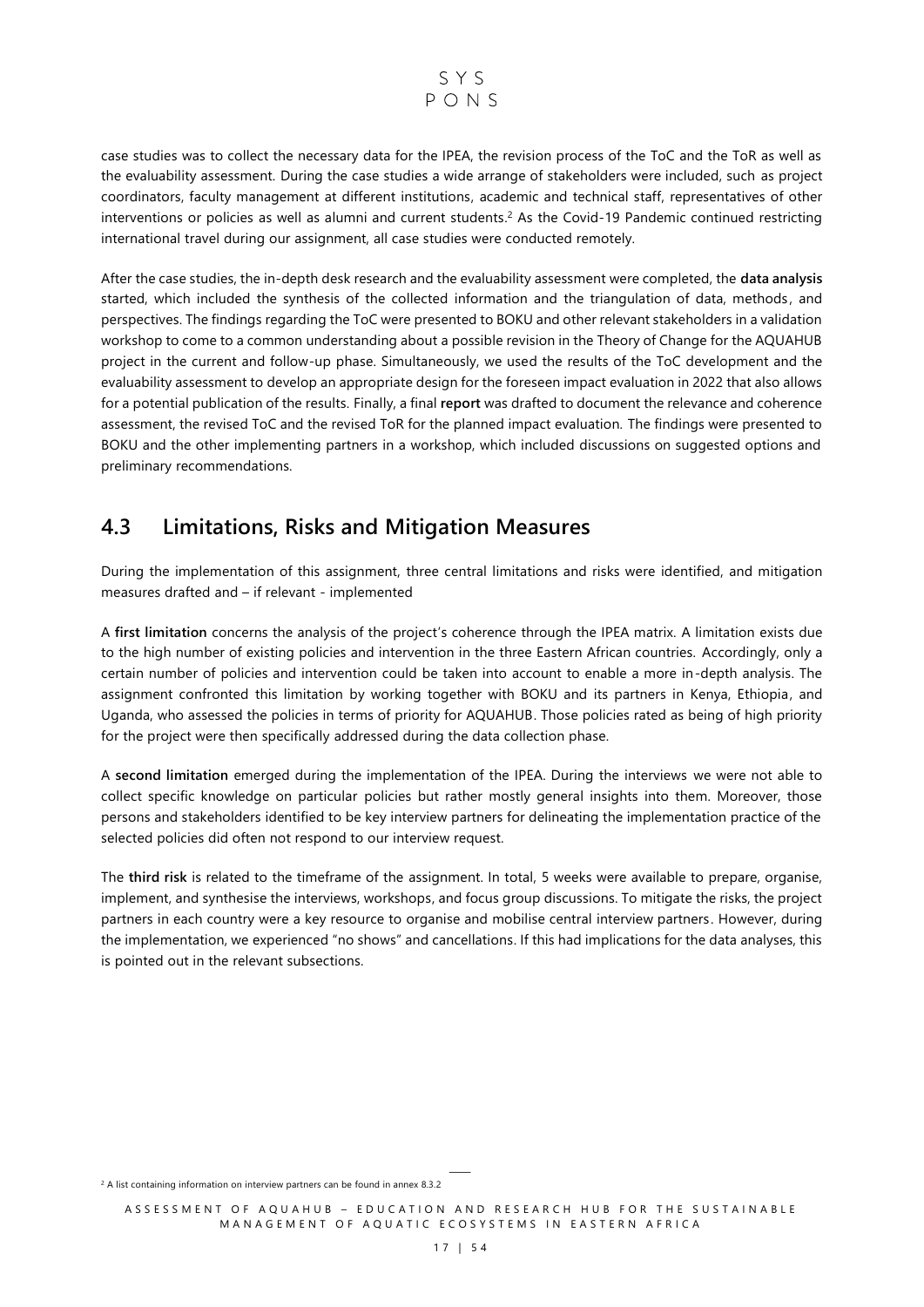## <span id="page-18-0"></span>**5 Findings**

### <span id="page-18-1"></span>**5.1 Relevance and Coherence Assessment**

### <span id="page-18-2"></span>**5.1.1 IPEA**

#### **5.1.1.1 Methodology and Data Collection**

An Integrated Policy Effectiveness Assessment (IPEA) was conducted to answer the questions regarding the relevance and coherence of the different AQUAHUB interventions. The conceptual approach behind IPEA assumes that the current situation regarding the AQUAHUB project and its capacity development interventions is influenced by policies in the three focus countries Kenya, Uganda, and Ethiopia. The IPEA illustrates how the different policies relate to each other and whether they support or hinder the achievement of the AQUAHUB interventions. Besides the policy-based perspective, the IPEA also includes empirical observations on the potential effectiveness of the AQUAHUB project that can inform an assessment and potential revision of the existing ToC.

Policies were identified by conducting an explorative desk research and in the explorative interviews during the inception phase. They were then prioritised according to their currentness, their respective field (i.e. education, land management) and their potential to support or undermine the AQUAHUB project. This prioritisation was validated and, where necessary, adapted following feedback by the AQUAHUB project coordinators. Subsequently, our analysis focussed on those policies that were considered of High importance. It is noteworthy that the resulting sample of policies does not include many economic policies. Apart from the national development plans, most policies and regulations have an education or biodiversity focus.

The IPEA to analyse the selected policies and interventions followed the suggested framework by Jacob et al. (2019) that we adapted to the AQUAHUB context. It includes an examination of the point of intervention, the assumed causal mechanism, the policy instrument, the implementation and practical significance as well as to what extent the policy or intervention is aligned with AQUAHUB. Data for the assessment was collected through a document analysis of the policies themselves and other secondary data (e.g. government reports, INGO reports, academic literature) and through interviews with project coordinators, university staff, and stakeholder institutions in the field of the sustainable management of aquatic resources in Eastern Africa.

Additionally, in the aforementioned interviews and focus groups, we collected data on the needs of students, scholarship holders, potential employers and cooperation partners to compare these to the AQUAHUB activities and answer questions regarding the relevance of the intervention.

Data collection proved challenging. From 69 requested interviews, 30 interview partners did not respond to our requests, were not able to make time or did not appear at the scheduled time, often without prior notice or later explanation. While we were able to reschedule some of the no-show interviews, the majority could not be rescheduled without causing major delays in the timeline of this assessment. Additionally, not all interviewees were in a position to adequately comment on individual policies which further made it difficult to assess their practical significance and status of implementation. Lastly, the interviews generated little information about other similar interventions and/or exact details (donor, scope, approach, etc.) about them. Where possible, secondary sources were used to complement the collected data.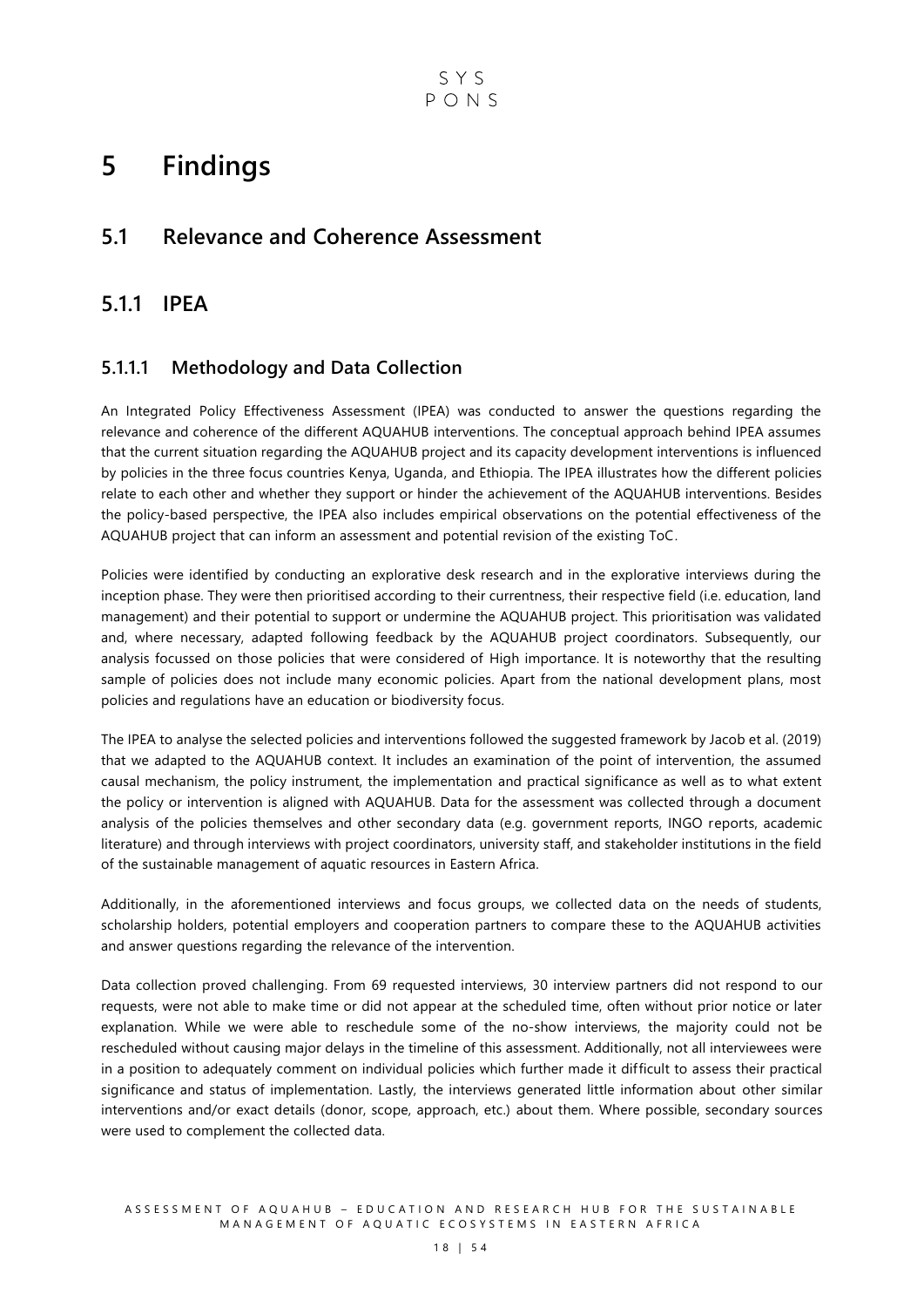SYS PONS

#### **5.1.1.2 Overall Findings**

The analysed policies, government strategies and legal frameworks generally create a favourable environment for the AQUAHUB project and the project's Theory of Change is well-aligned with national and regional priorities. While important differences exist between the three analysed countries, all countries are investing in the sustainable utilisation of natural resources, access to and quality of higher education, the expansion of high-quality and practiceoriented research and research collaborations, and the increased use of evidence-based policy making.

Recent policies display a strong alignment with the Sustainable Development Goals (SDGs) and regional policies. Most strategies and plans are currently written in reference to the SDGs and/or their operationalisation into Regional and National Development Plans. The "visions", i.e. Kenya Vision 2030 and Uganda Vision 2040, and the Ethiopian Growth and Transformation Plan are central pillars in their respective policy environments and are used to align all efforts towards joint goals. Here, a strong harmonisation can be observed which, in turn, allows projects like AQUAHUB to equally align their approach and priorities.

At the same time, an overarching tension between economic development, infrastructure investments, poverty eradication, and wealth generation on one side and the conservation and protection of the natural environment is common to all countries in the region. One policy may be boosting production and the exploitation of the wetlands while another may favour conservation. As analysed further below, the countries have found different ways of attempting to manage these trade-offs. Generally, emphasis on the sustainable use of resources and environmental protection is strong in policies and strategies, but interviewees across the analysed countries raised concerns about the effects of economic activities, such as an excessive expansion of aquaculture, oil exploitation off the coast or water usage of export-oriented floriculture around Lake Naivasha. In some of these cases, the existing policies and regulations may not be the problem but rather the lack of additional ones.

In other cases, policies and regulations may be in place but implementation and enforcement may be insufficient. Broad strategies and national plans can act as a guiding star but, unless clearly operationalised and mainstreamed, can have limited practical significance. Coding priorities into laws and other regulations, especially those that create oversight bodies, offer more enforceability and give the relevant authorities the power to assert them. However, in practice there may still exist many ways and informal deals to circumvent these laws and, while setting important framework conditions, regulations generally do not incentivise forward-looking development and transformation.

Spun positively, as seen by some interviewees, even unsustainable policies and practices can become an opportunity for AQUAHUB's participating institutions as they can conduct research on and raise awareness about the consequences of these policies. They can become real-life objects of study. Through the exchange with ministries and other policy-making institutions or by educating the next generation of policymakers on these consequences, these policies and practices offer AQUAHUB the opportunity to produce relevant and impactful research.

For AQUAHUB, policies become particularly helpful when they create an enabling environment for relevant activ ities. When policies create or are used to direct funding opportunities, they create immediate impact through the financing of research and development and can serve research institutions as a base to justify and promote their studies. In discussions with local communities and authorities they can provide an effective framework and rationale for researchers to become engaged with local needs and realities.

Interviewees reported, however, that public awareness of these policies, especially in local communities living adjacent to or within aquatic ecosystems is often low. Even across interviewees, knowledge of and familiarity with the different policies was starkly different. As reasons it was identified that some policies and regulations are too technical to be understood by the general population and that, in many cases, news about relevant policies just does not reach the relevant actors. Low public awareness reduces policy effectiveness and may present challenges to the AQUAHUB project when working with local communities.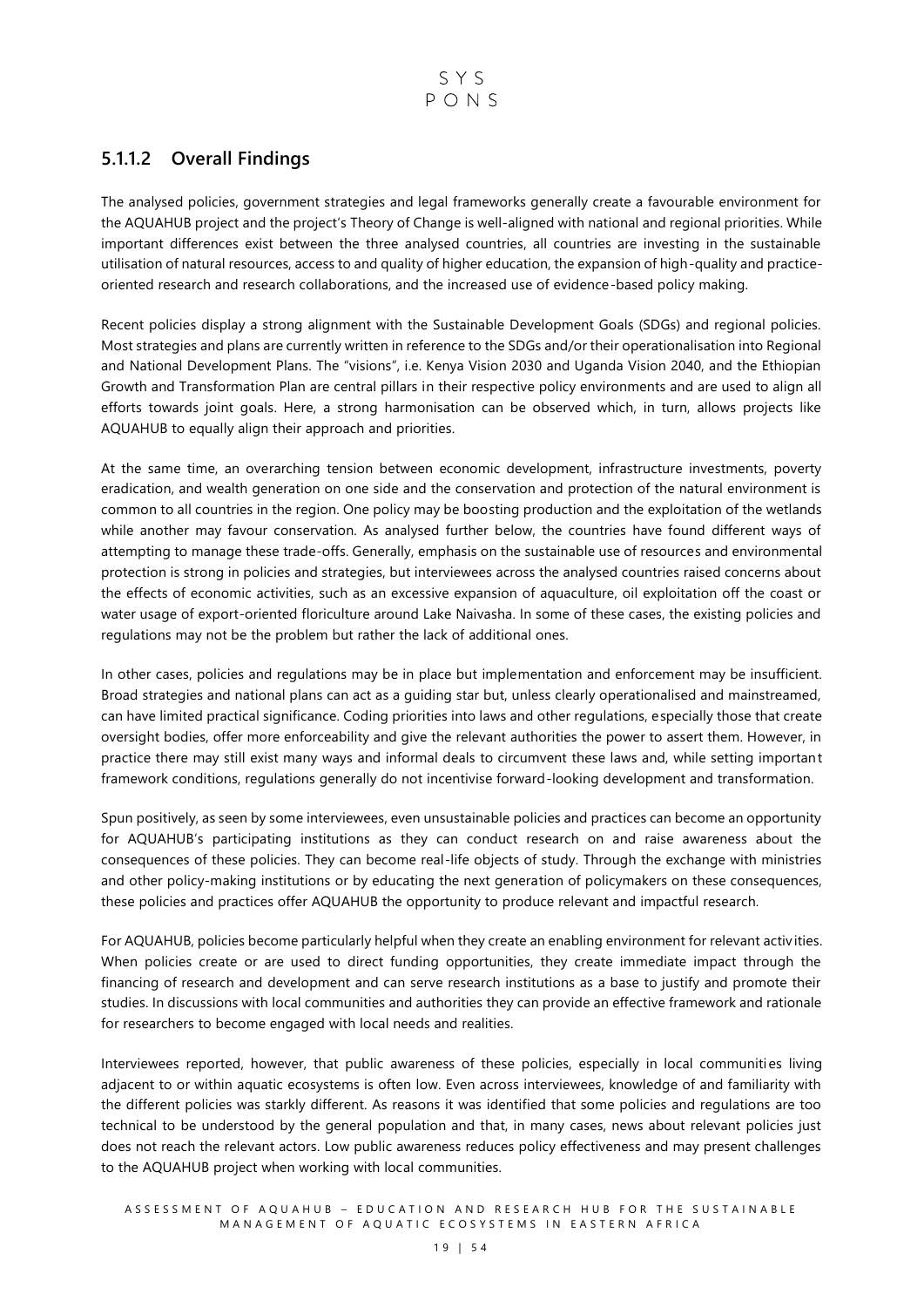

The regional and national policies and strategies on education and research are generally favourable towards AQUAHUB. All countries want to make substantial investments into access to higher education and into strengthening research. This includes, in particular, the aim to achieve an increased number of graduates with a PhD or master's degree. As some interviewees noted, however, the focus on access, i.e. an increased number of institutions and students, can be detrimental to the quality of education. AQUAHUB combines both of these aspects as it aims to provide high-quality education in fully-funded Master's programmes and is therefore strongly aligned with national and regional priorities. The possibility to add a PhD-programme is planned to be discussed in the further project planning and could further heighten AQUAHUB's coherence.

An aspect outside of the scope of this assignment is the regional and cross-country harmonisation of key policies, especially around shared water bodies such as Lake Victoria. The effectiveness of national policies can be strongly reduced by conflicting priorities. The status of and opportunities for policy alignment across neighbouring countries deserves further study.

Interventions that support or undermine AQUAHUB exhibit the same conflict between economic/infrastructure development and the sustainable use of natural resources.

Big infrastructure programs, the construction of dams for hydropower, the development of the oil sector, and harmful industrial practices (e.g. insufficient control of environmental pollution) can all threaten AQUAHUB's impact in promoting sustainability. Similarly, while the expansion of aquaculture was generally seen positively, some interviewees warned that a continued increase in fish production could create imbalances in the aquatic ecosystems through increased fish excrements.

There are also a number of non-governmental or inter-governmental organisations that promote environmental protection and/or the sustainable use of natural resources.

The Global Green Growth Institute is a treaty-based international inter-governmental organisation that aims to reconcile economic development with long-term sustainability and thus attempts to overcome the mentioned conflict. While it does not have a country programme in Kenya, it has been active in Ethiopia and Uganda and supports the government in the development and implementation of green and climate resilient economic strategies.

The Lake Victoria Fisheries Organisation is an institution of the East African Community and aims to promote the sustainable management of the fisheries and aquacultures in the region through cooperation, harmonisation of national activities, and development and adoption of conservation and management measures in the countries around Lake Victoria. Simillarly, the World Bank fincanced Lake Victoria Environment Management Project has been running since 1996 and aims to support regional cooperation, resarch and monitoring on the shared water bodies (GEF, 2021, online)

Numerous other organisations exist that focus on particular issues, such as wildlife organisations or wetland protection organisations.

In the academic sector, a number of similar interventions exist as national univerisities and research institutions have scholarship programmes which fund PhD students. In the same vein, Austria's APPEAR programme presents a big opportunity to complement AQUAHUB in funding collaborative and innovative projects that respond to a local need. Furthermore, there exist a number of direct collaborations between African and European universities, for example joint research projects between Delft University and Addis Ababa University. However, no comparable joint-degree programmes exist between European and Eastern African universities. Supporting research and academia, the IMF has provides loans to support Kenya's development of its (higher) education sector, and UNESCO's Intergovernmental Hydrological Programme is supporting water research and management, and related education and capacity development.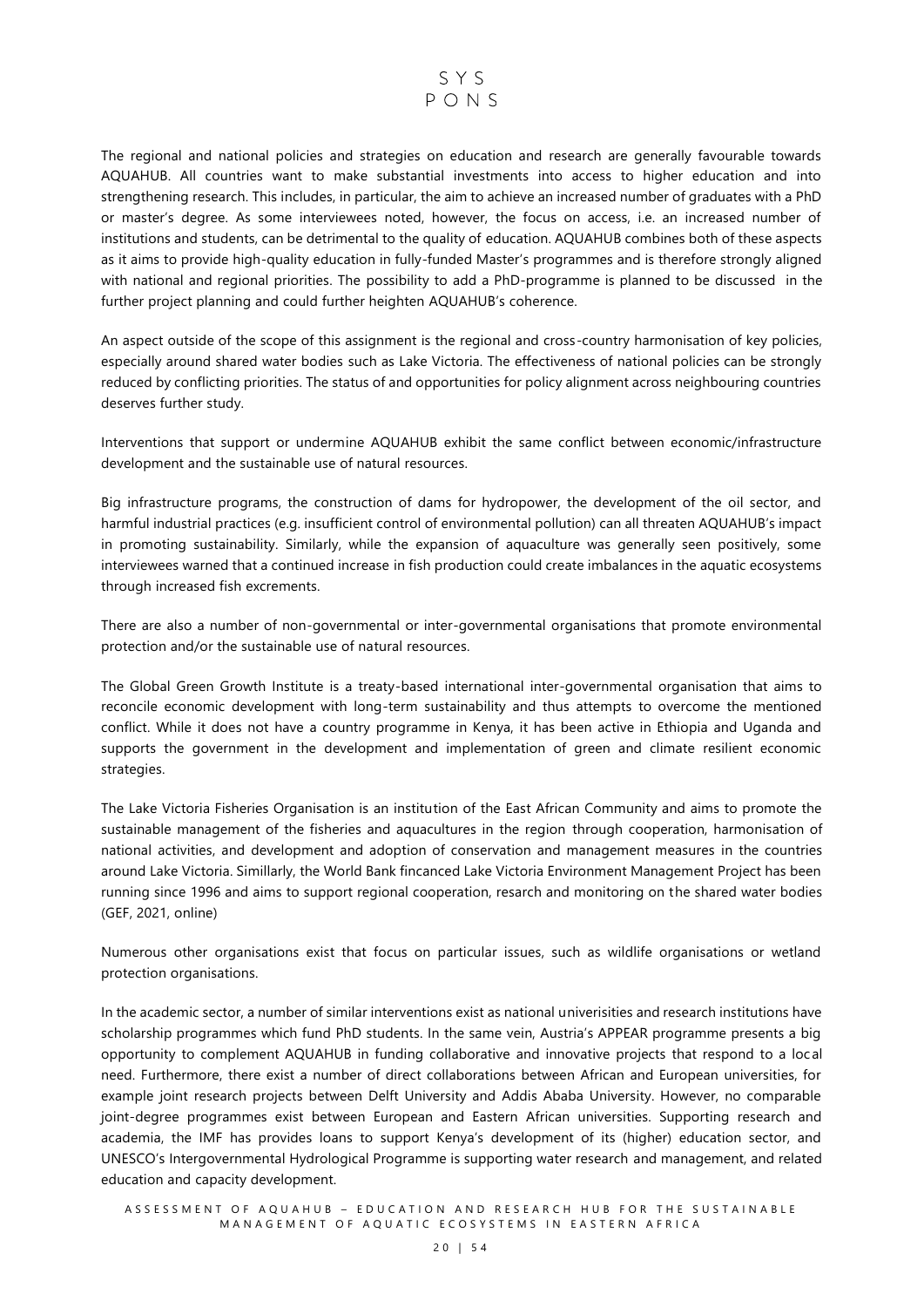#### **5.1.1.3 Ethiopia**

The key guiding policy in the Ethiopian context is the Growth and Transformation Plan II which was adopted in May 2016. Since GTPII covers the years 2016-2020 it is currently being revised into GTP III. The plan lays out a comprehensive vision for development and reform of Ethiopian society, economy, and governance and includes the following key areas of intervention: economic growth and development, productive capacity and efficiency, domestic private sector, domestic construction industry and infrastructure, urbanisation, human development and technological capacity building, governance, women and youth empowerment, and green economy. As it is a comprehensive plan, it holds in it the trade-offs between infrastructure investments and economic growth on one hand and sustainability and investment into a climate resilient green economy and sustainable urbanisation on the other hand. Unlike other national strategies, it does not attempt to harmonise these aspects, neither does it give clear precedence to one or the other, although the mainstreaming of the green economy agenda is envisioned.

The AQUAHUB project fits well into the goals of building human capital and strengthening education and research and development activities. In particular, the plan aims to promote research institutions that work on green economy. Aquatic resources or the blue economy do not play a prominent role and are not given particular importance. Water is mostly seen in the context of irrigation and (drinking) water supply.

More explicitly related to the sustainable management of aquatic ecosystems are the national government's Revised National Biodiversity Strategy and Action Plan (based on the Convention on Biological Diversity and adopted in 2014) and the Fisheries Development and Utilization Proclamation (adopted in 2003). Both documents attempt to harmonize the conservation of biodiversity and aquatic ecosystems with the expansion of human use through fishing, aquaculture, and other water-related activities. The proclamation creates the legal framework while the Revised National Biodiversity Strategy and Action Plan aims to raise awareness about biodiversity loss, promote sustainable practices and use of resources, expand protection and conservation efforts, promote value-addition to agro-biodiversity species and products, and mainstream biodiversity protection in policies and laws. Furthermore, it wants to provide tangible benefits of biodiversity to the population, including job creation, and improve knowledge and information exchange between stakeholders. To this end, it established biodiversity focal points (councils, committees, units), a clearing house mechanism and a database linked to the conducting and use of research. This focus on research and a better understanding of biodiversity offers many opportunities for the AQUAHUB project to conduct impactful research. Until 2019, progress towards the set goals was moderate with some aspects on track to achieving the targets while other displayed no significant change. While the legal framework has been updated and conservation efforts have been successful in some areas, public awareness and biodiversity mainstreaming are still lagging (CHM, 2019). Habitat conversion, unsustainable utilization of biodiversity resources, invasive species, replacement of local varieties and breeds, climate change, and pollution remain the central threats to biodiversity and demographic change; poverty, and lack of awareness and coordination further contribute to the situation. Aquatic ecosystems are particularly at risk of being polluted. The track record in knowledge generation, innovation and the compiling of existing (indigenous) knowledge is also mixed.

The Education Sector Development Programmes (ESDP) of the Ethiopian Government, which target the overall system of higher education, including institutions as well as the academic programmes, are the basis for reform and development in the area of higher education. Since 1997, the ESDPs have been continuously updated: the most recent one being ESDP V, which covers the years 2015/16 until 2019/20. The ESDP's strategy includes an intensive expansion policy, increasing the number of students rose from 30.000 enrolled in public HEIs in 1997 to 375.000 studying at public and private Higher Education Institutions in 2010 (Yizengaw, 2005, 1). Moreover, new degree courses were introduced in line with the strategy to align education with labour market needs.

Although the reform agenda led to measurable successes, the most noticeable challenge is still to increase equal access to and quality in higher education (World Bank, 2020). An enormous need for staff upgrading at universities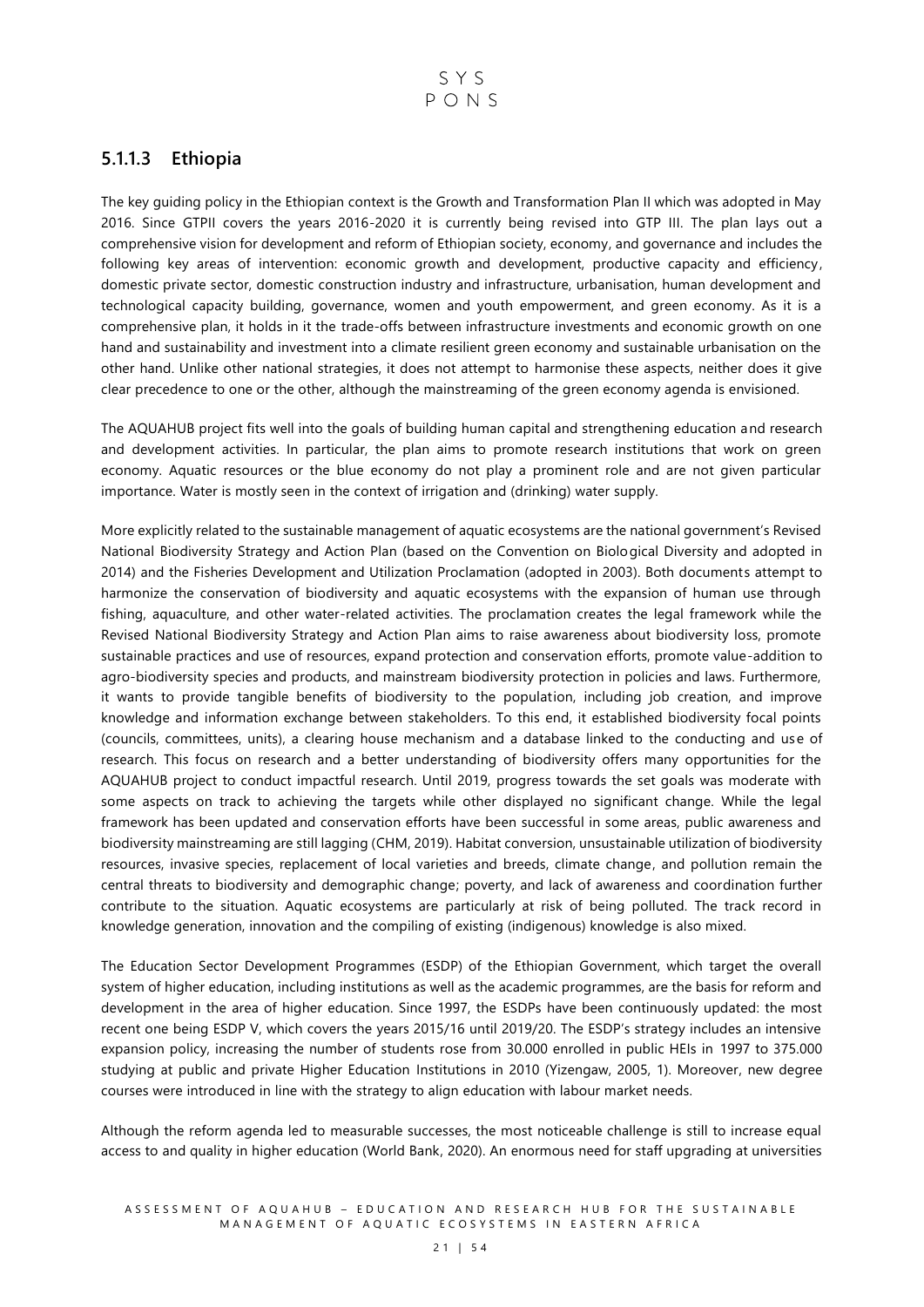

was identified as a consequence of the increased number of higher university institutions, degree programmes and student numbers (Saint, 2004, 93-94).

The Ethiopian reform efforts in the education sector are accompanied by measures and policies in the field of science and technology, which are linked to the goal of economic growth and development. In terms of science and technology, Ethiopia has been steering its development through a National Science, Technology and Innovation Policy. The policy was ratified in 2012 and in general terms aims at increasing the national capabilities to learn, adapt and utilise technologies and creating national innovation systems. Critical issues identified encompass – among others – technology transfer, human resource development, research, universities, financing and incentive schemes. The Ethiopian government's Higher Education Proclamation stresses that research should be focused on knowledge and technology transfer that is consistent with the country's priority needs. In line with this, the Ethiopian government acknowledges that research has to be promoted and has to be a central objective of higher education institutions. In addition, the proclamation includes that "undertaking and encouraging relevant studies, research and community service in national and local priority areas and disseminating the findings as well as undertaking, as may be necessary, joint academic and research projects with national and foreign institutions or research centers, are responsibilities of higher education institutions" (Mamo et al 2014).

#### **5.1.1.4 Uganda**

Uganda stands out as a country with a very active policy-making community. Recent years have seen a wave of new and revised policies on almost every aspect of Ugandan life. Selection the most relevant policies was thus especially challenging.

Central to the further development of Uganda is the Uganda Vision 2040, adopted in 2013, a comprehensive national strategy to achieve the vision of "a transformed Ugandan society from a peasant to a modern and prosperous country within 30 years" (Republic of Uganda, 2013). It is conceptualised around opportunities and fundamentals which are expected to, jointly, bring the country forward. Opportunities include tourism, agriculture, oil and gas, minerals, abundant labour force, industrialisation, knowledge and ICT sector, geographical location and trade opportunities, and water resources. On the other hand, fundamentals are infrastructure (energy, transport, water, oil and gas and ICT), Science, Technology, Engineering and Innovation (STEI), land, urban development, human resource, and peace, security and defence. Generally, the vision exhibits a strong emphasis on economic and infrastructure development, in particular with regards to the extractive industries, energy, and water for production. These are all areas with a high (potential) negative impact on biodiversity and the environment in general and can thus undermine AQUAHUB's efforts in promoting the sustainable management of aquatic resources. At the same time, the vision also foresees investments into the sustainable utilisation of aquatic resources and an increase wetland cover. However, in comparison to the economic aspect, the environmental perspective is rather weak. A recent world bank report finds that Uganda's natural capital has continued to deplete, including its wetlands (World Bank, 2021). It identifies agriculture, Uganda's main economic driver with 25% of GDP and 70% employment, and the demand for biomass for energy as major culprits.

In response to some of these challenges, in recent years various policies and laws have focussed on the environmental aspect of development whose impact and relevance for the AQUAHUB project still remain to be seen. The Fisheries and Aquaculture Bill, which was passed by the parliament but is yet to be signed by the president, aims to improve the management of fisheries and aquaculture and promote control, regulation and coordination of the sector. It aims to both further promote the utilisation of aquatic resources and technological innovation as well as clear guidelines for public participation, quality and safety of fish and fishery products. It encourages research-based decision making and the sharing of information and data. Similarly, the Green Economy Strategy and Implementation Plan emphasises that a green and sustainable economy will lead to faster economic growth and result in higher agricultural yields than the conventional model. To that end, it combines the sustainable use of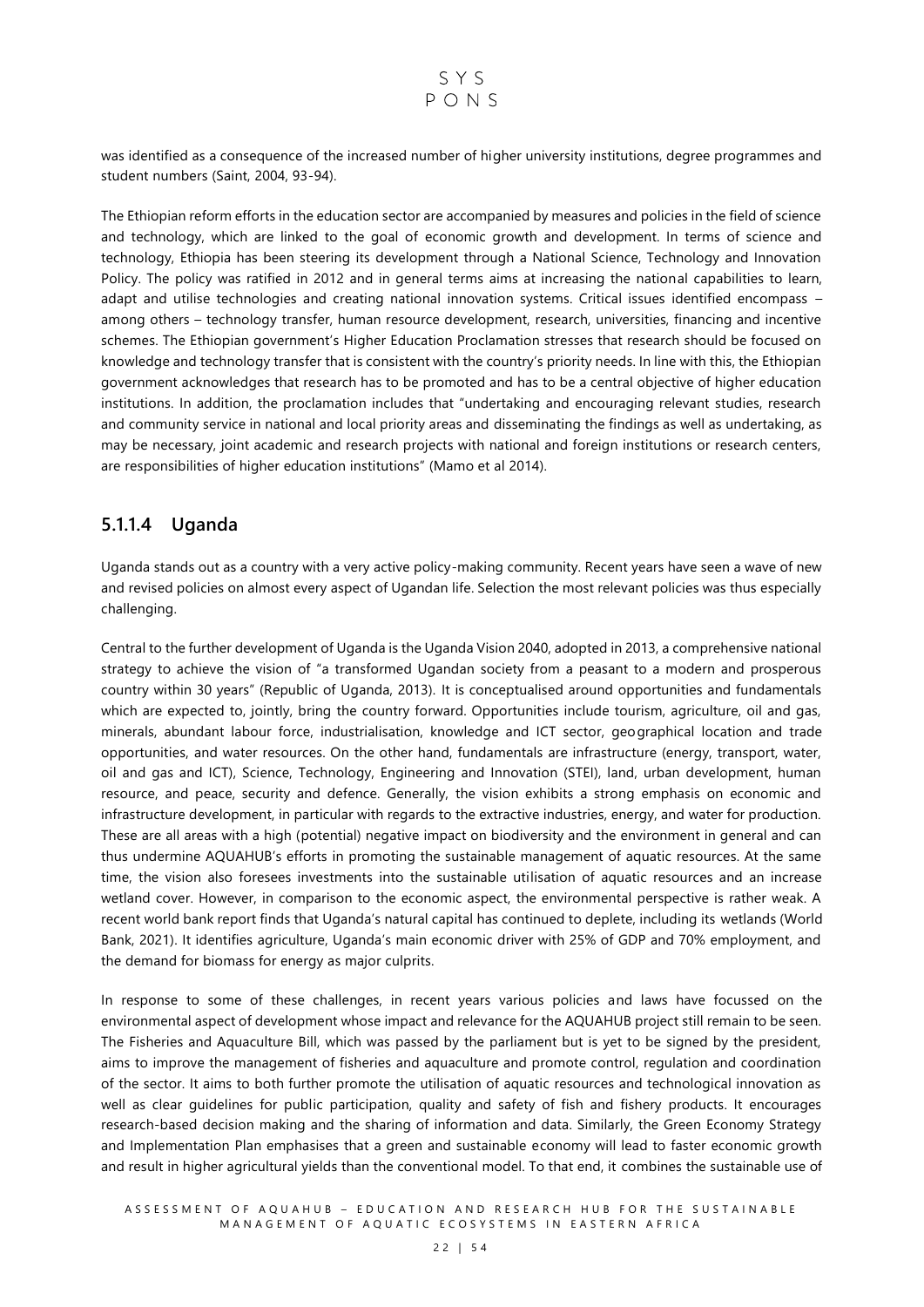aquatic resources and investments in higher education to create and fill more green jobs and is thus in line with the National Biodiversity Strategy and Action II (adopted 2016) that sees the preservation of biodiversity as a necessary condition for national development and poverty eradication. Therefore, it aims to strengthen stakeholder coordination and biodiversity management, and build capacity in research, monitoring, and information management.

The educational and research aspect is aligned with the Uganda Vision 2040 which aims to improve education and invest into research for Uganda to become a centre of excellence for education in the region, especially in the STEI sector. The higher education sector in Uganda is ruled by the Universities and Other Tertiary Institutions Act which has established the National Council for Higher Education and sets clear legal standards for higher education. These standards are important guidelines to any higher education programme and also support cross -institutional management and collaboration. The AQUAHUB Theory of Change is thus well aligned with these educational and research priorities.

#### **5.1.1.5 Kenya**

In 2008, Kenya launched its Vision 2030. Based on a three-pillar strategy it aims to boost economic, social, and political development. Specifically it intends to build sustained economic growth, a just and cohesive society in a clean and secure environment and issue-based, people-centered, result-oriented and accountable democratic political to create a globally competitive and prosperous nation with a high quality of life. To this end, it aims to achieve a macroeconomic stability plan, governance reforms, infrastructure, energy and energy efficiency investments, an STI framework, land reform, human resources development, improved security services and public sector reform. When it comes to AQUAHUB, the Vision has gained high importance as all government agencies are required to streamline their work to the Vision's priorities. This includes, for example, the Kenyan Marine and Fisheries Research Institute that has to align all of their activities and research to the Vision. Furthermore, any research project receiving public funding needs to argue how it relates to and further the Vision. While there is no particular focus on aquatic resources, under the social pillar of the policy, the Kenyan Government aims to protect the natural environment and invest in higher education. While there is no explicit emphasis on aquatic resources, the government is currently financing stimulus programmes for fisheries and agriculture, which open opportunities for research and are also in line with the National Oceans and Fisheries Policy. This policy puts a strong emphasis on conservation, education, and research and is therefore strongly favourable to AQUAHUB.

Two further important policies to the AQUAHUB project are the National Biodiversity Strategy and Action Plan which focusses on the management of biodiversity and the Green Economy Strategy and Implementation Plan. While the latter focusses on harmonising economic growth, the promotion of the sustainable utilisation of natural resources, capacity building, and the creation of green jobs, the former puts a strong emphasis on the link between community empowerment, education, research, monitoring, and biodiversity. They both stress the importance of high-quality research and education and offer bountiful opportunities for conducting research. The aspect of community participation and empowerment could be further strengthened in the AQUAHUB programme to align even better with these policies.

Implementation still runs into challenges. There may, for example, be financial incentives for smallholder farmers to adopt certain practices, but the governmental extension services are lacking capacity to reach all potential beneficiaries. This can present itself as an opportunity to universities and programmes like AQUAHUB. If they are able to support these farmers by linking them to a Master's student, they can conduct a needs' assessment and develop a thesis based on these needs. In the interviews, however, we found that the results from the student's research do not always find their way back to the community.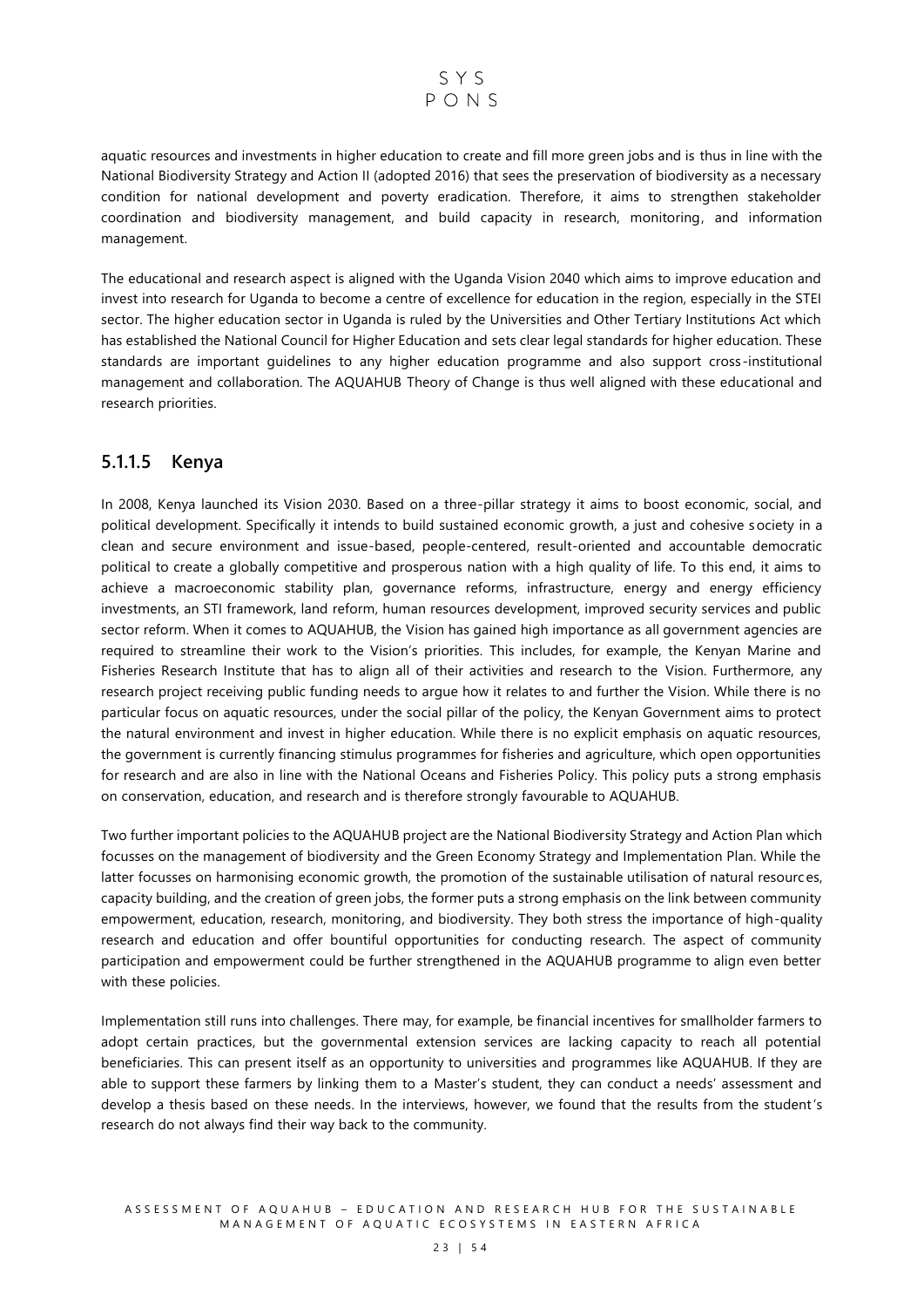

In 2019, the Ministry of Education has passed the Policy Framework for Reforming Education and Training for Sustainable Development in Kenya. In an ambitious project, it foresees a reform of the entire education structure and a review of all education policies. It aims to expand access to university education, transform the educational approach to competency-based teaching, and to further invest into research. Since this is still a young policy, its effects are yet to be fully seen. Its further implementation will have to be monitored closely by the AQUAHUB team to gauge how it may provide opportunities for their research and how it may affect how master programmes will have to be run.

#### <span id="page-24-0"></span>**5.1.2 Relevance**

In light of the policies analysed above and the challenges faced in the three countries with regards to the sustainable management of aquatic resources, it becomes clear that the knowledge being produced and transmitted in the AQUAHUB project is extremely valuable to the current situation in the local context, especially to harmonise the need for further economic development with the need for conservation of the environment. In our interviews and discussions, all stakeholders, including students, alumni, academic staff, and potential employers, agreed that the content of the Master's programmes is extremely relevant as more information on and knowledge of biodiversity and conservation is needed and more action needs to be taken. Asked in detail, some interview partners valued higher the academic aspects of the programme, i.e., the research project, the lab experience, or the publication support, while others focussed more on the acquired soft skills in conducting research, networking, or engaging with stakeholders. Some alumni wished that the aspect of ecosystem *management* would be further strengthened to prepare better for jobs outside of academia.

Similarly, the employability of graduates of the master's programmes is very high as highly-skilled people with a high-quality education are still needed in the sector. AQUAHUB graduates have a very good mixture of theoretical and hands-on skills. They have more exposure to different contexts than graduates from local programmes and more local expertise in conducting research and locally-relevant knowledge than graduates from other international programmes.

However, although a need for more human capacity was clearly identified, graduates also reported about difficulties to find a job, especially those who did not pursue a PhD after their Master's programme. Furthermore, some students in the AQUAHUB are already connected to institutions (e.g. as graduate assistants). For them, AQUAHUB does not necessarily improve their job prospects but the completion of a Master's programme is a requirement for them to stay employed.

The financial support provided by the AQUAHUB project is central to the project's success. All interviewed students reported that without the financial support they would not have been able to take up a Master's programme – or only at a much later stage in their career. Particularly important is hereby the available budget for the thesis project as in some cases other funds may also be available but their approval would be a very complicated and drawn-out process. Within AQUAHUB the funding enables the students to produce high-quality and relevant research findings.

The non-financial support within AQUAHUB provides the students with the ability to find supervisors that are able to support them in their needs and the exposure to different contexts. Furthermore, the chance to network with many different stakeholders was seen as a major differentiating factor to other programmes. The LWM masters was hereby seen as particularly successful. Due to the global pandemic, recent graduates of the programme have been missing that exposure.

Working with other research institutions and with local communities, and tying it to national policies and strategies makes the final research projects very relevant to the local realities. However, in some cases, the impact of the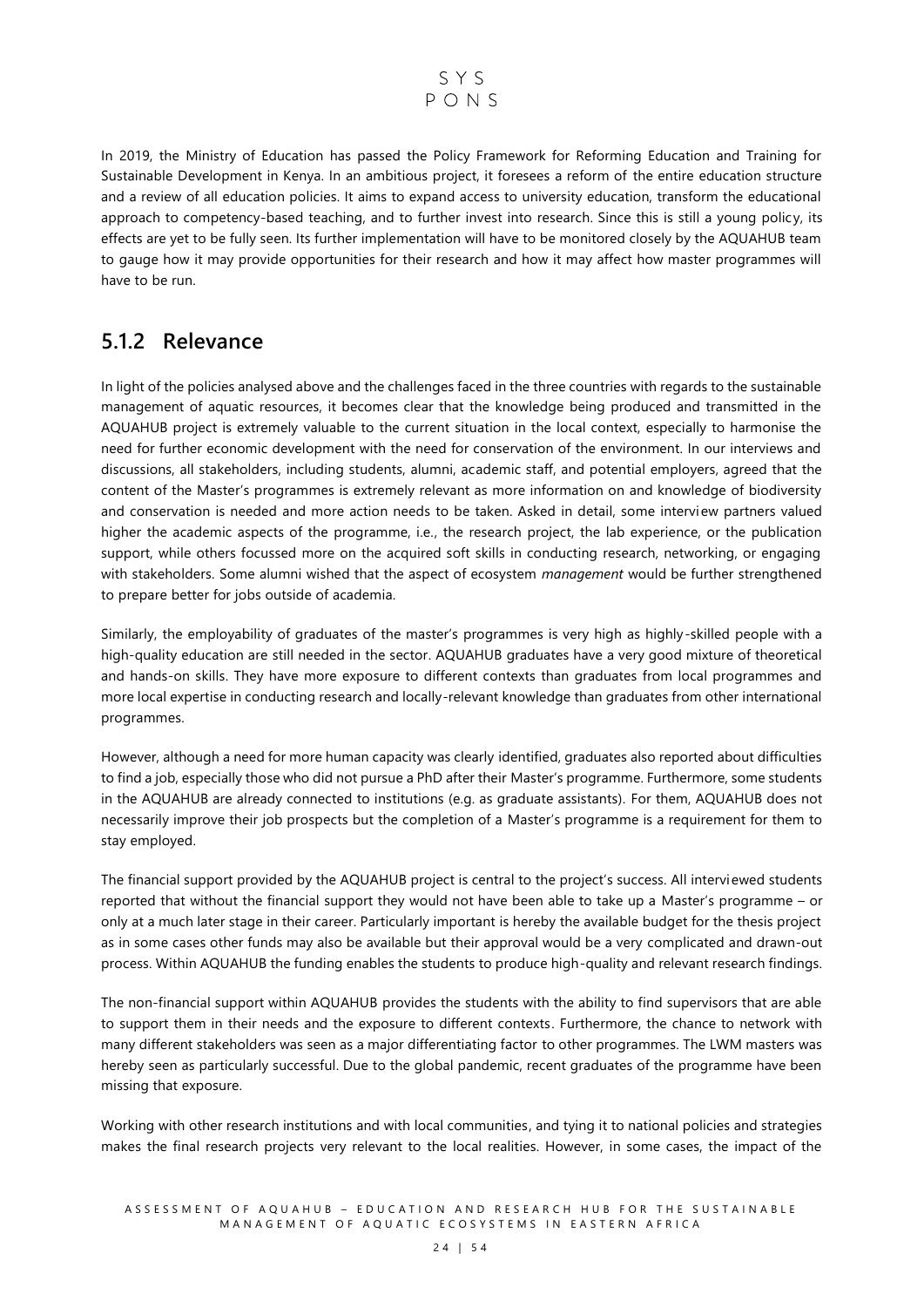findings could be further strengthened through a better dissemination to the local population and relevant authorities.

### <span id="page-25-0"></span>**5.1.3 Overall Conclusions Relevance and Coherence**

The focus, approach, and curricuclum of the AQUAHUB project are generally very relevant to the local context and exhibit a strong coherence with local policies and priorities. The knowledge and skills acquired during the Master's programmes are seen as being relevant to the local job market, both by the graduates and by potential employers. The quality of the programme and the broad set of skills (both academic and soft skills) were especially mentioned by employers. The financial and non-monetary support, the exposure to other contexts, and the ability to network with many different stakeholders are particularly relevant to the students' personal and professional development. Adding a PhD programme, individual PhD classes, or other support for PhD students could further increase AQUAHUB's relevance for students and the local job market as the rising number of Master degree graduates is creating the need for further staff upgrading in universities and research institutions.

In its curriculum and positioning, the AQUAHUB project could further strengthen the link between economic development, human use, and conservation of natural resources as a constant and potentially increasing area of tension in all countries. Through its expertise in the sustainable management of aquatic resources and its well qualified graduates, it can make valuable contributions to the harmonisation of these seemingly competing goals. Similarly, the area of community engagement and the dissemination of research findings to local communities could be further strengthened to achieve higher coherence with current policies that put particular emphasis on such activities. Additionally, a stronger strategic focus on reaching the policymaking community and influencing future policies through publications, networking, and the project's graduates would allow the project to shape a beneficial policy environment and thus increase both coherence as well as effectiveness.

#### **Implications for the Impact Assessment:**

• *Supporting and hindering factors:* As described above, various potentially supportive, but also a number of potentially hindering policies and interventions were identified by the IPEA and especially the trade-offs between economic and infrastructure development and environmental sustainability may impact the project's goal attainment. In the impact assessment, detailed data on implementation and practical relevance should be collected to test in how far the current policy environment is acting as a moderating factor for selected causal hypotheses and to what extent synergies or friction exist between AQUAHUB and other interventions. This will allow the validation of these hypotheses and of the attribution of observed changes to the AQUAHUB project. In cases where the desired objective may not be (fully) reached, reasons for the absence of expected impacts should be identified.

### <span id="page-25-1"></span>**5.2 Analysis of the Theory of Change**

The current ToC and approach of AQUAHUB is the one that is most relevant for this assignment as it encompasses the entire development of the project and subsumes all earlier components (IPLG, CAPAQUA). The AQUAHUB ToC has been adapted over the course of the project and was developed further in three main steps: First, as part of an evaluation in 2018, the consulting institute CEval developed a ToC for AQUAHUB. This ToC has then been slightly adjusted as part of the project proposal for the current project phase. The third revision of the ToC involved several stakeholders of the project who developed the current ToC in multiple workshops with the aim to encompass the entire project, including assumptions as a preparation for the upcoming impact evaluation.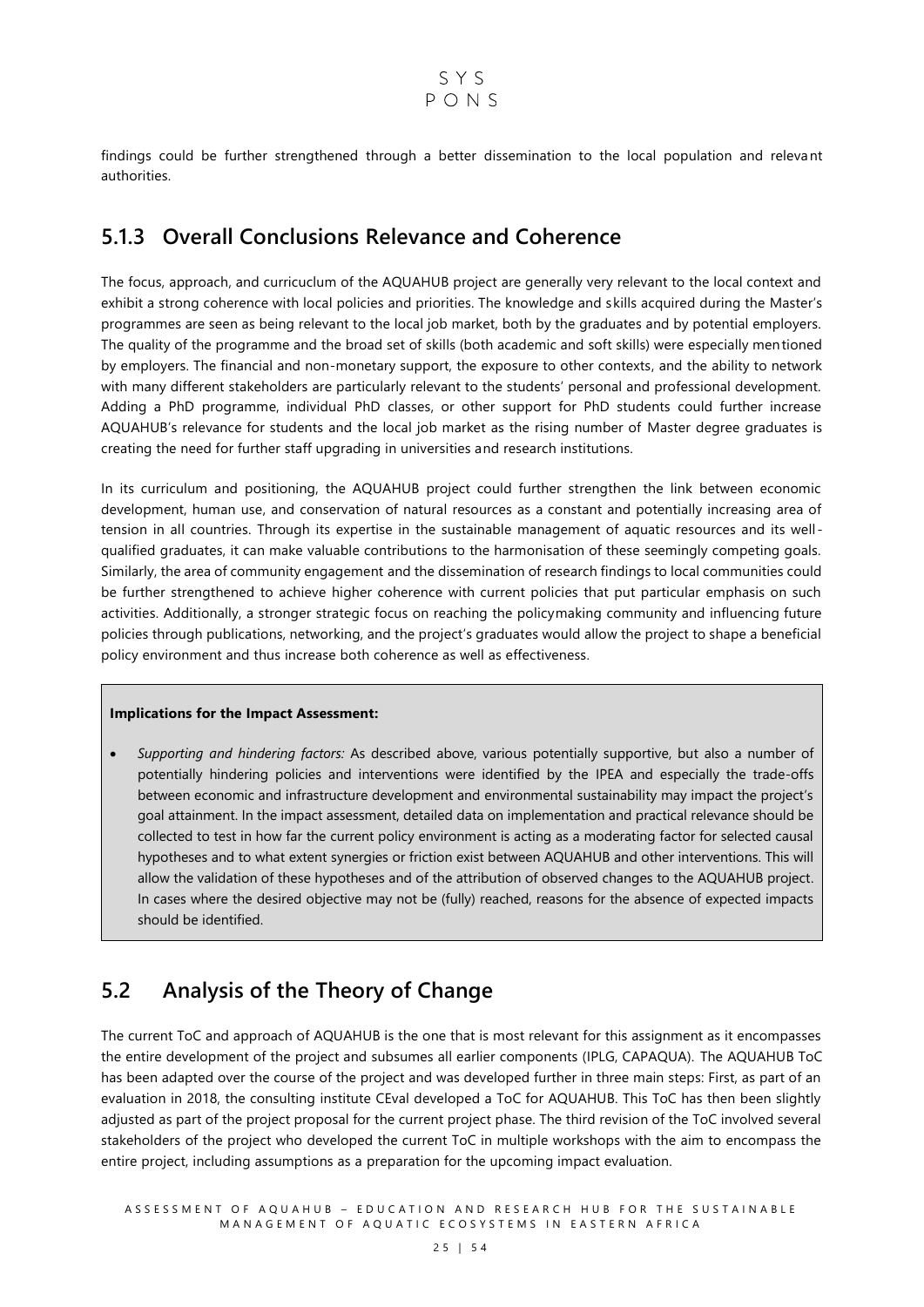

For this assignment, we will rely on the second and third version of the ToC and further use the following definitions to differentiate between the different levels of the ToC:

- − **Inputs / activities:** "the financial, human, and material resources used for the development intervention" (defined according to the OECD-DAC, 2010, p. 25)
- − **Outputs:** "the products, capital goods and services which result from a development intervention" (Ibid., p. 28)
- − **Outcomes:** "the likely or achieved short-term and medium-term effects of an intervention's outputs." (Ibid., p. 28)
- − **Impacts:** "positive and negative, primary and secondary long-term effects produced by a development intervention, directly or indirectly, intended or unintended" (Ibid., p. 24)

Regarding the objectives of AQUAHUB, the ToC differentiates between **two levels of impact**, a final impact level and a preparatory impact level. At the final **impact level**, the goal of the project is to foster the conservation and sustainable management of aquatic ecosystems and their resources in order to improve livelihoods in Eastern Africa and to advance the achievement of several Sustainable Development Goals (SDGs) in the long-term: AQUAHUB aims to contribute to *Zero Hunger (SDG 2)* by enhancing the productivity and incomes from aquaculture and fisheries. *Good Health and Well-Being (SDG 3)* is supported by reducing deaths and illnesses from hazardous chemicals as well as air, water & soil pollution and contamination. AQUAHUB further aims to contribute to *Quality Education (SGD 4)* by providing relevant and accessible higher education of good quality as well as to *Clean Water and Sanitation (SDG 6)* by improving water quality, and protect and restore water-related ecosystems. By spreading information and awareness for sustainable development, AQUAHUB targets *Responsible Consumption and Production (SDG 12)*. In addition, it aims to support *Climate Action (SDG 13)* by an improved education, awareness, and capacity and wants to improve *Life on Land (SDG 15)* by supporting conservation, restoration, and sustainable management of freshwater ecosystems and preventing degradation of natural habitats and biodiversity. Finally, it focusses on *Partnerships for the Goals (SDG 17)* by enhancing cooperation in science, technology, and innovation.

At the **preparatory impact level,** and in order to achieve the envisioned contribution to the SDGs as described above, AQUAHUB wants to achieve two preceding objectives which are: An enhanced (1) individual and (2) institutional visibility and prestige by former students and Eastern African HEST institutions to contribute to the sustainable management of aquatic ecosystems and their resources in Eastern African countries and effectively initiate change processes in policy making as well as attitudes and practices in society.

To achieve its long-term impacts, the AQUAHUB project has several objectives at the **outcome level**, which are supported by respective **outputs** that can be formulated as impact hypotheses. The following analysis takes an indepth look at all six outcome areas of AQUAHUB. Firstly, each of the following chapters contains information about the intended impact hypotheses, which are summed up the grey boxes. Secondly, this is followed by a plausibility analysis to examine to what extent the project ToC captures the most significant causal links between outputs and outcomes, including the key processes and mechanisms delivering change. To this end, the data collected in the case study countries and information from the project reporting and monitoring were used. Thirdly, each chapter includes concluding information about how outcomes of the project ToC could be tested, measured and documented through evaluation activities of the foreseen impact assessment. A visualisation of the proposed final ToC is offered in annex 8.1 of this report.

#### **Implications for the Impact Assessment:**

The revised ToC should be the basis of an impact assessment und will lead to adaptations within the following sections of the ToR:

- Chapter 1.3 Project Strategy (overall objective and projects outcomes)
- Chapter 1.4 Project Activities
- Chapter 5. Specific Questions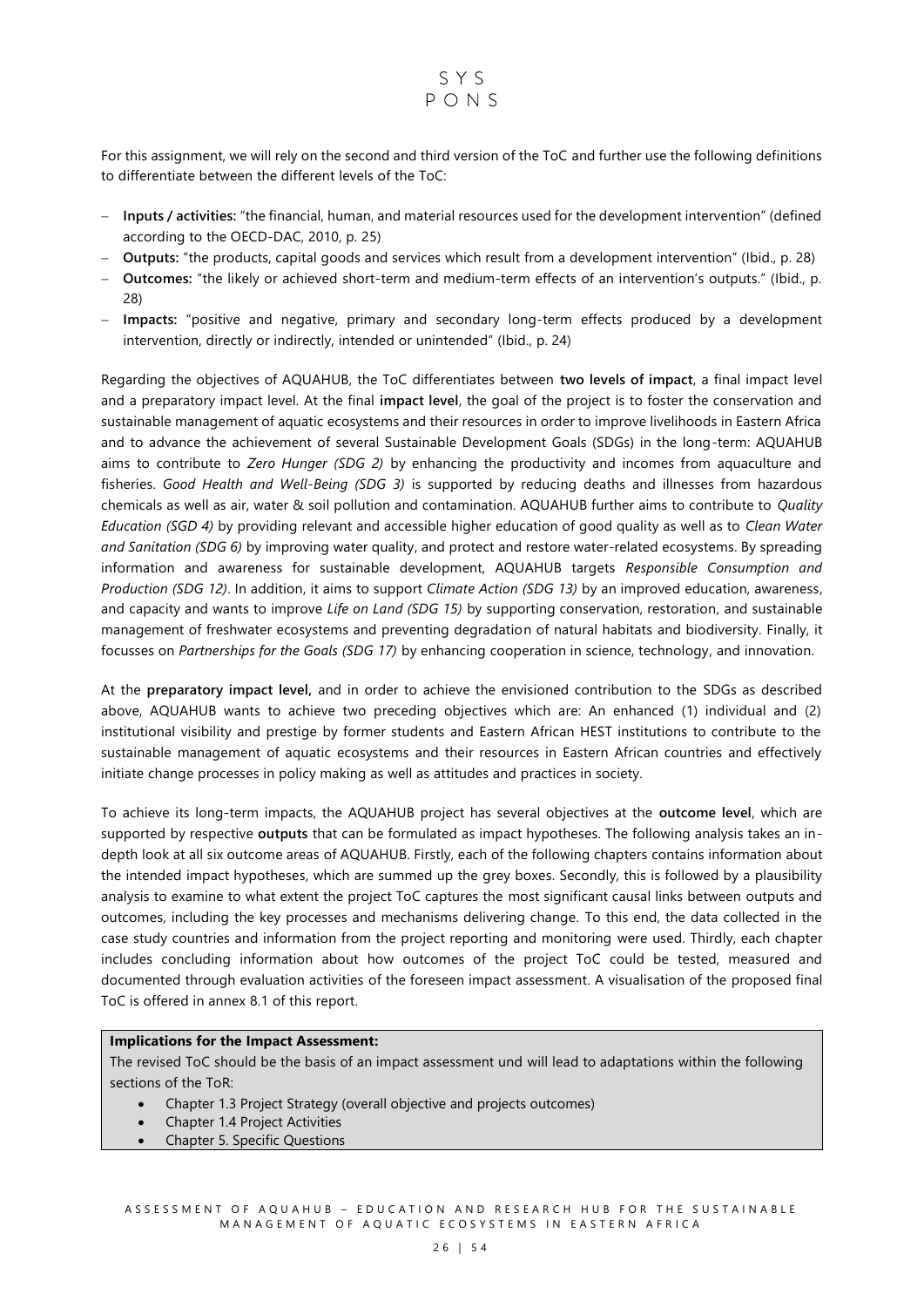#### SYS PONS

Finally, it is important to underline that **we did not conduct an analysis of the project's effectiveness or impact**. We are therefore not aiming to find out to what extent the project has reached its objectives. Rather we analysed the extent to which the collected data points out to plausibility strengths and weaknesses of the impact hypotheses and assumptions.

### <span id="page-27-0"></span>**5.2.1 Analysis of Outcome 1**

**Outcome 1: High quality joint-degree master's programmes for the sustainable management of aquatic ecosystems in Eastern Africa are established…**

- − if the international joint-degree Master's programme in "Limnology & Wetland Management (LWM)" is positioned as a regional flag-ship programme in Eastern Africa **(Output 1)**
- − if the Master's programme "Aquatic Ecosystems & Environmental Management (AEEM)" is extended to an Eastern African joint degree master's programme, implemented by Addis Ababa University, Bahir Dar University, EIAR-NFALRC and Egerton University **(Output 2)**
- if the LWM and AEEM programmes follow international standards to ensure a high quality (i.e., Bologna & following declarations, skill-oriented curriculum, student centred teaching approach) (**Output 3**)

The collected data on this outcome area **support the general plausibility** of the links between the described outputs and the outcome, although also some limitations came to light during the case studies.

The project has successfully established the LWM and the AEEM programmes, which is reflected in already having graduates that have obtained the corresponding academic degrees. This result was, in the eyes of the interviewees, overall achieved mainly due to three factors: First, the programmes are the result of a continuous collaboration between partners and support by ADA/BOKU over many years, that included a shift in responsibilities over time and expanded the roles of the Southern partners. Second, the active involvement of faculty management was described as a key influential factor, as it helped develop a sense of ownership for the programmes in the hierarchy of the partner institutions. Finally, the third factor mentioned was the capability to act (e.g., to deliver modules and courses), to adapt (e.g., to establish learning mechanisms), and relate (e.g., to foster outreach activities to key resource persons in the field) of the participating universities.

Moreover, the scholarship holders and alumni interviewed were very satisfied with the master's programmes and reported to have been able to develop their academic, research, and practical skills and to find employment. They hereby emphasised the quality of the teaching and the opportunities offered to apply these skills during e.g., lab work and their master's theses. This holds true for scholarship holders interviewed in the three case study countries. In this regard, students positively described the opportunities offered by the e-learning activities in the context of the current COVID-19 pandemic, notwithstanding also pointing out to challenges related to connectivity and didactics.

While all interviewees from the partner universities moreover acknowledged that the master's programmes can be described as established, individual interviewees also mentioned the need to further cement the study programmes by increasing the number of scholarship holders and students. Asked about how to improve the programmes in the future, these interviewees mentioned the need to increase the number of students and scholarships, especially referring to AEEM, and emphasized two aspects. First, according to the interviewees, there would be sufficient demand for granting access and support to additional students with excellent backgrounds. They hereby referred to the application numbers and the highly competitive selection process that only grants access to a rather small number of students. Second, they also referred to the number of students as a mean to increase the visibility and the impact of AEEM, both within the universities and towards other stakeholders. In this regard, individual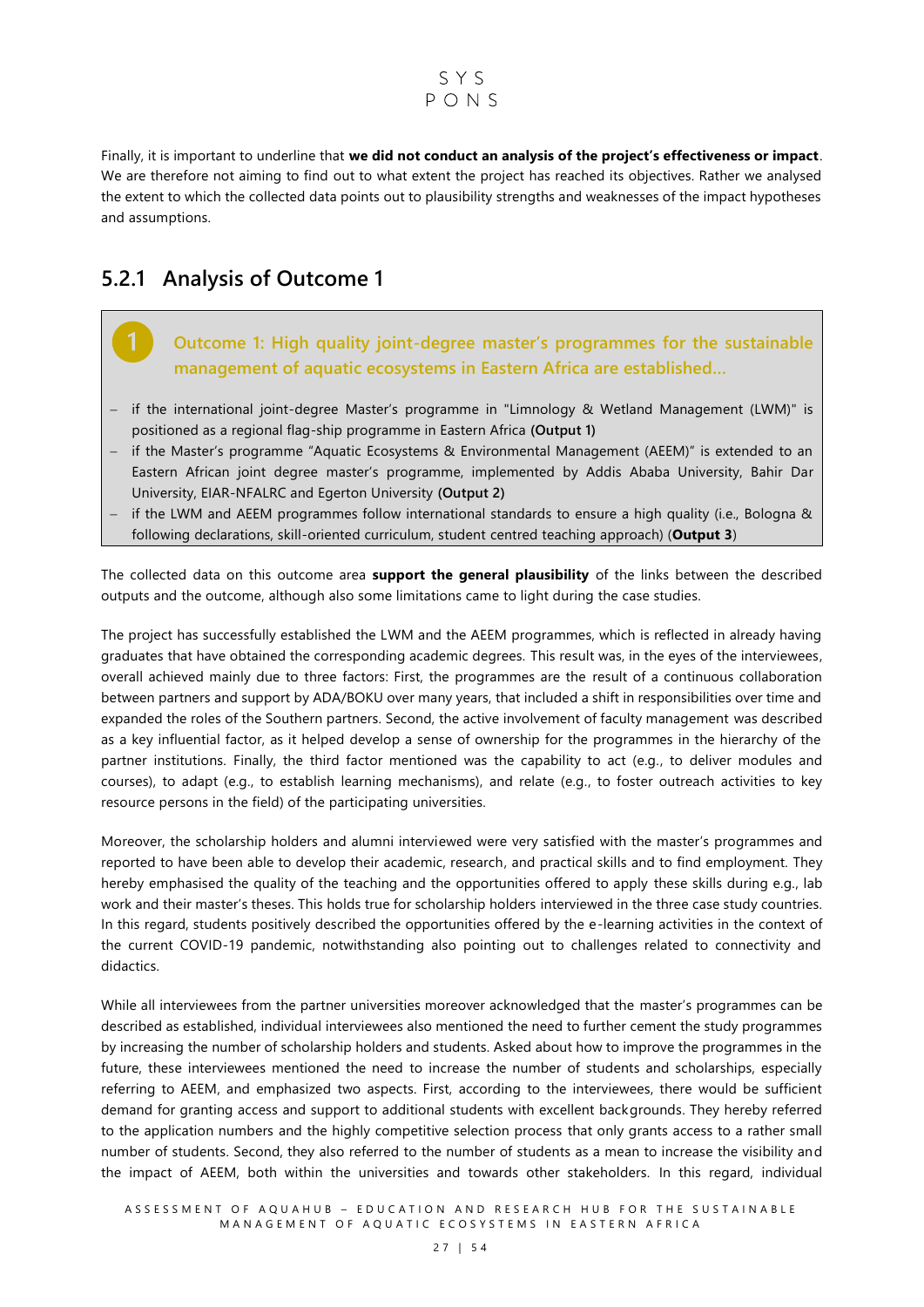interviewees also mentioned the need to increase the student numbers a mean to secure sustainability of the AEEM programme in the mid- and long-term.

Furthermore, some divergent views were noticeable, with regards to the understanding about what the positioning of the master's programmes as "regional flag ships" in the field of aquatic ecosystem management actually entails. While all interview partners understood this as achieving visibility and a high academic and research reputation of both programmes, their views differed on the specific features that would make the programmes unique (e.g., in comparison better quality of teaching, hands-on research training, etc.). In line with this, some interviewees struggled to describe with certainty in the interviews, why these programmes might be delivering graduates that are better qualified then those graduating from other institutions or master's programmes or even the same institutions from a similar academic field. These results point to the need for an expansion of network and marketing activities and to a possible interlinkage to output 5 and 7, that address network and awareness creation in the field of the sustainable management of aquatic ecosystems.

Finally, the international standards are seen as the most important impact mechanism to ensure the quality and reputation of both programmes. Overall, the quality of both programmes was assessed positively by lecturers and students. Moreover, the quality of the courses offered by Egerton University were specifically mentioned to be of high quality, which was argued by referring to its role on "equal footing" within the LWM programme and the ECTS modules offered. With regards to AEEM, international standards were mostly referred to by interviewees by pointing out the quality assurance role of BOKU and the activities conducted by the Joint Management Committee of the programme. Overall, however, it remained rather unclear what precisely is defined as international standards in the context of the project<sup>3</sup>. Terms that were not used by interviewees, but can be found in the project documents, were e.g., skill-orientated curriculum, and student-centred teaching.

#### **Conclusions with regards to the future project strategy and design, as well the upcoming impact assessment of AQUAHUB**:

- *Definition of "regional flagship programme"*: an operationalisation of what is understood under a regional flagship programme is needed. Our current understanding would be, that regionality is mostly to be understood as "within Eastern Africa" and in the main countries Kenya and Ethiopia, and to some extent Uganda. However, as students from other countries are also included, although to a lesser extent, the understanding of regionality could also be expanded. This is important, as it can influence aspects such as outreach activities and impact intentions. Furthermore, the reference as a flagship alludes generally to features like quantity of modules and topics offered, quality of teaching and research (incl. completeness and uniqueness of the offered programme content), exclusiveness in terms of access, prestige for those involved (e.g., for graduates, lecturers, and researchers as well as the institutions), and an implementation that is measured by best international standards (e.g., such as external accreditations)<sup>4</sup> .
- *Understanding of when programmes can be considered as "established"*: some findings point to the sustainability of the master's programmes. Accordingly, the term "established" can refer not only to having functioning programmes that already have delivered graduates, but also to the degree of institutionalisation of curricula, processes, structures, and tools as well as to the degree of self-sustaining financial and administrative aspects should the external financial support be reduced in the future.

<sup>&</sup>lt;sup>3</sup> According to BOKU project members, international standards of the project can be defined by the following aspects: Curriculum structure and processes as to Bologna standards; student-centred teaching approach and skill-oriented curriculum; external accreditaion processes; international standards for quality assurance processes; quality of research output from MSc theses according to internationa l standards. <sup>4</sup> Further ideas to operationalise the definition of a "regional flagship programme" have been proposed by BOKU project members and relate to a) quality of the curriculum, teaching, research & mentorship for students and graduates; b) delivery of high quality graduates competent to as the 5C model in capacity development; c) quality assurance measures such as accreditation via external agencies & annual internal evaluations.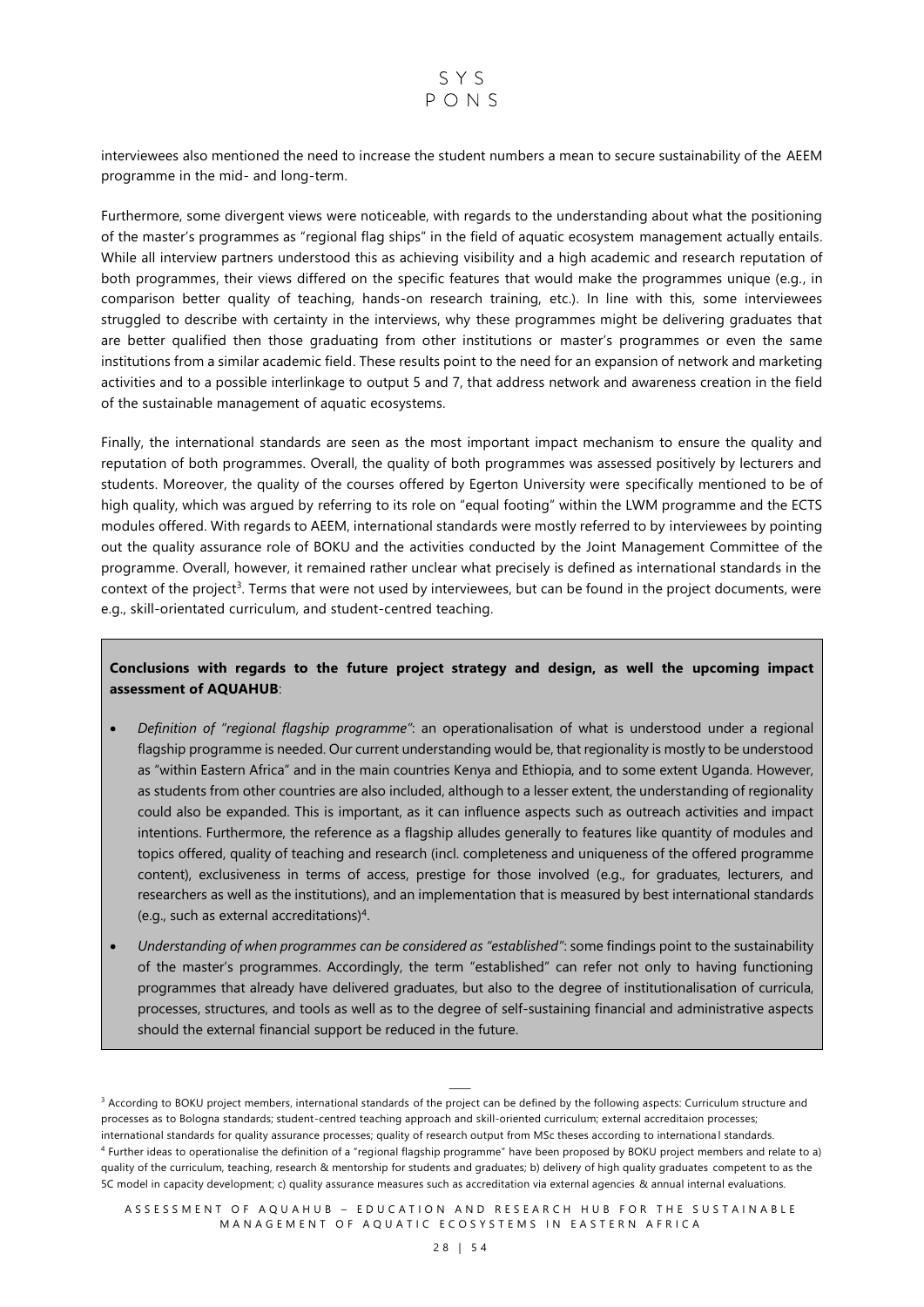

- *International standards*: the term "international standards" needs to be demarked more specifically. On the one hand in the project documents this term is further described by referring to the Bologna and following declarations, skill-orientated curriculum, and student-centred teaching approach. On the other hand, interviewees would point in another direction.
- *Institutional Capacities:* with regards to the aspect of institutional capacity development, further topics could be addressed and tested in a future evaluation. Especially the aspects of diving into how the programmes might have triggered and supported capacities to act, adapt, and relate in the participating institutions could be analysed. For example, it could be tested to what extent administrative, teaching, and research human resources capacities would be available in the same quantity and quality in the participating institution without external support. Moreover, also the international standards could be further tested in terms of the capability to adjust. For example, it could be tested if participating institutions have institutionalised these standards and are using them when the curriculum needed to be adjusted or new staff members onboarded to deliver skill-oriented and student-centred courses. Finally, the capability to relate could also be analysed to understand better to what extent the participating institutions have further developed their capabilities to relate (e.g., implement outreach activities, establish collaboration structures, etc.).

### <span id="page-29-0"></span>**5.2.2 Analysis of Outcome 2**

**Outcome 2: South-South collaborations are intensified and an enhanced collective impact via networking is reached ...**

- − if the Master's programme "Aquatic Ecosystems & Environmental Management (AEEM)" is extended to an Eastern African joint degree master's programme, implemented by Addis Ababa University, Bahir Dar University, EIAR-NFALRC and Egerton University **(Output 2)**
- − if staff members from different countries and Eastern African institutions contribute as resource persons including staff of research and policy institutions (**Output 5**)
- − if a network of Southern and Northern HEST institutions with common interests towards the sustainable management of aquatic ecosystems in Eastern Africa is established **(Output 4)**
- − if a web-based network platform that interlinks different institutions is established (**Output 6**)

Overall, the plausibility of the impact hypotheses underlying this outcome is supported by the collected data. All interviewees involved in the AEEM (coordinators, lecturers, students) and the corresponding institutional actors (faculty management representatives) stressed the importance and attractiveness that the South-South cooperation is adding to the programme's quality, visibility, and reputation. Especially the faculty management and the programme coordinators emphasised the intensified collaboration and the contributions to the institutions' internationalisation efforts, among others, by stressing that such South-South cooperation within a joint master's programme is still seldom. In this regard, the most commonly mentioned impact mechanism relates to the network effects that are created at the level of research and teaching, which in the view of interviewees adds attractiveness and increases the reputation and visibility of AEEM. Interviewees underlined that the network effect becomes apparent as it allows lecturers from different universities and countries to disseminate knowledge, offering students a wide opportunity to not only develop their academic skills, but also find topics they can focus on in their master's thesis. Having for example the possibility to search and find a supervisor with specific knowledge and expertise is seen as being of great added value to the students. Also, the knowledge of lecturers is seen to be benefiting from having students from other countries, as this allows them to expand their knowledge on regional and countryspecific topics.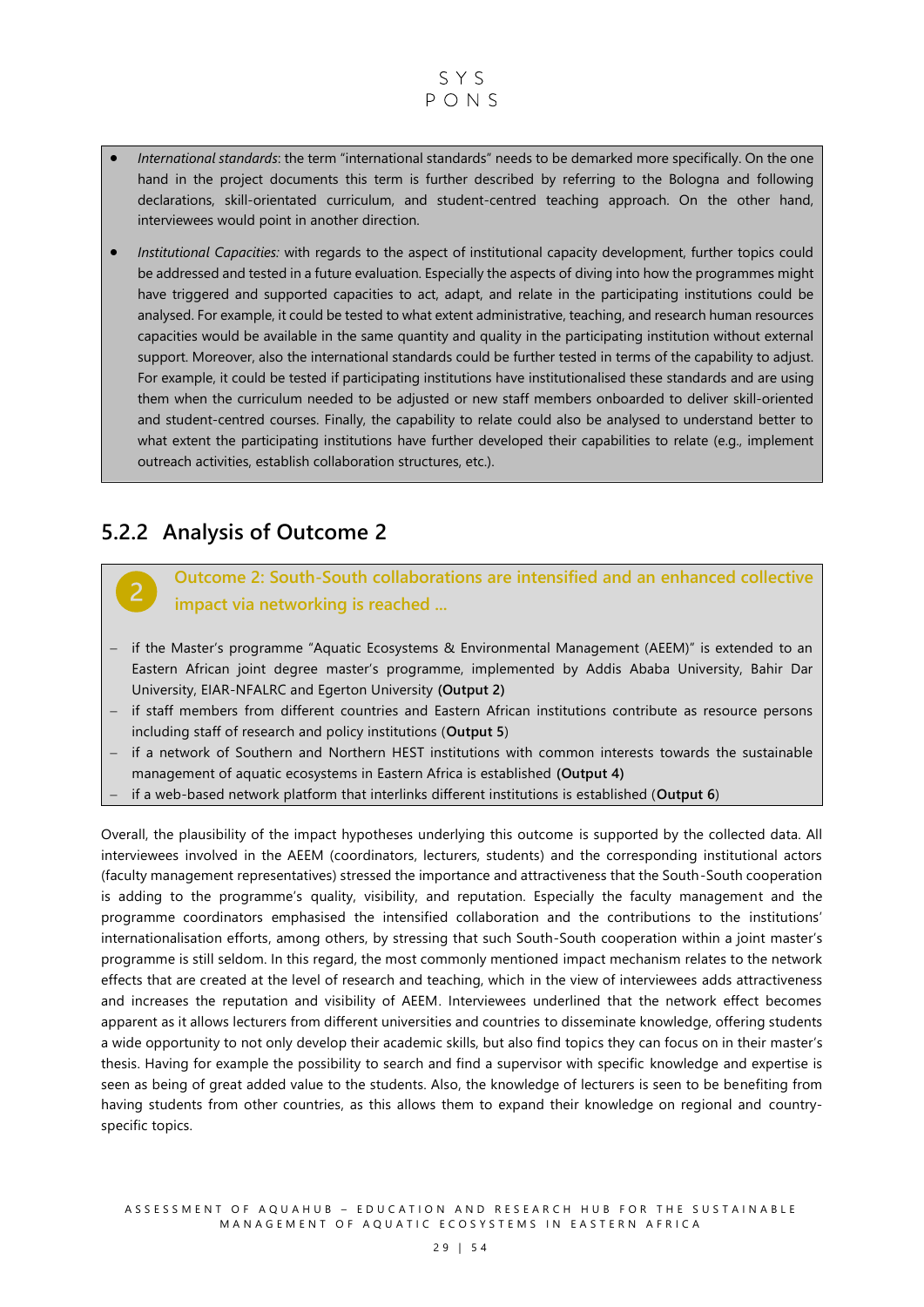

When referring to the South-South collaboration and its network effects, interviewees also validated the importance of involving representatives of other HEST institutions in the implementation and quality assurance of AEEM. For example, the assumption was made by interviewees that network effects emerge when and because (1) representatives from other HEST institutions offer inputs during teaching modules and hands-on training exercises, (2) when staff members from these institutions get enrolled as students, (3) when students are offered options to write their master's thesis in in line with institutional demands and interests and (4) when these institutions are asked for feedback to ensure the curriculum and the skillset of graduates fit their demand. Accordingly, the multifaceted involvement of resource persons is seen a central impact mechanism for creating network effects.

Furthermore, the hypothesis of achieving network effects via a network of Southern and Northern HEST institutions was validated to be a proven impact mechanism of the project. Here, the LWM was the main reference point of interviewees. While the cooperation prior to the LWM was seen as mostly driven by a North-South approach, it was stressed that the LWM was a key step towards distributing responsibilities more equally between partner institutions, giving Egerton University the opportunity to successfully prove its quality in fund administration, teaching, and research. According to some interviewees the good experiences made in the LWM was key to enable conceptualising and implementing the AEEM programme and further distributing responsibilities. The Joint Management Committee (JMC) and the coordinating role of BOKU were in this regard seen as key elements enabling discussions and finding collaborative solutions. Overall, the increased distribution of responsibilities to Southern partners was described as key element in further supporting their capacity development.

Finally, the idea to establish a web-based network platform to interlink Southern and Northern HEST institutions with common interests towards the sustainable management of aquatic ecosystems in Eastern Africa was seldomly referred to by interviewees as a key impact mechanism. At this point in time, the platform does not seem to be yet a primary mechanism of change in the eyes of the interview partners. However, this could be related to the fact that the platform was launched just recently in 2020. Moreover, the design of the platform changed from being a platform where formal institutional membership is required to a platform for individuals with similar academic interests. The already large number of registered individual members from different countries suggests that the platform could be used and become an important contributor for expanding the network of interested and engaged stakeholders across various countries, with its intended benefits, such as supporting collaboration and disseminate insights and knowledge. In this regard, this output seems to be interlinked with outcome 6.

#### **Conclusions with regards to the future project strategy and design, as well the upcoming impact assessment of AQUAHUB**:

• *Measuring Network characteristics*: to measure the network effects, three dimensions could be addressed in the upcoming impact assessment. First, the communication level should be addressed. This includes aspects such as communication frequency, timeliness, and accuracy between the partner institutions. Second the quality of the cooperation should be taken into account, for example by testing the extent to which partners support solving problems, understand each other's work and role in the master's programmes, give and receive appreciation and feedback and have a common understanding of the programme and cooperation goals. Third, next to the communication and cooperation levels within the implementing partner institutions, also the development of linkages to other stakeholders could be assessed, such as Ministries, NGOs, other HEST institutions, programme alumni, etc. Here, it would be needed to assess both, the nature of the relationship (from simple information exchange to institutionalised or project-related cooperation) and the overall benefits each network participant takes from this relationship (e.g., expansion of knowledge, ability to apply it, opportunities to find research partners, options for accessing infrastructure, to present and publish, etc.). These aspects are closely linked to the capability to relate of the partner institutions, which could therefore be part of the impact assessment related to outcome 2.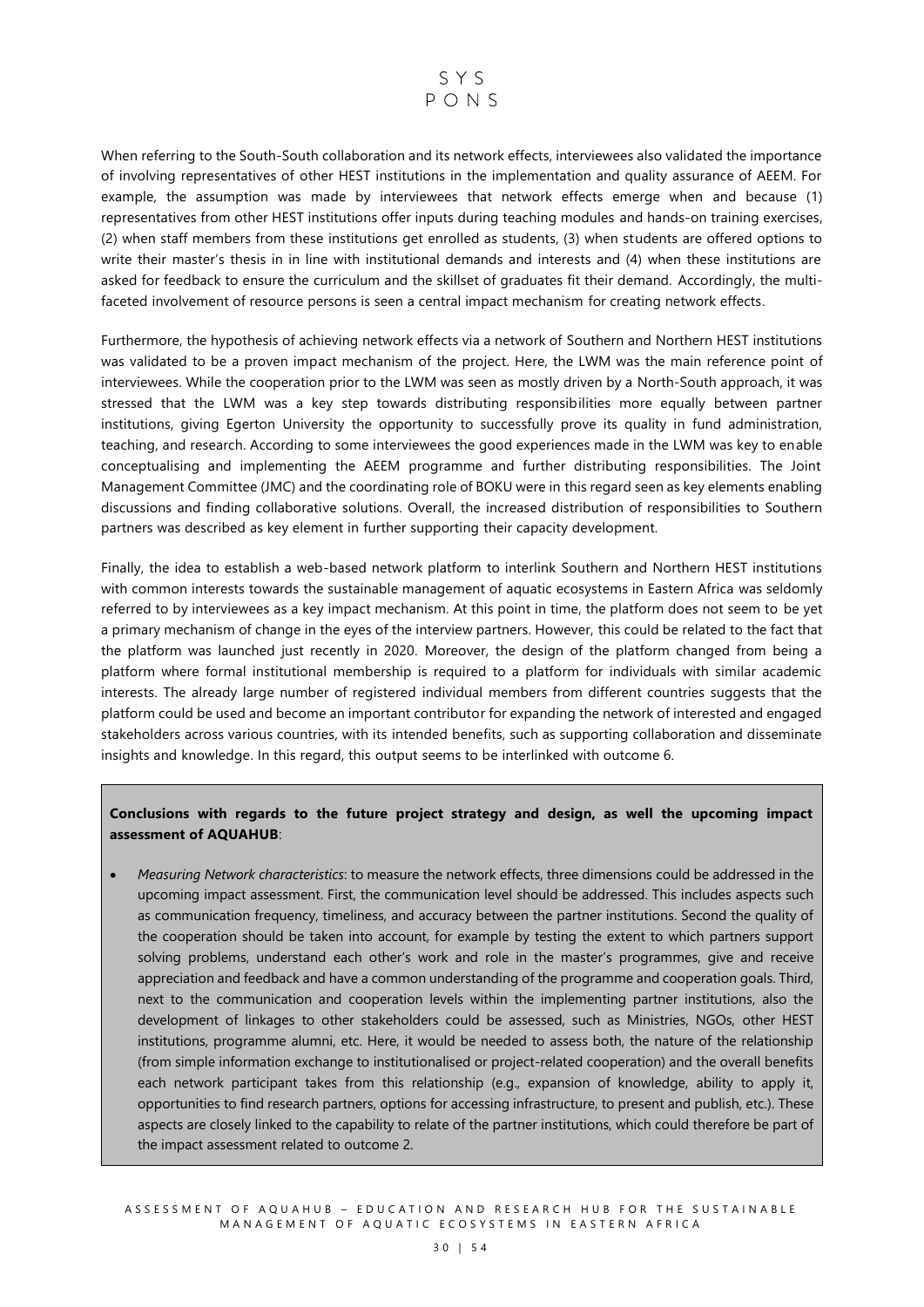• *Role of the web-based platform*: the role of the web-based platform could be further included to test the abovementioned South-South-North cooperation. To this end, the platform already takes into account key information, such as member profiles and activities within the network/platform. Further evaluation activities could address the platform as a result of prior cooperation efforts but also as a contributor for further cooperation.

### <span id="page-31-0"></span>**5.2.3 Analysis of Outcome 3**

**Outcome 3: Highly qualified graduates are provided to the job market in order to improve the management of freshwater ecosystems …**

- − if the international joint-degree Master's programme in "Limnology & Wetland Management (LWM)" is positioned as a regional flag-ship programme in Eastern Africa **(Output 1)**
- − if the Master's programme "Aquatic Ecosystems & Environmental Management (AEEM)" is extended to an Eastern African joint degree master's programme, implemented by Addis Ababa University, Bahir Dar University, EIAR-NFALRC and Egerton University **(Output 2)**
- − if the LWM and AEEM programmes follow international standards to ensure a high quality (i.e., Bologna and following declarations, skill-oriented curriculum, student centred teaching approach) (**Output 3**)
- − if research, teaching, and project management skills of staff are increased, high quality curricula and equipment are provided, and high-potential students are recruited **(Output 7)**
- if selected high-potential students attend the LWM and AEEM programmes and obtain their MSc degree (**Output 8**)

The results from the case studies suggest that both LWM and AEEM have been successfully providing highly qualified graduates to the job market. When asked to discuss the plausibility of those graduates being highly qualified, interviewees pointed out to three main aspects of quality assurance within the master programmes. First, it was stressed that the curricula are approved in the corresponding institutional committees, already making sure that it fits their institutional standards. In this regard, the capability to act with trained staff and accessible equipment of the partner institutions was mentioned as a key to deliver high quality programmes. Second, the programmes have installed several quality assurance mechanisms that allow for learning, steering and adjustments in the course of the project's implementation. At the university level, the Joint Management Committee (JMC) of each Master's programme steers the collaboration and engages in quality assurance discussion, if necessary. Such was the case, when the Covid-19 pandemic made changes in the implementation necessary, such as the shift towards e-learning. Moreover, student expectation before and experiences after the courses is monitored and results discussed in the JMCs. Here, interview partners from the participating institutions as well as the students themselves pointed out to the overall high satisfaction rates. Finally, it was mentioned that external experts and representatives from sectoral institutions are also invited to give inputs into their needs in terms of qualifications, which is seen by the interviewees as an important aspect ensuring labour-market orientation. These resource persons are therefore perceived as key mechanism to achieve this outcome.

Furthermore, during the interviews, emphasis was also made on the selection process for students of LWM and AEEM. Here, interview partners stressed that the selection procedure is very competitive, which accordingly translates into enrolling only those students in the master's programmes that promise to deliver the best academic performance and – possibly – future career development. Therefore, also the selection process was seen as a leverage for achieving the outcome of highly qualified graduates.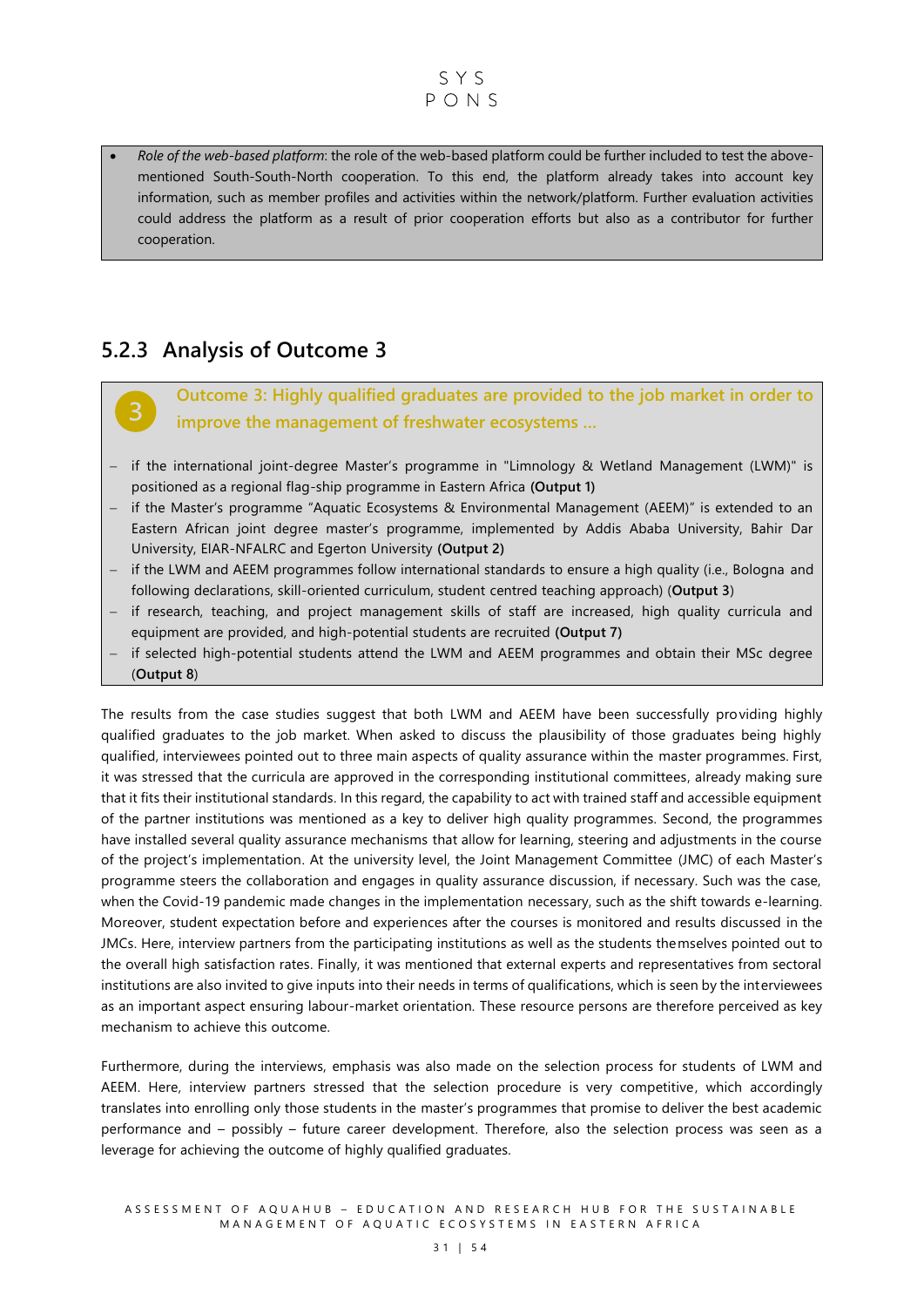

Moreover, the interviewees from sectoral stakeholders that have employed LWM and AEEM alumni state an overall satisfaction with the quality of graduates. At the same time however, it became clear that the job market is heterogeneous in its needs. Some interviewees stressed the importance and relevance of lab work and research experience for the future career, e.g., especially when pursuing an academic career. Other interviewees mentioned to especially value and appreciate the graduates having (project) management and soft skills (e.g., presentation skills, team leadership skills). In the course of the interviews, it also became apparent that differences exist about what it entails to "provide" the job market with graduates. Interviewees understood this differently and described for example – how graduates enter new jobs, others pointed to new and/or higher positions in former employer institutions of the graduates and others to graduates being able to assume more responsibilities . However, some critical notes were given by pointing out that it is not always clear how many graduates have struggled to enter the job market. Moreover, it was mentioned that, especially in the academic field, master graduates are by default not given the same level of responsibility regarding e.g., decision-making, as professionals holding a PhD. Finally, it became clear through the interviewees that graduates are seen as the vehicles of impact, but that the mechanisms behind "why and how" graduates are able to impact and drive change in their employer organisations remains unclear.

#### **Conclusions with regards to the future project strategy and design, as well the upcoming impact assessment of AQUAHUB**:

- *Alumni/Tracer Study*: to further shed light into this outcome area, a tracer study of alumni should be a key component of the impact assessment of AQUAHUB. Such a tracer study would need to address at least four main dimensions. First, it should show if graduates are "provided to the job market", meaning that after their graduation they move into new or between different positions, both within and between relevant organisations in or outside the intervention sector and countries. This includes showing the level of unemployment among graduates and difficulties entering the job market. In this regard, the tracer study should shed light into why this is the case. Second, the tracer study should show what kind of responsibilities alumni have (or had) in their employer organisations. This entails for example to position themselves within certain levels of responsibilities (e.g., from lower to higher management), and within dimensions such as decision-making, financial, personnel, and technical responsibilities. Moreover, the tracer study could shed light into their work-related development relevance towards the most relevant challenges in aquatic / freshwater management issues in their respective countries. Finally, the tracer study should also try to identify the extent to which certain sectoral organisations might have captured a higher number of graduates and therefore should have benefited most from highly qualified expert alumni.
- *Employer case studies to determine impact of graduates in their work environment*: future evaluation activities could also include employer case studies to analyse the extent to which alumni have been able to apply knowledge and skills within their work environment and shape at a project or even organisational level, how aquatic management is conducted. Such case studies could be particularly interesting in employer organisations that have absorbed several graduates. Aspects such as transfer of knowledge, creation of awareness for sustainability issues, use of networks built during the study programmes, application of skills and uptake of responsibilities within an organisation can help to better understand how and when alumni are able to positively impact their employer organisation to – in the long-term – contribute to the sustainable management of aquatic ecosystems and their resources in Eastern African countries and effectively initiate change processes. Such case studies would moreover create insights into understanding the limitations that graduates face, for example, if their job positions do not allow them to take decisions, work on projects related to their main skillset, or if they do not have access to resources (e.g., such as equipment or funding).

### <span id="page-32-0"></span>**5.2.4 Analysis of Outcome 4**

A S S E S S M E N T O F A Q U A H U B – E D U C A T I O N A N D R E S E A R C H H U B F O R T H E S U S T A I N A B L E MANAGEMENT OF AQUATIC ECOSYSTEMS IN EASTERN AFRICA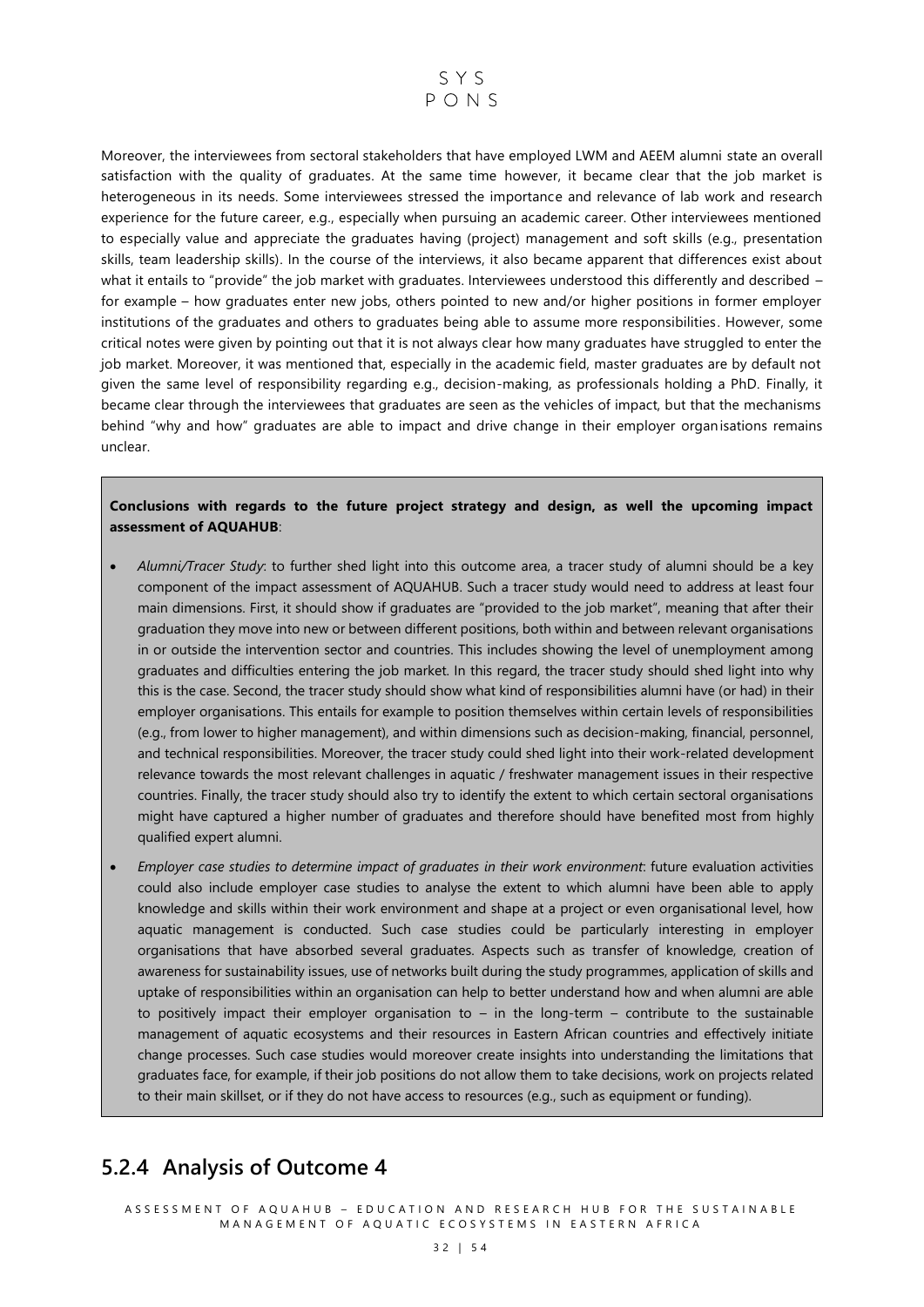**Outcome 4: Projects and research towards the sustainable management of aquatic ecosystems and its resources are developed and implemented ...**

− if the international joint-degree Master's programme in "Limnology & Wetland Management (LWM)" is positioned as a regional flag-ship programme in Eastern Africa **(Output 1)**

 $\boldsymbol{\Lambda}$ 

- − if the Master's programme "Aquatic Ecosystems & Environmental Management (AEEM)" is extended to an Eastern African joint degree master's programme, implemented by Addis Ababa University, Bahir Dar University, EIAR-NFALRC and Egerton University **(Output 2)**
- − if a network of Southern and Northern HEST institutions with common interests towards the sustainable management of aquatic ecosystems in Eastern Africa is established **(Output 4)**
- − if the LWM and AEEM programmes contribute to research, e.g., via MSc research projects and achieve higher research output via publications (**Output 9**)

Complementary to the analysis conducted above in other outcomes, this outcome includes a new output alluding to the contribution of the master programmes in the field of research (Output 9). Research was mostly reflected by interview partners in terms of publications by staff members and by the research projects conceptualised and conducted by the students during their master's thesis. In this regard, interviewees validated the links between output 9 and outcome 4. Interviewees also pointed out that in their view, master students have sufficient resources available to design and conduct research studies. Interview partners validated this view by referring to the number of publications that have been published (and many peer reviewed) by both master students and resource persons that collaborated in the research. When discussing the students' research projects, interviewees from the partner institutions emphasised the need-orientation and explained how students are demanded to explain why and how their research projects are aligned to existing policies and could benefit target groups, such as farmer groups. At the same time however, interviewees struggled to some extent to plausibly show how research knowledge is transferred and taken up by the target audiences. While it was pointed out that workshop with target groups have been conducted in the past, a systematic mechanism to ensure research applicability and uptake seems not to be in place yet.

Furthermore, in some cases, interviewees reflected this aspect against the backdrop of a higher education system that increasingly demands quality research and does so especially at the level of a PhD candidate. Accordingly, while the research conducted via master's theses was deemed relevant and as a sign of quality of the programmes, some interviewees also indicated that expanding the support to also include PhD research could be a way to further develop the project. In this regard, existing policies and regulations were mentioned that demand a PhD degree for all those interested in pursuing an academic career. Moreover, when discussing the development-relevance of the research conducted, individual interviewees mentioned that attracting third-party-funding from e.g. international donors, could further increase the plausibility of ensuring that the research is oriented towards development challenges.

#### **Conclusions with regards to the future project strategy and design, as well the upcoming impact assessment of AQUAHUB**:

• *Insight into research uptake and applicability of research*: AQUAHUB has already a list of master's thesis and publications that reflect the above-mentioned aspects. While this is in line with the formulated outcome, the implicit assumption is that the knowledge that is generated and published will also be taken up and/or applied to contribute to the sustainable management of aquatic ecosystems. Accordingly, the upcoming impact evaluation should assess to what extent the research is mostly of academic value, or if the explicit or implicit target groups (such as fisherman or smallholder farmers, policy makers or extension officers, etc.) can derive practical value from these research results and incorporate them in their field of work. To do this, representatives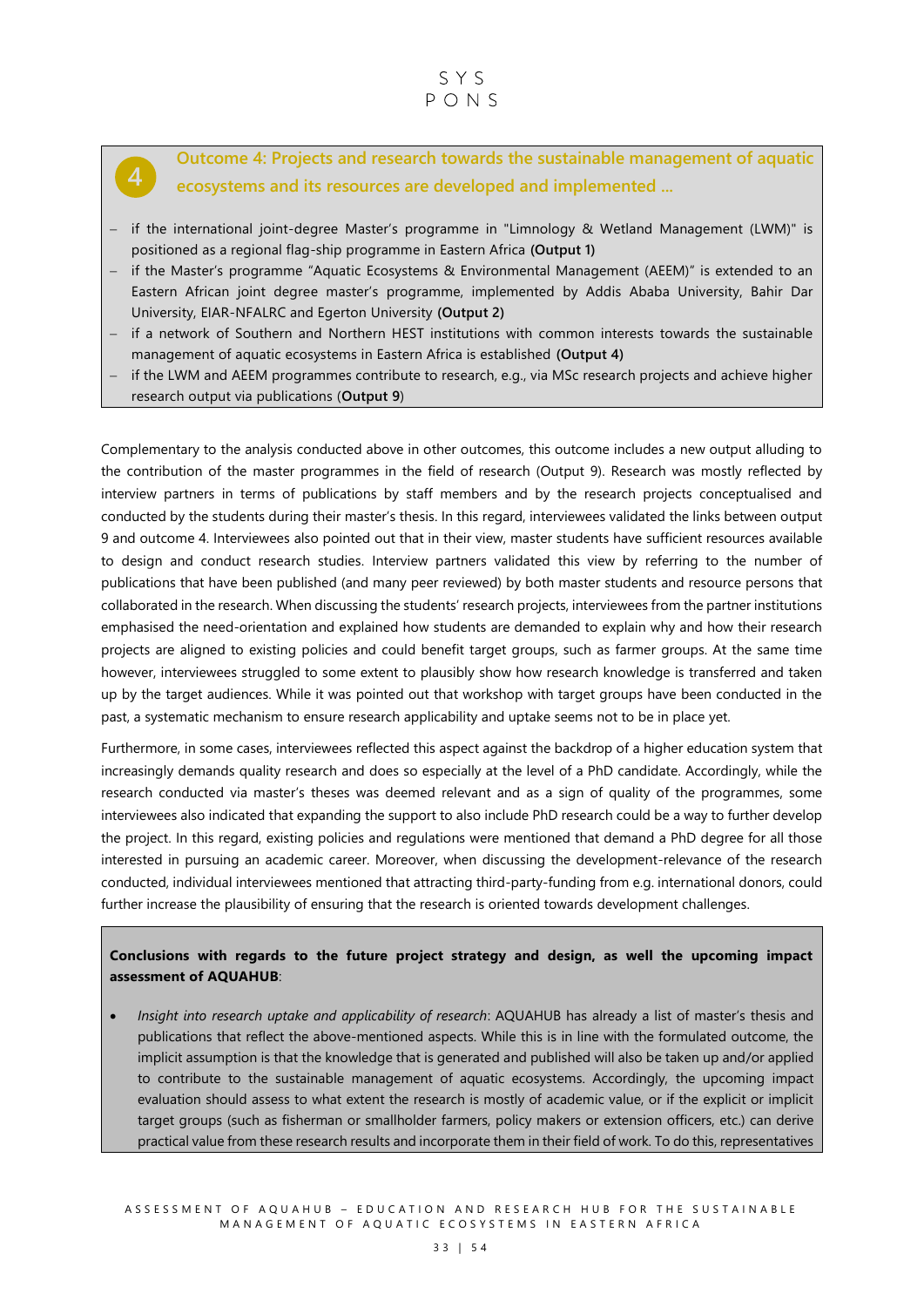of these target audiences need to be involved. Moreover, the focus should be in understanding if, why and how knowledge transfer and uptake takes place to shed light on the mechanisms in place.

### <span id="page-34-0"></span>**5.2.5 Analysis of Outcome 5**

**Outcome 5: An increased capacity of Eastern African HEST institutions to strengthen them in achieving their development goals is achieved ...**

- − if a network of Southern and Northern HEST institutions with common interests towards the sustainable management of aquatic ecosystems in Eastern Africa is established **(Output 4)**
- if research, teaching, and project management skills of staff are increased, high quality curricula and equipment are provided, and highly potential students are recruited **(Output 7)**

Overall, interviewees validated the plausibility that AQUAHUB has been able to contribute to an increased capacity of HEST institutions. Mostly, interviewees understood that this outcome points out to the capacities developed in the Southern partner institutions of both Master programmes. Hence, a link to outputs 1 and 2 was made by most interviewees. Accordingly, these interview partners interpreted and validated that the participation of these institutions has resulted in increased capacities to address teaching, research, and outreach activities by the involved universities. In this regard, interviewees mentioned aspects related to the training of human resources (e.g., via IPGL courses), knowledge development, research output, curriculum development, infrastructure and equipment availability and maintenance, as well as network expansion of the participating higher education institutions (e.g., through the cooperation with key resource persons). It is therefore assumed that the participation in IPGL, CAPAQUA and AQUAHUB has contributed to capacity development in on various levels of the involved institutions, whereby a special impetus was made on Egerton University.

Next to the participating institutions moreover, capacity development was also referred to when discussing the value of the graduates working within their employer organisations, more specifically other HEST institutions. Here, the assumption was made, that the main driver and impact mechanism are the graduates who, through their own skillsdevelopment and application of skills, transfer their knowledge and insights to the employer organisations. The underlying assumption here is that skills developed by graduates in LWM and AEEM can be applied in their corresponding working environments. Within this line of discussion, it was also mentioned that it is presumed that graduates will hold positions or move into positions that allow them to take on responsibilities that shape how their organisation performs or their field of work or projects, in which they work, are implemented. In line with this, it was underlined that AQUAHUB intends to contribute to both, research capacities within HEST institutions, but also capacities and knowledge within institutions that work or are relevant to the management of aquatic ecosystems (e.g., NGOs, public entities, etc). In this line, individual interviewees pointed to the capability of the involved institutions to relate, collaborate, and conduct outreach and research activities and projects. However, as mentioned in the findings of outcome area 4, it was unclear how the mechanisms work that enable graduates to impact their work environment. Again, also hindering factors came up during the interviews, such as access to funds and infrastructure.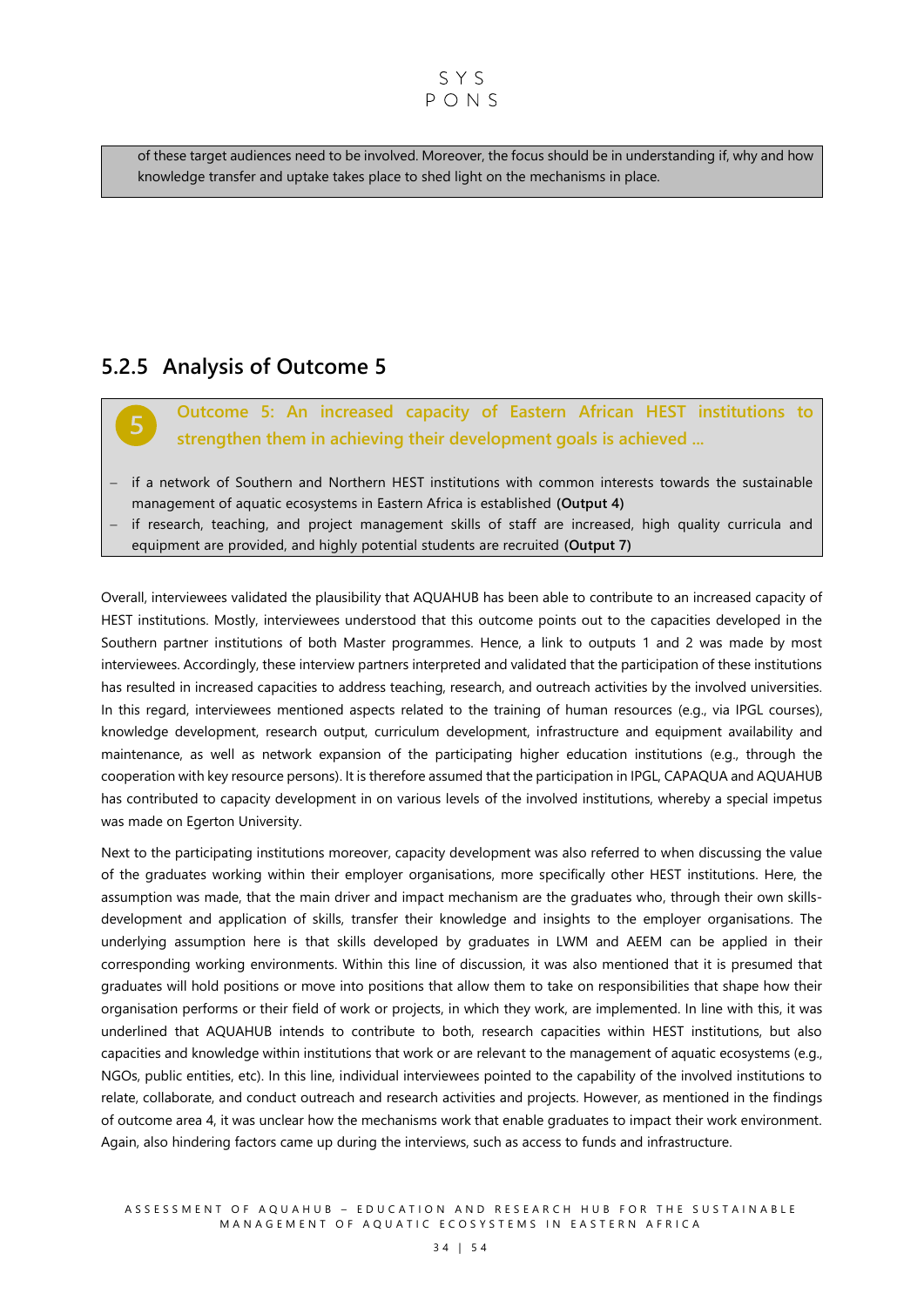#### **Conclusions with regards to the future project strategy and design, as well the upcoming impact assessment of AQUAHUB**:

- *Link between skills-development and capacity development*: one of the most relevant impact mechanisms described above are the graduates that start working and shaping their work environment. However as described in the employer case studies from outcome 3, such a link assumes certain favourable conditions. For example, if the graduate works in a HEST, it is assumed that access to modern equipment and material is provided and that the graduate will be able to transfer knowledge into teaching, research, and outreach activities. This however can be severely hampered, especially due to the increasing requirement for teaching and research staff at HEST institutions to have a PhD. Accordingly, future evaluation activities should assess (and possibly compare) to what extent master graduates are enabled in their employer organisations to act as change agents, or if a PhD is required to reach a position in the organisation that allows them to shape their work environment.
- *Dimensions of capacity development:* possible dimensions of capacity development have already been mentioned in the previous outcome areas. However, this specific outcome is the one most specifically addressing capacity development directly. In the upcoming impact assessment, capacity development could be assessed along the 5C-Model described in chapter 3.2. However, when doing so, the evaluation design should further describe, which capabilities are explicitly addressed to be increased, and which are not or only indirectly influenced (e.g. in terms of being a positive not intended impact). This is important to avoid false expectations assuming AQUAHUB would have the same degree of impact on all capabilities. Accordingly, it should be differentiated which capabilities are explicitly targeted as well as further explored to what extent further positive or negative impacts on capacity development can be identified through data collection.

### <span id="page-35-0"></span>**5.2.6 Analysis of Outcome 6**

6

**Outcome 6: Knowledge and awareness on sustainable management of aquatic resources are increased ...**

- − if a network of Southern and Northern HEST institutions with common interests towards the sustainable management of aquatic ecosystems in Eastern Africa is established **(Output 4)**
- − if the quantity, quality, and relevance of research is enhanced and the dissemination of research results as well as the outreach to stakeholders and society is amplified **(Output 10)**

With respect to its underlying outputs, the data collected in the three case studies verified that a plausible relation exists with the outcome formulated here. Interviewees agreed that the knowledge and awareness on sustainable management of aquatic resources have been increased through IPGL, CAPAQUA and AQUAHUB. They hereby stressed that this knowledge creation and awareness is a continuous process that has been developing for many years. They referred in the interviews to the different project phases and the graduates of all courses and master's programmes implemented since the corporation started between Northern and Southern partners. Due to the long-standing cooperation, the dynamics of knowledge creation are seen in courses being designed, curricula developed, etc. Moreover, the use of key resource persons is perceived to be a key component of the knowledge dissemination and creation approach. Therefore, knowledge creation and dissemination are seen as cross-cutting components of the project's trajectory. In this regard, a connection to outputs 1 and 2, as well as 7 was perceived as plausible, as well as to outcome 3.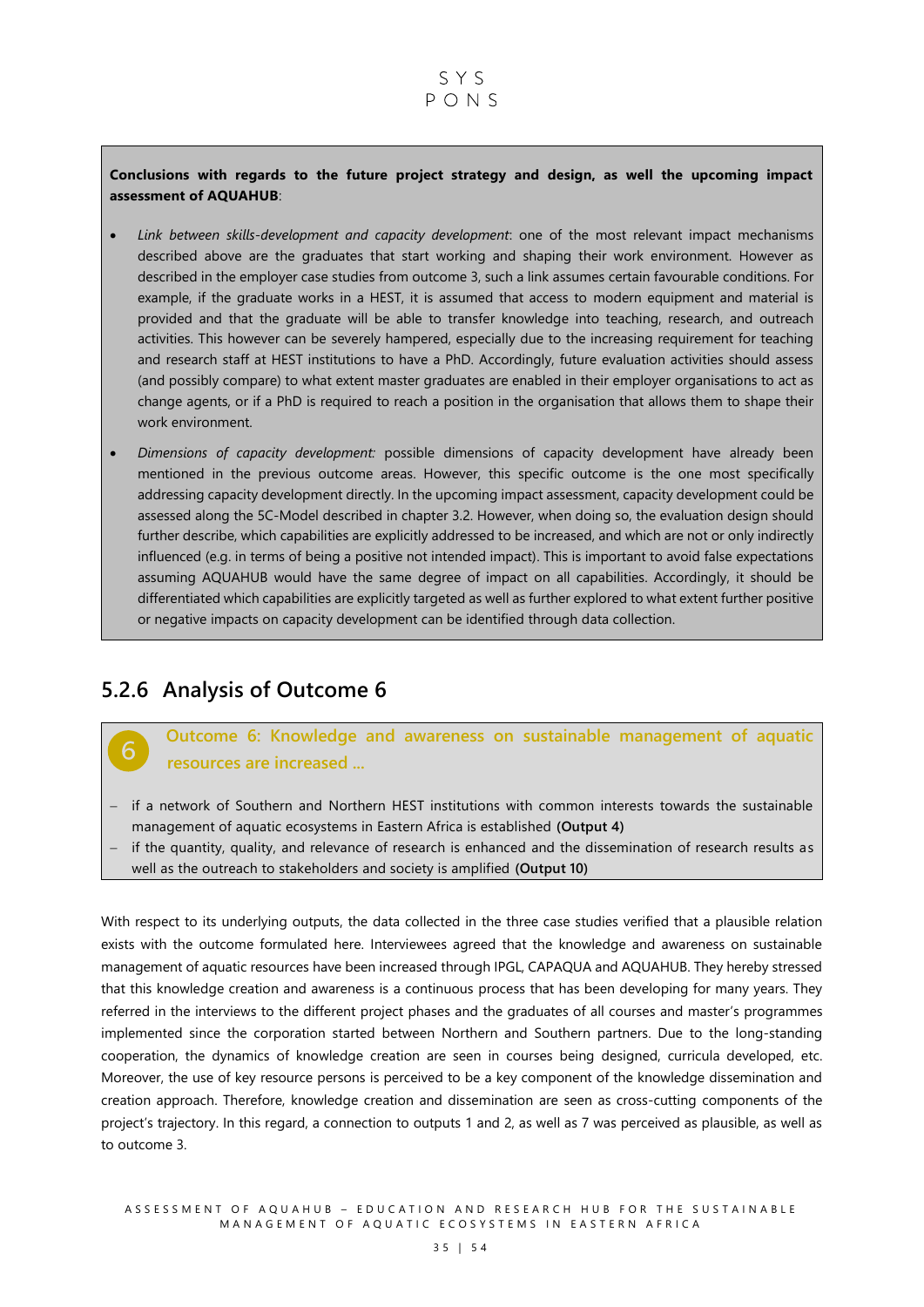

While interviewees did not question the link between output 4 and outcome 6, some reservations came to light when addressing output 10. In general, interviewees agreed that better research and its dissemination contribute to increased knowledge and awareness, it was also questioned by some, if this is sufficient to also influence behaviour of those impacting (positively or negatively) the aquatic ecosystems. These interviewees acknowledged that while knowing about the benefits of a certain good practice is important, it seldomly and automatically translates into action. In this regard for example the question was expressed, if target groups are able to access the research results, take them up and apply them, after the students have concluded their activities. Here it was noticed that application can require financial support or specialised knowledge and accompanying measures.

**Conclusions with regards to the future project strategy and design, as well as the upcoming impact assessment of AQUAHUB**:

• *Bridging the gap between knowledge and behaviour change*: in line with some of the conclusions stated in other outcome areas, once again plausibility is restricted by the gap existing between knowledge that has to transfer to changes in the target groups' behaviour. A plausible link between research and development-relevance as well as impact of AQUAHUB could be strengthened by including activities specifically targeting this challenge. A future impact assessment could also focus on finding examples and good practices, as well as analyse existing literature and insight on this matter. For example, this could be done by using theories of behavioural science, as for example the theory of planned behaviour, which is one of the most commonly used theories to understand and analyse how intentions and behaviours are influenced. It distinguishes three components: the normative beliefs (what is my attitude towards a certain behaviour?), the perceived subjective norms (What do others (e.g., my supervisor, my peers, etc.) think about that specific attitude?), and the perceived control over that specific behaviour (such as regulatory restrictions, organisational rules of engagement etc. that might restrict or hinder a specific action).

### <span id="page-36-0"></span>**5.2.7 Underlying assumptions**

Next to the hypotheses analysed above, the logic of AQUAHUB's ToC contains six implicit assumptions:

- *1st assumption - Stable framework conditions in all participating countries concerning socio-political and legal aspects as well as conflicts in the region exist.* Interview partners all assessed the framework conditions, referring to conditions allowing teaching and research, to be in general stable at the participating institutions. Conflicts and socio-political instabilities, such as in political and military conflict in Ethiopia, COVID-19 restrictions in all countries, however, exist and could potentially destabilise project activities in the future. Also, higher education policies demanding PhD degrees, as it is the case in Kenya, could have – in mid and long-term affect on the project's plausibility to achieve its intended impacts.
- *2nd assumption - The management of institutions and existing policies continuous to support the project.* In all three countries, the faculty management expressed a firm commitment and support to the project. When doing so, it was stressed that the project genesis already took faculty management considerations and views into account. The result is that the faculty management perceived a high amount of ownership for the project.
- *3rd assumption - Financial resources for the internal or external funding of programme participants as well as resources for teaching and research activities are available.* No interview partner formulated an emergent risk of not being able to deliver the planned financial and human resources to the programme and all partners were confident to be able to do so in the future. However, concerns were raised individually for the financial sustainability in the mid- und long-term. Third-party funding and a higher amount of self-paying students were named as important milestone to secure the master programmes in the future.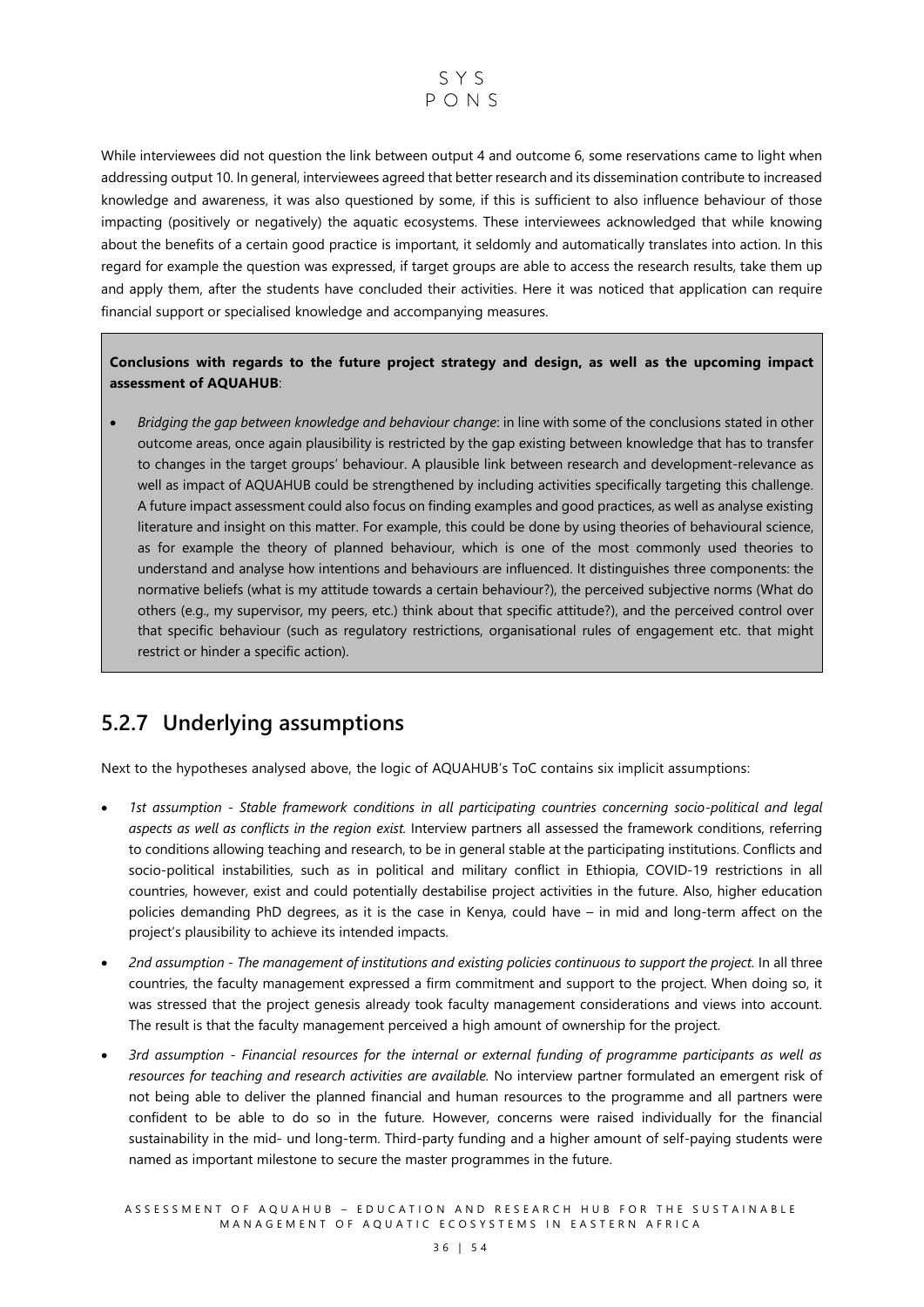

- *4th assumption - The participating institutions continue showing interest in collaboration and alignment.* Interviewees at all institutional levels (incl. lecturers) underlined their interest in further implementing and developing the project. Moreover, it was stated that the current mechanisms to ensure alignment, both within and between the participating institutions, have been working well and have enabled trust building between the partners.
- *5th assumption - Students, alumni, staff and other stakeholder groups are motivated to actively contribute to the implementation of an impact assessment study and the further development of AQUAHUB.* No indication was made by the interview partners that students, alumni, staff and other stakeholder groups would not be motivated to actively participate in the upcoming impact evaluation.
- *6th assumption: Stakeholder consider the AQUAHUB project as relevant and are willing to collaborate.* In line with the results stated above, interview stakeholder organisations assessed the project as relevant and confirmed their present and future willingness to support the master programmes as resource persons.

## <span id="page-37-0"></span>**6 Evaluability Assessment**

To gain a better understanding of the **evaluability** of the impacts of the AQUAHUB project (formative aspect of the evaluation), an evaluability assessment of the the project was carried out on the basis of a desk review as well as interviews and focus groups. The analysis of the evaluability will inform the design for the planned impact assessment. Likewise, it will contribute to overarching strategic and operational learning and change processes for the AQUAHUB project in terms of achieving e.g., maximal organisational learning in the future.

The assessment framework is based on a **scoring system** organised along different analytical dimensions and assessment criteria for which we developed indicators (see Figure 4 and annex 8.5). The **aggregation** of the assessments of the individual dimensions makes it possible to analyse the evaluability at different levels. The assessment framework consists of three different levels.

- The first level is made up of **analytical dimensions**: the underlying analysis of an intervention, its theory of change, the proposed M&E system, the data availability and quality overall and for each project phase, as well as the evaluation context.
- Each analytical dimension is broken down into several **assessment criteria**.
- Each assessment criterion is subdivided into several **indicators**.

Figure 4 visualises the structure and contents of the evaluability assessment along these levels. The appraisal of each dimension was done at indicator level. The evaluators studied the project documentation, including the project proposal, annual reports, and further project evaluations and M&E documents. On the basis of the project documentation, a given indicator could either be assessed as fulfilled (score 1) or not fulfilled (score 0)<sup>5</sup>. The assessment at the level of an assessment criterion corresponds to the average score of the indicators allocated to that criterion<sup>6</sup>. The assessment at the level of the analytical dimensions corresponds to the average score of the assessment criteria allocated to that analytical dimension.

Before presenting the results of the evaluability assessment, it is important to highlight that the findings only provide insights on the basis of documentation available. For example, the score for the M&E system only refers to the quality of the documentation that was made available to the evaluators, which is not necessarily the whole M&E system developed for and used by the AQUAHUB project. In addition, **an assessment of the evaluability of a project is by** 

<sup>5</sup> The option "not relevant" was also possible for some indicators. If an indicator was not relevant for a given criterion, it did not factor into the assessment <sup>6</sup> Not all assessment criteria have the same number of indicators allocated to them. The score at assessment criteria level is calculated on the basis of the arithmetic average of the indicator score to account for this fact. The same principle is applied at the level of the analytical dimensions.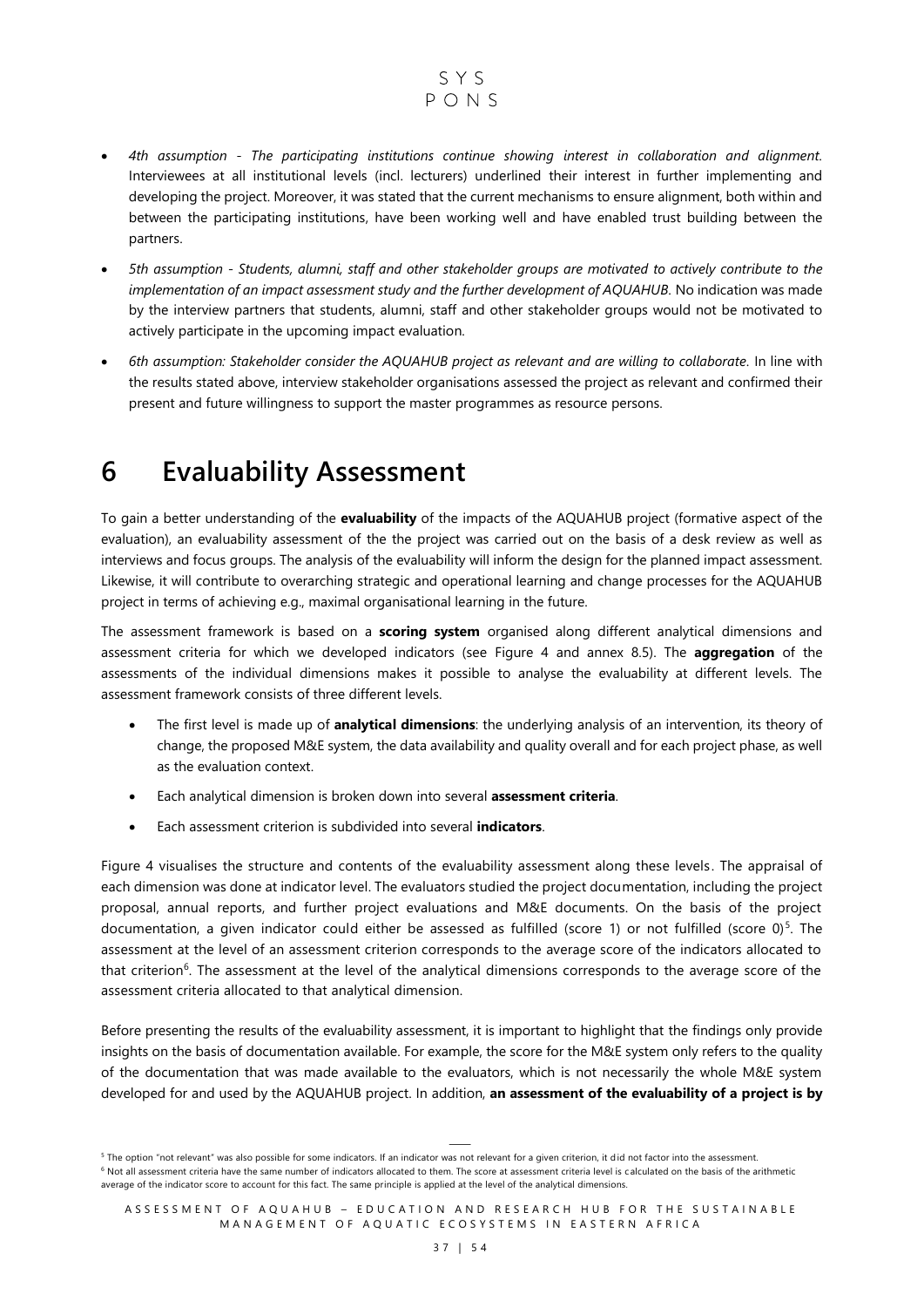

**no means an assessment of the development value of that project** – it is possible that highly valuable projects are hard to evaluate.

It should further be noted that the assessment framework measures the project against a set of standards that correspond to an ideal in terms of theoretical evaluability and also practical implementation of an evaluation. These **exigent standards** were chosen in order to be able to provide a precise analysis of how evaluability can be optimised. A full score (score of 100%) at the level of analytical dimensions and assessment criteria should therefore not be realistically expected. Finally, it should be taken into account that the evaluability assessment applied the **same standards to different stages of the project**. In particular, the evaluability assessment for project stage 1 and 2 is less reliable due to the comparatively limited documentation and provides less information on evaluability, in turn affecting average scores in the evaluability assessment.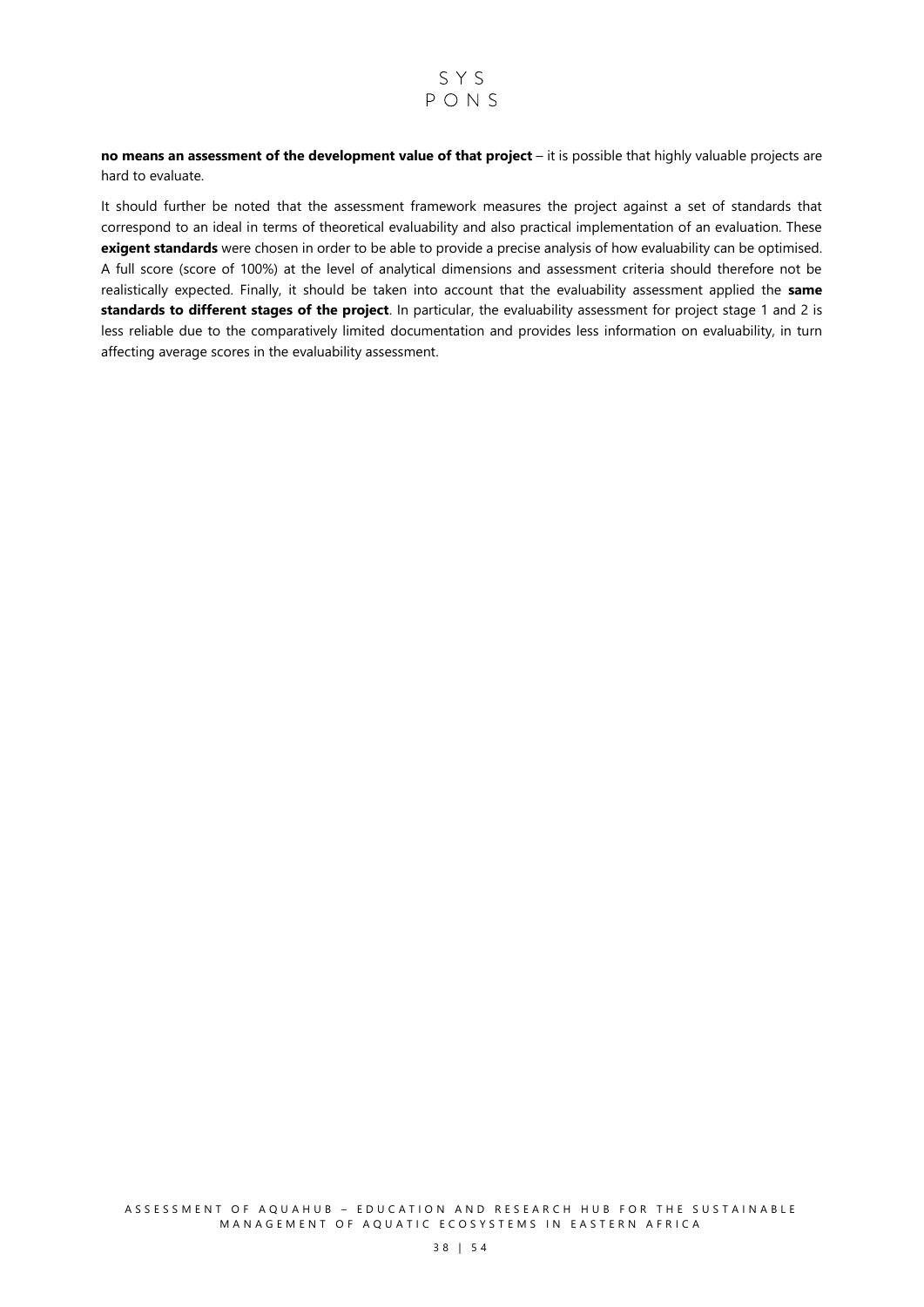| 1. Underlying Analysis                                                                                                                                                                                                                                                                                                                                                                                                                                                     | 2. Theory of Change                                                                                                                      | 3. M&E System                                                                                                                                                  | 4. Data Availability<br>and Quality - Overall                                                                                                      | 5. Data Availability<br>and Quality -<br>differentiated by project<br>phases $(1 – 4)$                                       | 6. Evaluation Context                                                                                 |
|----------------------------------------------------------------------------------------------------------------------------------------------------------------------------------------------------------------------------------------------------------------------------------------------------------------------------------------------------------------------------------------------------------------------------------------------------------------------------|------------------------------------------------------------------------------------------------------------------------------------------|----------------------------------------------------------------------------------------------------------------------------------------------------------------|----------------------------------------------------------------------------------------------------------------------------------------------------|------------------------------------------------------------------------------------------------------------------------------|-------------------------------------------------------------------------------------------------------|
| 1.1 The rationale of the<br>entire project and the<br>problem situation of the<br>beneficiaries is clearly<br>described.                                                                                                                                                                                                                                                                                                                                                   | 2.1 A clear and correct<br>distinction is made between<br>inputs, outputs, outcomes<br>and impacts of the ToC for<br>the entire project. | 3.1 The M&E system for the<br>entire project includes a<br>consistent translation of the<br>ToC.                                                               | 4.1 The basic documents for<br>the entire project duration<br>are available.                                                                       | 5.1.1-4 Baseline information<br>(consistent with the theory<br>of change) relating to the<br>beneficiaries is available.     | 6.1 The attitude of the key<br>stakeholders are positive<br>towards the evaluation.                   |
| 1.2 The objectives and<br>intended impacts of the<br>entire project are derived<br>from the presented problem<br>analysis.                                                                                                                                                                                                                                                                                                                                                 | 2.2 The ToC from outputs to<br>outcomes and impacts of the<br>entire project is clearly<br>elaborated.                                   | 3.2 The indicators used to<br>operationalise the ToC for<br>the entire project duration<br>are CREAM.                                                          | 4.2 There is information<br>provided on alternative<br>explanations for observed<br>outcomes and impacts<br>during the entire project<br>duration. | 5.2.1-4 Disaggregated<br>baseline information<br>according to relevant<br>parameters is available on<br>relevant indicators. | 6.2 The key stakeholders can<br>be involved in the evaluation<br>process.                             |
| 1.3 The beneficiaries during<br>the entire project duration<br>are clearly identified,<br>demarcated and described.                                                                                                                                                                                                                                                                                                                                                        | 2.3 The ToC of the entire<br>project duration is logic and<br>realistic.                                                                 | 3.3 The methods,<br>responsibilities and<br>processes for monitoring<br>and evaluating the results of<br>the entire project duration<br>are clearly described. | 4.3 The data collection<br>methods for the M&E<br>system for the entire project<br>duration are reliable.                                          | 5.3.1-4 There is information<br>available regarding the<br>progress of implementation<br>of the project goals.               | 6.3.1 The broader context in<br>Kenya is positive towards<br>independent evaluations.                 |
| 1.4 The role of the most<br>important actors (exclusive<br>of the beneficiaries) during<br>the entire project duration is<br>clearly described.                                                                                                                                                                                                                                                                                                                            | 2.4 The internal risks over<br>the entire project duration<br>are clearly identified and<br>explored.                                    | 3.4 The method to monitor<br>the assumptions of the ToC<br>for the entire project and the<br>internal risks is clearly<br>described.                           | 4.4 The information<br>regarding the monitoring of<br>internal risks and external<br>assumptions for the entire<br>project is available.           | 5.4.1-4 There is information<br>available regarding the<br>participation of the<br>beneficiaries.                            | 6.3.2 The broader context in<br>Ethiopia is positive towards<br>independent evaluations.              |
| 1.5 The underlying analysis<br>of the entire project<br>incorporates the analysis of<br>sub-groups.                                                                                                                                                                                                                                                                                                                                                                        | 2.5 The external assumptions<br>for the entire project<br>duration are clearly<br>identified and explored.                               |                                                                                                                                                                | 4.5 The assessment<br>compared to a<br>counterfactual seems<br>possible for the entire<br>project.                                                 | 5.5.1-4 There is information<br>available with regard to the<br>proposed M&E indicators.                                     | 6.3.3 The broader context in<br>Uganda is positive towards<br>independent evaluations.                |
|                                                                                                                                                                                                                                                                                                                                                                                                                                                                            | 2.6 Changes in the project<br>logic and the different ToCs<br>over time are clearly<br>reported and justified.                           | ------                                                                                                                                                         |                                                                                                                                                    |                                                                                                                              |                                                                                                       |
| $\frac{1}{2} \left( \frac{1}{2} \right) \left( \frac{1}{2} \right) \left( \frac{1}{2} \right) \left( \frac{1}{2} \right) \left( \frac{1}{2} \right) \left( \frac{1}{2} \right) \left( \frac{1}{2} \right) \left( \frac{1}{2} \right) \left( \frac{1}{2} \right) \left( \frac{1}{2} \right) \left( \frac{1}{2} \right) \left( \frac{1}{2} \right) \left( \frac{1}{2} \right) \left( \frac{1}{2} \right) \left( \frac{1}{2} \right) \left( \frac{1}{2} \right) \left( \frac$ | $- - - - - - -$<br>-------                                                                                                               |                                                                                                                                                                | --------                                                                                                                                           | --------                                                                                                                     |                                                                                                       |
| Indicator A<br>Indicator B<br>Indicator C<br>Indicator D<br>Indicator E<br>Indicator F                                                                                                                                                                                                                                                                                                                                                                                     | Indicator A<br>Indicator B<br>Indicator C<br>Indicator D<br>Indicator E                                                                  | Indicator A<br>Indicator B<br>Indicator C<br>Indicator D<br>Indicator E<br>Indicator F<br>Indicator G                                                          | <b>Indicator A</b><br>Indicator B<br>Indicator C<br>Indicator D<br>Indicator E<br>Indicator F<br>Indicator G                                       | Indicator A<br>Indicator B<br>Indicator C<br>Indicator D                                                                     | Indicator A<br>Indicator B<br>Indicator C<br>Indicator D<br>Indicator E<br>Indicator F<br>Indicator G |
| Analytical dimensions:<br>Assessment criteria:<br>$\blacksquare$<br>$\blacksquare$<br>Indicators:                                                                                                                                                                                                                                                                                                                                                                          | There are 6 analytical dimensions.<br>There are 4-6 assessment criteria.<br>There are 2-7 indicators.                                    |                                                                                                                                                                |                                                                                                                                                    |                                                                                                                              |                                                                                                       |

#### ASSESSMENT OF AQUAHUB - EDUCATION AND RESEARCH HUB FOR THE SUSTAINABLE MANAGEMENT OF AQUATIC ECOSYSTEMS IN E A S T E R N A F R I C A

Figure 4: Structure and content of evaluability assessment **Figure 4: Structure and content of evaluability assessment**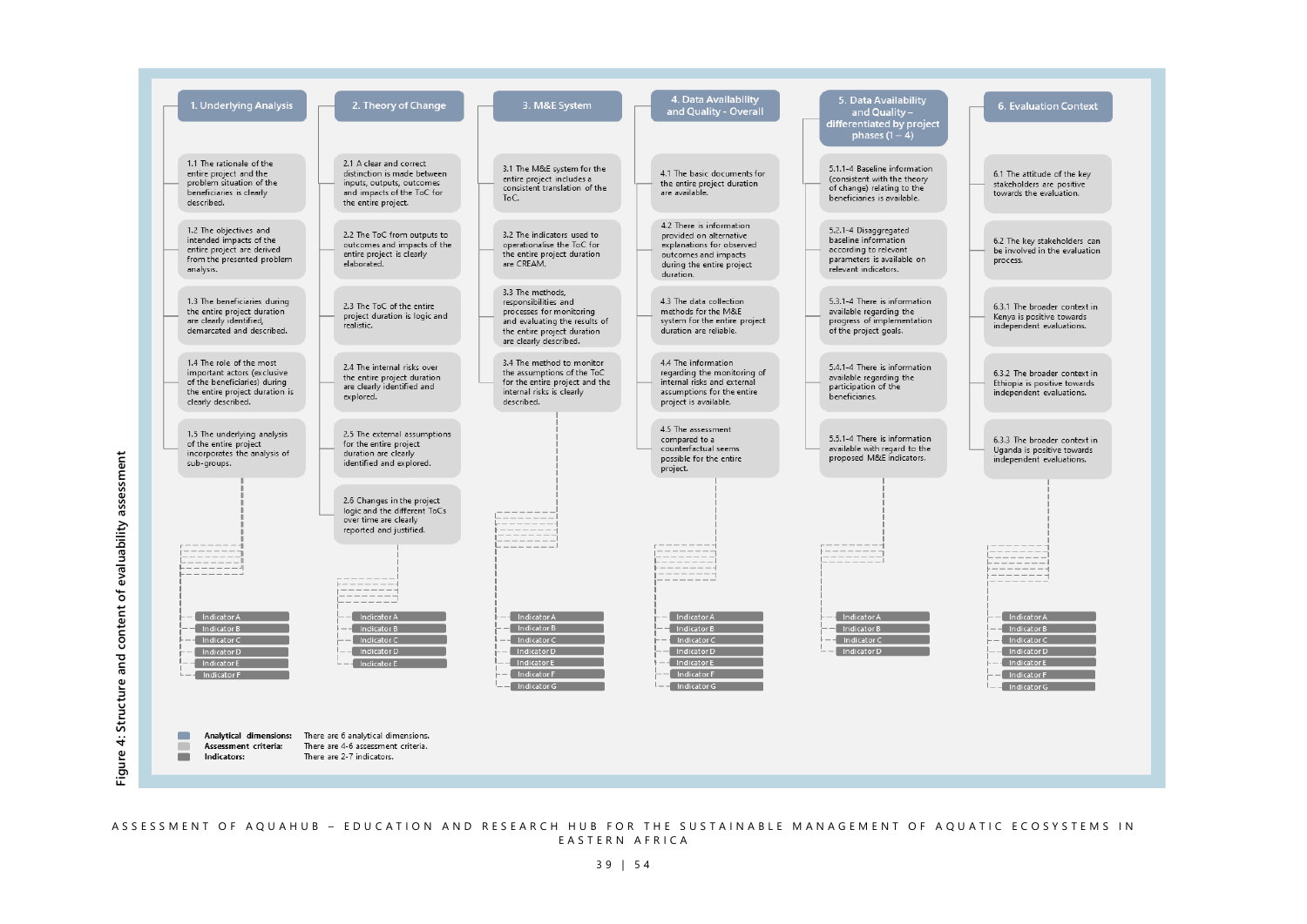### <span id="page-40-0"></span>**6.1 Overview of Results of the Evaluability Assessment**

Table 1 depicts the average scores for each analytical dimension. The average scores for the dimensions range between 100% and 30%, with the dimension **"Evaluation Context"** ranking highest and **"Data Availability and Quality Overall"** ranking lowest. In the following, we will take a closer look at the assessment criteria for the analytical dimensions. A complete overview of results for all analytical dimensions, assessment criteria and indicators can be found in annex 8.5.

#### **Table 1: Overall Average Scores**

| Analytical dimension                                                | Average score |
|---------------------------------------------------------------------|---------------|
| 1. Underlying Analysis                                              | 59%           |
| 2. Theory of Change                                                 | 83%           |
| 3. M&E System                                                       | 70%           |
| 4. Data availability and Quality Overall                            | 30%           |
| Data availability and Quality differentiated by project phase<br>5. | 42%           |
| 6. Evaluation Context                                               | 100%          |

Table 2 summarises the scores of the assessment criteria for the **dimension "Underlying Analysis"**. **Criterion 1.1** has a score of 60%, which is based on the the problem analysis describing the characteristics of i) higher education & science, ii) water & aquatic resources, iii) environmental conservation in Eastern Africa and iv) climate change.

The relevance of aquatic ecosystems (i.e., providing crucial resources such as water for drinking and irrigation schemes, fish, grazing area for livestock, plants as house-building material) is lined out as well as how those ecosystems are at risk in Eastern Africa (i.e., due to the growing population, high poverty prevalence, climate change effects, and the increasing discrepancy among demands and availability of aquatic ecosystem resources and services). Furthermore, it describes the relevance of Institutions of Higher Education and Research (i.e., key-agents for innovation, transformation and the provision of highly qualified professionals), and that there is a need for capacity development of Higher Educaton Institutions. The possibility for change of the described challenges is also taken into account. However, the problem analysis does not name existing challenges of the indirect or direct beneficiaries. The objectives on impact as well as outcome level correspond with the identified core problem of the problem analysis (**criterion 1.2**). Taken togther, the core of the problem analysis is the threat of degradation of aquatic ecosystems in Eastern Africa due to the growing population, high poverty prevalence, climate change effects, and the increasing discrepancy among demands and availability of aquatic ecosystem resources and services. Given that institutions of Higher Education and Research are key-agents for innovation, transformation and the provision of highly qualified professionals, there is a need for capacity development of Higher Educaton institutions. Regarding the beneficiaries, the project proposal outlines the group of direct and indirect beneficiaries, however, it lacks an analysis of the socio-demographic set-up of those groups (**criterion 1.3**). Furthermore, the project proposal describes the local project partners, but does not include an analysis of stakeholders, boundary partners, or a description of the sphere of influence of the actors and its consequences for the project (**criterion 1.4**). Finally, the project proposal does include explicit gender analysis, it reports on gender sensitive issues and takes into account measures to counteract the gender disparities in higher education sector (**criterion 1.5**).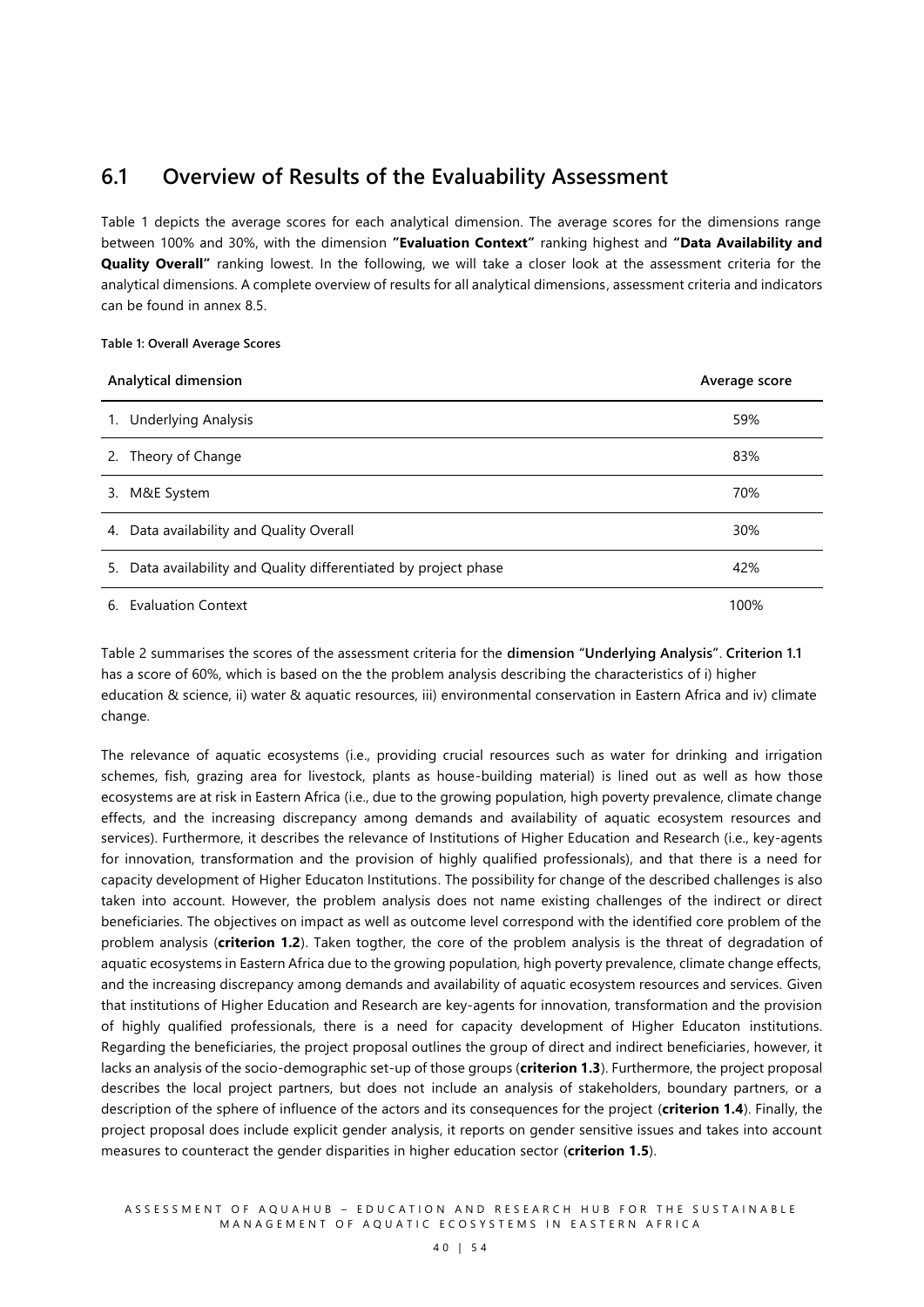

#### **Implications for the ToR:**:

- ToR chapter "1.5 Beneficiaries" should be updated based on the new definition of beneficiaries (i.e., including institutional and individual categories)
- The forthcoming impact assessment should take into account that a reconstruction of the sociodemographic set-up of the beneficiaries might be necessary
- Furthermore, the impact assessment should assess to what extent a reconstruction of a stakeholder analysis, boundary partners, and a description of the sphere of influence would benefit the final impact assessment

#### **Table 2: Assessment criteria for Underlying Analysis**

|                                                                                                                                     | Average score |
|-------------------------------------------------------------------------------------------------------------------------------------|---------------|
| <b>Analytical Dimension "Underlying Analysis"</b><br>1.                                                                             | 59%           |
| Assessment criteria                                                                                                                 |               |
| 1.1 The rationale of the entire project and the problem situation of the beneficiaries<br>are clearly described.                    | 60%           |
| 1.2 The objectives and intended impacts of the entire project are derived from the<br>presented problem analysis.                   | 100%          |
| 1.3 The beneficiaries during the entire project duration are clearly identified,<br>demarcated, and described.                      | 67%           |
| 1.4 The role of the most important actors (exclusive the beneficiaries) during the entire<br>project duration is clearly described. | 0%            |
| 1.5 The underlying analysis of the entire project incorporates the analysis of sub-<br>groups.                                      | 100%          |

The average scores for the assessment criteria of the second **analytical dimension "Theory of Change"** are listed in Table 3. The evaluation basis for this dimension is the revised ToC by Syspons, which will be used for the future impact assessment. The revised ToC makes a clear and correct distinction between inputs, outputs, outcomes , and impacts (**criterion 2.1**), elaborates on the link from outputs to outcomes and impacts (**criterion 2.2**) and is overall logic and realistic (**criterion 2.3).** Furthermore, the initial poject proposal described external assumptions for the project and reflected on the consequences of the external assumptions for the project through their description of mitigation strategies (**criterion 2.5**). The lower scores were attributed to the lack of an internal risk assessment and potential mitigation strategies **(criterion 2.4)** as well as a limited documentation regarding the reports and justification of changes in the initial ToC (**criterion 2.6**). It should be noted that the project proposal includes a risk assessment, however, the assessment considers mainly external risks, such as *"Weak enforcement of environmental policies and regulations in Eastern Africa"*, *"Research findings are not fully considered to formulate evidence based policies and/or considered in environmental management"*, or *"Eventual university strike periods in Kenya and Ethiopia"*, or *"Lack of support of AAU/BDU/EGU/EIAR management"*.

#### A S S E S S M E N T O F A Q U A H U B – E D U C A T I O N A N D R E S E A R C H H U B F OR THE SUSTAIN A BLE MANAGEMENT OF AQUATIC ECOSYSTEMS IN EASTERN AFRICA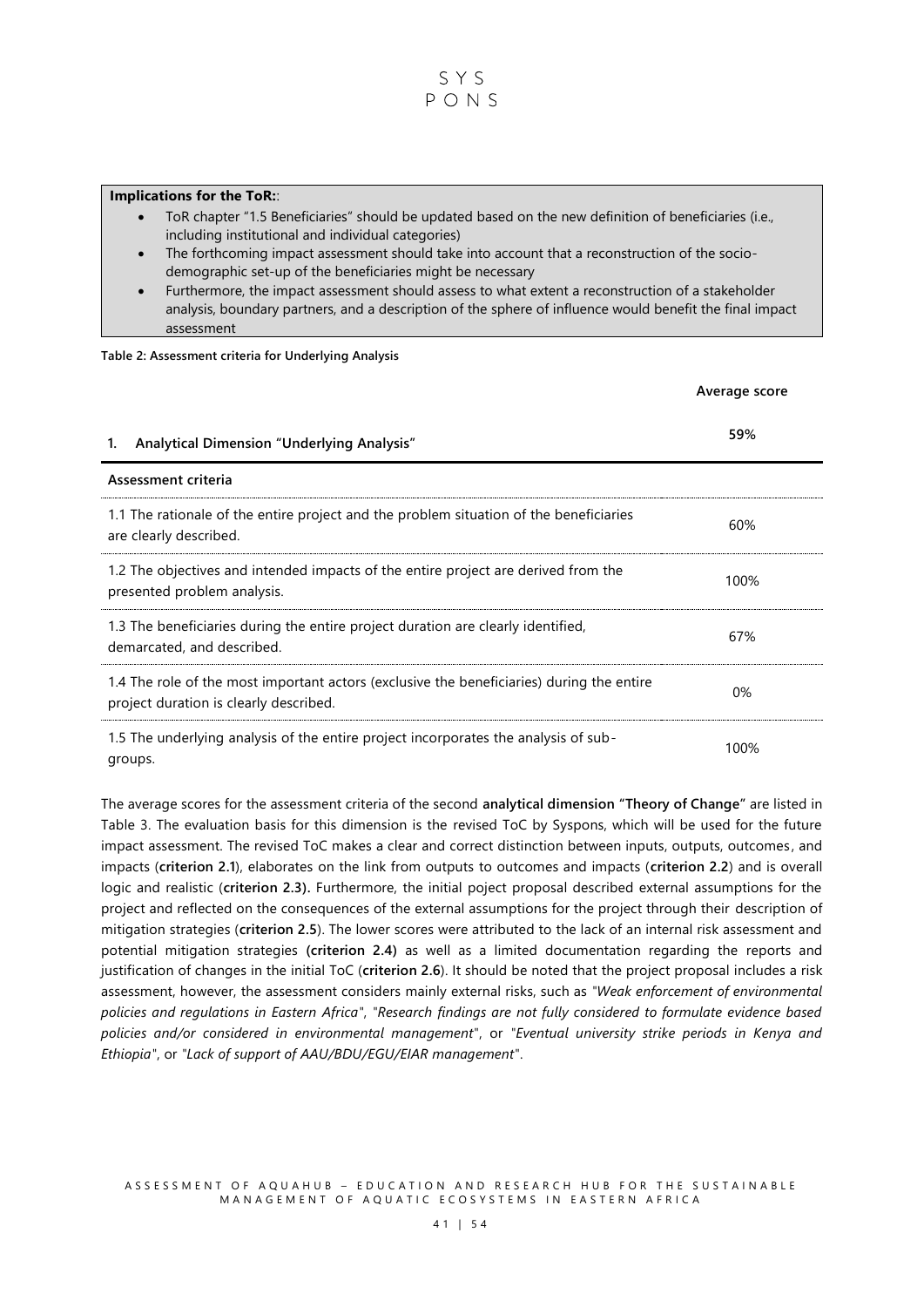

#### **Table 3: Assessment criteria for Theory of Change**

|                                                                                                                                  | Average score |
|----------------------------------------------------------------------------------------------------------------------------------|---------------|
| Analytical Dimension "Theory of Change"<br>2.                                                                                    | 83%           |
| Assessment criteria                                                                                                              |               |
| 2.1 A clear and correct distinction is made between inputs, outputs, outcomes, and<br>impacts of the ToC for the entire project. | 100%          |
| 2.2 The ToC from outputs to outcomes and impacts of the entire project is clearly<br>elaborated.                                 | 100%          |
| 2.3 The ToC of the entire project duration is logic and realistic.                                                               | 100%          |
| 2.4 The internal risks over the entire project duration are clearly identified and explored.                                     | 0%            |
| 2.5 The external assumptions for the entire project duration are clearly identified and<br>explored.                             | 100%          |
| 2.6 Changes in the project logic and the different ToCs over time are clearly reported<br>and justified.                         | 67%           |

Table 4 summarises the results for the assessment criteria of the thrid **analytical dimension "M&E System"**. The methods, responsibilities, and processes for monitoring and evaluation (**criterion 3.3**) as well as the indicators used to operationalise the ToC (**criterion 3.2**) were overall rated as positive. The M&E System describes data collection methods, makes a distinction between monitoring and evaluation and describes different processes for internal and external evaluations. Indicators for the ToC were evaluated against CREAM standards (i.e., clear, relevant, economic, adequate, monitorable). The main factors contributing to lower scores for some assessment criteria result from an incomplete translation of the ToC into the M&E System (**criterion 3.1**). For example, not every outcome or impact hypothesis of the initial ToC was included in the M&E System. Finally, Syspons found only weak descriptions to monitor assumptions and internal risks **(criterion 3.4)**.

#### **Table 4: Assessment criteria for M&E System**

| Average score |
|---------------|
| 70%           |
|               |
| 71%           |
| 80%           |
|               |

A S S E S S M E N T O F A Q U A H U B – E D U C A T I O N A N D R E S E A R C H H U B F OR THE S U S T A I N A B L E MANAGEMENT OF AQUATIC ECOSYSTEMS IN EASTERN AFRICA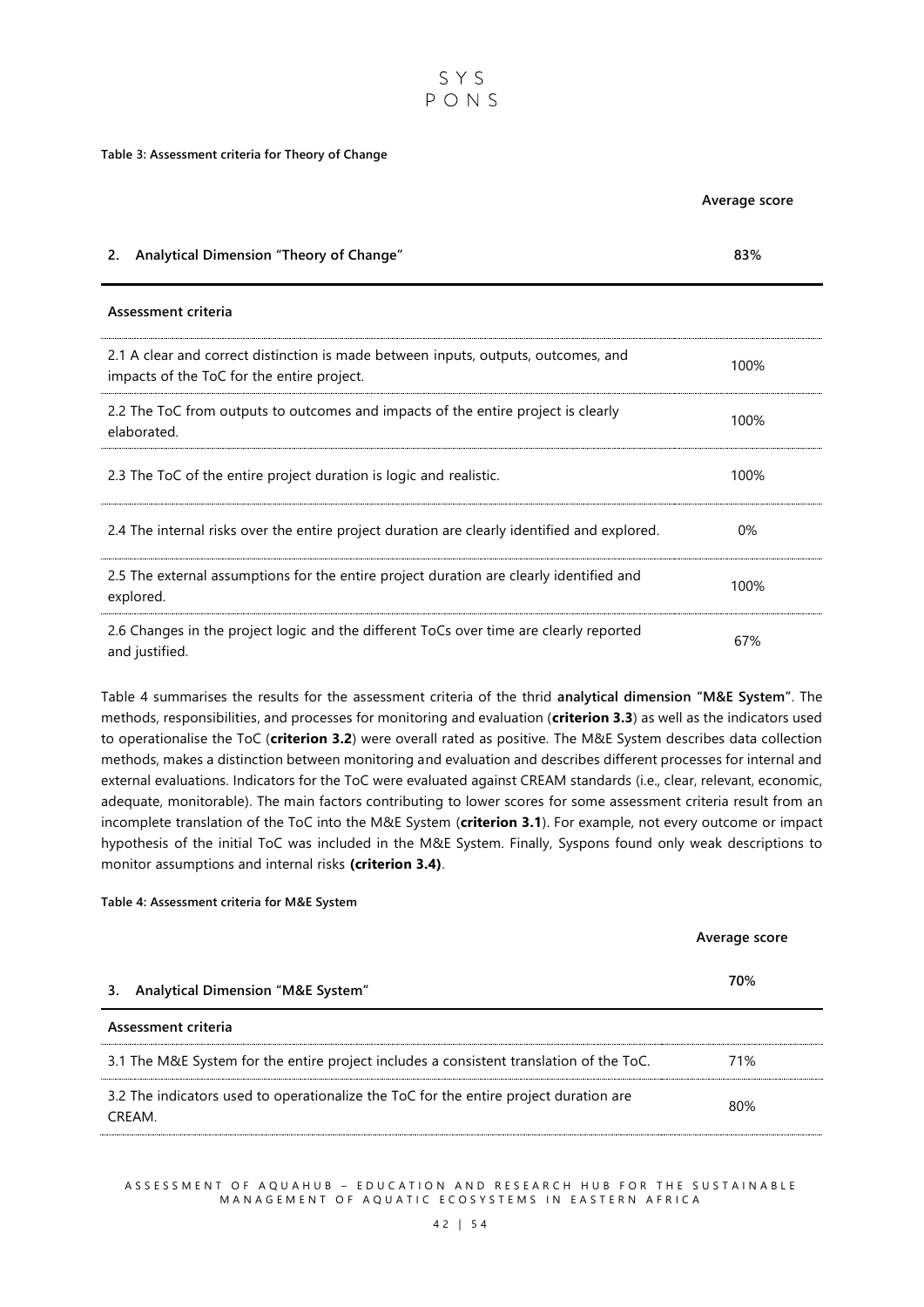| 3.3 The methods, responsibilities, and processes for monitoring and evaluating the<br>results of the entire project duration are clearly described. | 100% |
|-----------------------------------------------------------------------------------------------------------------------------------------------------|------|
| 3.4 The method to monitor the assumptions of the ToC for the entire project and the<br>internal risks is clearly described.                         | 25%  |

SYS  $PONS$ 

An overview of the results for the assessment criteria of the analytical dimension "Data Availability and Quality – Overall" is summarised in Table 5. This dimension has a lower average score (30%) than other dimensions in the assessment. The main reasons for it's relatively low average score are that the reports do not provide alternative explanations for observed outcomes and impacts. Additionally, the design of the AQUAHUB project did not forsee a treatment and control group, therefore assessment **criterion 4.2** and **criterion 4.5** were rated with a score of 0%. Furthermore, there is little information regarding the monitoring of internal risks for the entire project ( **criterion 4.4**). The annual reports report mainly on external risks and provide mitigation trategies for some of them. However, they do not specifically report on internal risks and their consequences for the ToC or the project implementation. Criteria that were assessed as positively on this dimension relate to the reliability of data collection methods for the M&E system (**criterion 4.3**), and the availability of basic documents for the entire project duration (**criterion 4.1**). For example, the described data collection methods for the M&E system forsee a data as well as a method triangulation, as they include alumni surveys, a data base to monitor placement and job profiles, and evaluations of programme participants. Furthermore, basic documents such as a theory of change, a Logic Framework, or a budget proposal are available for the more recent phases of the project.

|                                                                                                                               | Average score |
|-------------------------------------------------------------------------------------------------------------------------------|---------------|
| Analytical Dimension "Data Availability and Quality - Overall"<br>4.                                                          | 30%           |
| Assessment criteria                                                                                                           |               |
| 4.1 The basic documents for the entire project duration are available.                                                        | 57%           |
| 4.2 There is information provided on alternative explanations for observed outcomes<br>and impacts during the entire project. | $0\%$         |
| 4.3 The Data collection methods for the M&E System for the entire project duration<br>are reliable.                           | 100%          |
| 4.4 Information regarding the monitoring of internal risks end external assumptions<br>for the entire project is available.   | 25%           |
| 4.5 The assessment compared to a counterfactual seems possible for the entire<br>project.                                     | $0\%$         |

**Table 5: Assessment criteria for Data Availability and Quality - Overall**

Additionally to the overall data availability and quality, Syspons also assessed this dimension with respect to each phase of the project (1-4). The results are depicted in Table 6. In general, the available data for project phases 1 & 2 is more limited in comparison to phases 3 & 4. The data does provide information about the progress of the implementation of the project goals for phase 3 & 4 (**criterion 5.3**), the participation of beneficiaries (**criterion 5.4**) and the M&E system (**criterion 5.5**). For example, the annual reports report on the project's achievements on output level and describe the involvement of the direct beneficiaries. Furthermore, there is information available for the indicators on output and outcome level for project phases 3 & 4. The lower scoring factors relate mainly to the

A S S E S S M E N T O F A Q U A H U B – E D U C A T I O N A N D R E S E A R C H H U B F OR THE SUSTAIN A BLE MANAGEMENT OF AQUATIC ECOSYSTEMS IN EASTERN AFRICA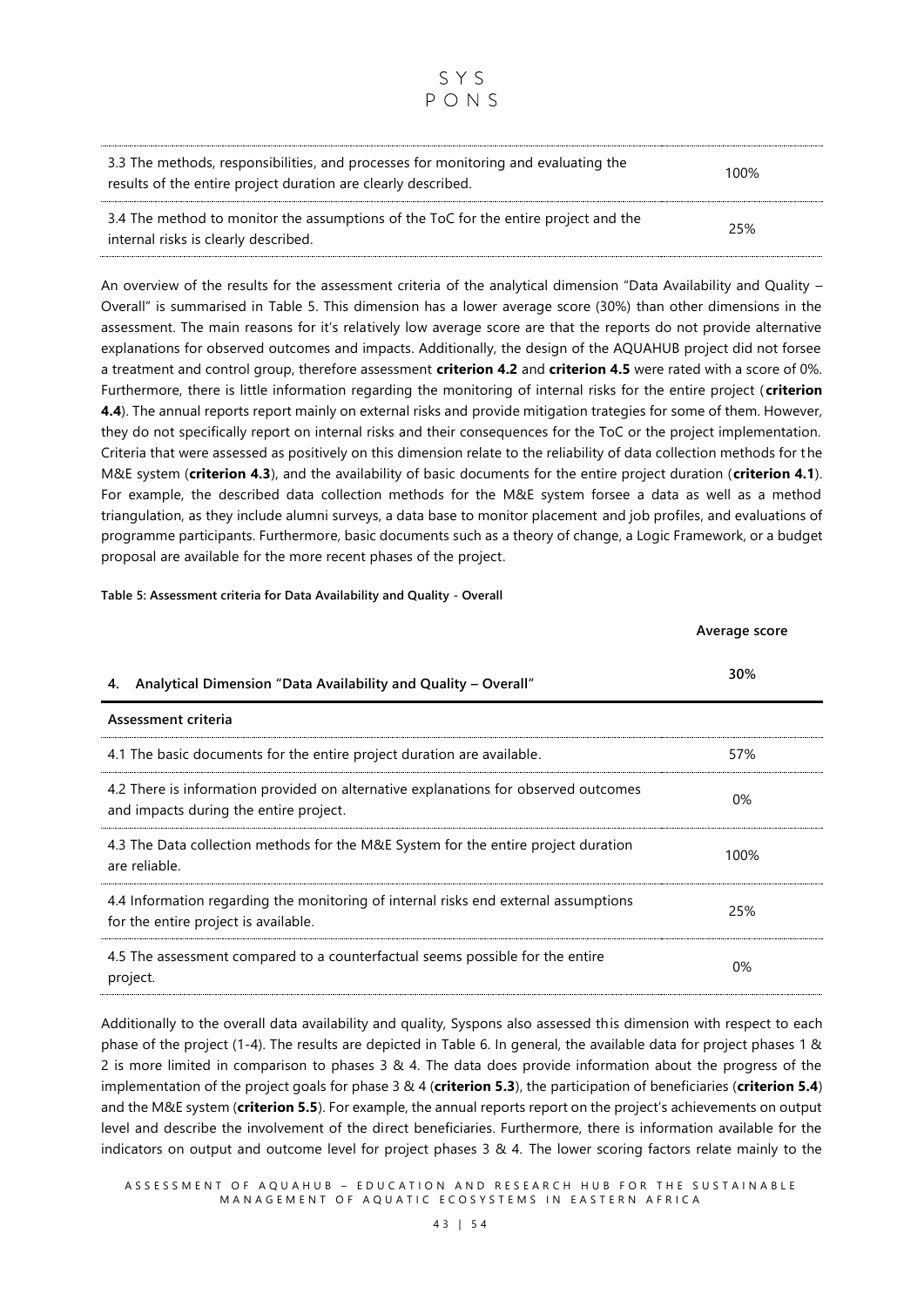#### SYS  $PONS$

limited baseline information of benficiaries (**criterion 5.1**) and limited disaggregated baseline information on relevant indicators (**criterion 5.2**).

#### **Implications for ToR:**

- The evaluability results from dimension 4 and 5 should be taken into account in the ToR and lead to adaptations in the following chapters:
- Chapter 2. Purpose
- Chapter 3. Objective
- Chapter 4. Subject and Scope
- Chapter 6. Approach and Methods

**Table 6: Assessment crtieria for Data Availability and Quality - differentiated by project phase**

|                                                                                                                        | Overall<br>average<br>score | Score<br>Phase 1 | Score<br>Phase 2 | Score<br>Phase 3 | Score<br>Phase 4 |
|------------------------------------------------------------------------------------------------------------------------|-----------------------------|------------------|------------------|------------------|------------------|
| Analytical Dimension "Data Availability and<br>5.<br>Quality - differentiated by project phase"                        | 42%                         | 8%               | 18%              | 50%              | 72%              |
| Assessment criteria                                                                                                    |                             |                  |                  |                  |                  |
| 5.1 1-4 Baseline information (consistent with the<br>ToC) relating to the beneficiaries is available.                  | 13%                         | 0%               | 0%               | 25%              | 25%              |
| 5.2 1-4 Disaggregated baseline information<br>according to relevant parameters is available on<br>relevant indicators. | 29%                         | $0\%$            | 0%               | 0%               | 100%             |
| 5.3 1-4 There is information available regarding the<br>progress of implementation of the project goals.               | 70%                         | 0%               | 50%              | 100%             | 100%             |
| 5.4 1-4 There is information available regarding the<br>participation of the beneficiaries.                            | 50%                         | 50%              | 50%              | 50%              | 50%              |
| 5.5 1-4 There is information available with regard to<br>the proposed M&E indicators.                                  | 60%                         | 0%               | 0%               | 100%             | 100%             |

Finally, Table 7 summarises the results of the assessment crierion of the **analytical dimension "Evaluation Context"**. The evaluation context scored highest amongst all analytical dimensions. This is due to an overall positive attitude amongst key stakeholders towards the evaluation (**criteria 6.1**). Stakeholders are willing to participate in the upcoming impact assessment and are ready to share information and relevant data with the evaluators (**criteria 6.2**). Furthermore, the broader context in all three countries is positive towards independent evaluations, meaning that the socio-cultural context at the level of direct and indirect beneficiaries allows for adequate collection of information.

A S S E S S M E N T O F A Q U A H U B – E D U C A T I O N A N D R E S E A R C H H U B F OR THE S U S T A I N A B L E MANAGEMENT OF AQUATIC ECOSYSTEMS IN EASTERN AFRICA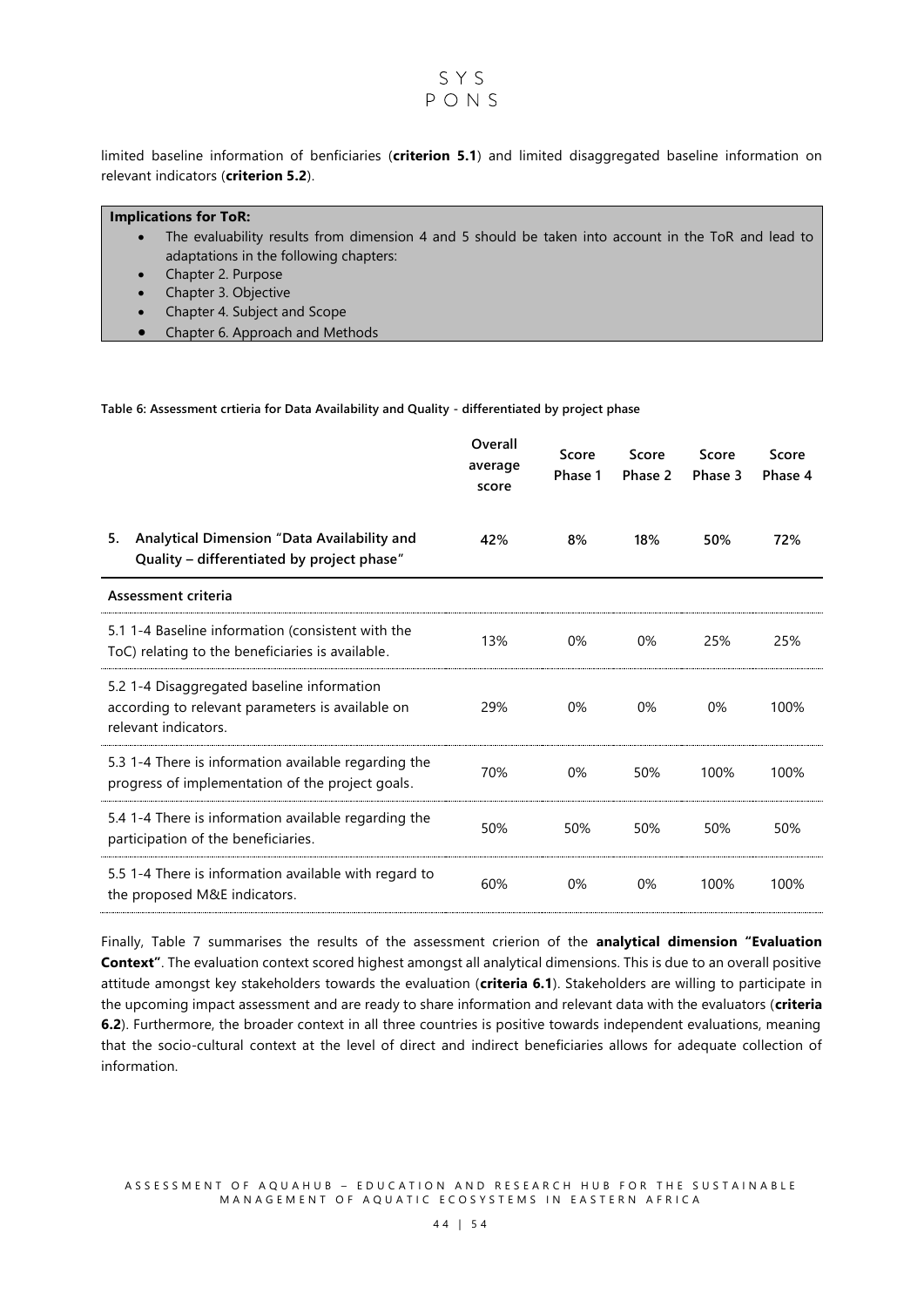

#### **Table 7: Assessment criteria for Evaluation Context**

**Average score**

| <b>Analytical Dimension "Evaluation Context"</b><br>6.                             | 100% |
|------------------------------------------------------------------------------------|------|
| Assessment criteria                                                                |      |
| 6.1 The attitude of the key stakeholders is positive towards the evaluation.       | 100% |
| 6.2 The key stakeholders can be involved in the evaluation process.                | 100% |
| 6.3.1 The broader context in Kenya is positive towards independent evaluations.    | 100% |
| 6.3.2 The broader context in Ethiopia is positive towards independent evaluations. | 100% |
| 6.3.3 The broader context in Uganda is positive towards independent evaluations.   | 100% |

### <span id="page-45-0"></span>**6.2 Review of the Management Response to the CAPAQUA 2018 Evaluation**

In addition to the evaluability assessment, Syspons reviewed the management response to the evaluation in 2018. The 2018 evaluation provided recommendations regarding the relevance, effectiveness, efficiency, and sustainability of the CAPAQUA project. The assessment of relevance was part of the current assignment, but not effectiveness, efficiency, and sustainability, therefore, our assessment regarding the later aspects can provide only limited conclusions. Regarding the relevance of the CAPAQUA project, the 2018 evaluation recommended to integrate an international component into the AEEM programme. Syspons' assessment found that international aspects of the programmes are seen as a key impact mechanism to maintain the quality and reputation of both programmes. Therefore, we conclude that the recommendation was implemented by extending the AEEM Master programme to an international joint-degree Master programme with cooperation from Ethiopian and Kenyan Universities and research institutions. The second recommendation from the relevance criterion concerns the LWM curriculum, and suggests that policy and legal contents should be included in the programme. Syspons did assess AQUAHUB's coherence with national and international policies, however, it was not part of this assignment to assess the LWM curriculum regarding it's coverage of policy and legal content classes. After reviewing the LWM curriculum 2019- 2021, Syspons cannot confirm that the LWM Master offers a course on policy and legal contents, however, based on the conducted interviews with alumni or policy institutions, we did not find the need for a policy course.

The 2018 recommendations for the effectiveness component referred to revisions in course contents, online visibility of the AEEM programme, gender equality in student admission rates as well as lecturers, and graduates ability to contribute to impact on policy level. Regarding the course content, Syspons' assessment revealed that the quality of both Master's programmes and LWM & AEEM graduates was considered as outstanding by the interviewed alumni, institutions and lecturers. Especially the pratical and research orientation was mentioned as a unique feature of both master's programmes. The recommendation regarding increasing the online visibility of the AEEM programme should in our opinion not be of highest priority, since the number of applicants is at around 150 per year, that is far above the number of schlarships that can be provided per year and indicates a high visibility and poplularity of the programme. Syspons agrees with the management response to target marketing efforts towards potential female students in order to improve gender equality in higher education. Syspons has found that project coordinators of the AQUAHUB project place a high priority on admitting high-potential female students to the

A S S E S S M E N T O F A Q U A H U B – E D U C A T I ON A N D R E S E A R C H H U B F OR THE SUSTAIN A BLE MANAGEMENT OF AQUATIC ECOSYSTEMS IN EASTERN AFRICA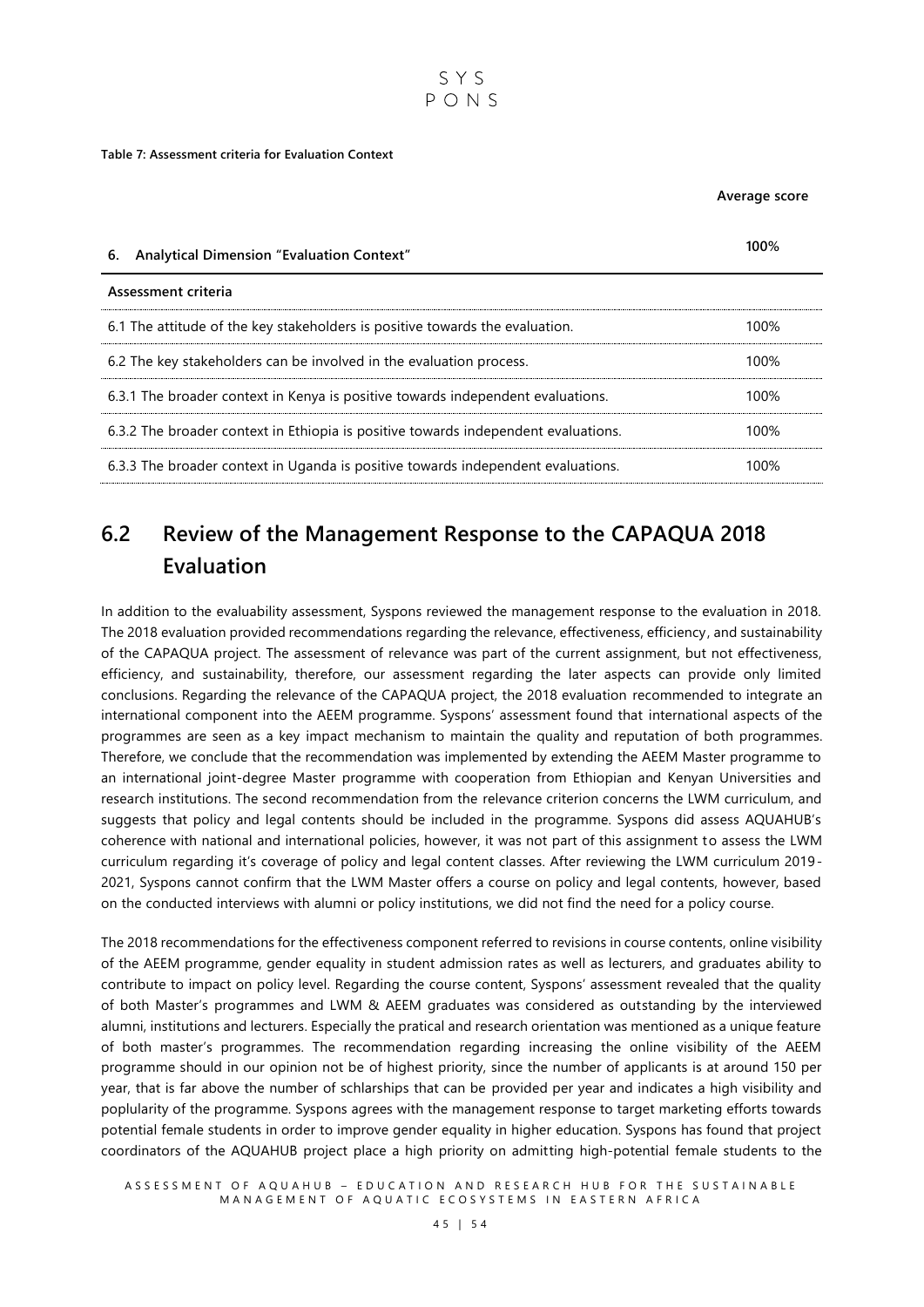

programmes. The recent annual reports (2019 & 2020) of the AQUAHUB project reflect those efforts – despite the relatively low number of female applicants, the number of female participants in the AEEM/LWM programmes almost equals the number of male participants (i.e., 19 female, 21 males in 2019; 16 females, 18 males in 2020). Finally, the last recommendation referring to the effectiveness component concerns graduates' ability to use evidence from research and for decision making in future positions in order to be able make an impact on policy level. Similar to CEval's recommendation, Syspons identified that research uptake and applicability should be evaluated in the upcoming impact assessment (see chapter 5.2.4). More precisely, the assessment should consider to what extent target groups (e.g., fishermen, farmers, policy makers, etc.) can derive pratical value from research outcomes and incorporate them in their field of work.

Finally, the recommendation regarding the sustainability component can be grouped in two broader categories. First, a set of recommendations refers to the development of a networking instrument, research projects that promote long term networking, and a strategy for training new staff members in order to keep up the achievements of the programme when old staff retires. Based on our analysis, networking was seen as a key impact mechanism to assure the quality, visibility, and reputation of the programmes. The AQUAHUB project has invested large efforts into networking activities: it created two joint Master's degrees (LWM & AEEM) which involve resource persons from various research institutions and universities. Both master's programmes require field visits in different locations and studies at different internation universities. Finally, a web-based networking platform has been established that interlinks Southern and Northern experts, stakeholders, and alumni. What remains relevant for the upcoming impact assessment is the evaluation of the network characteristics, such as communication level, quality of cooperation, and the overall benefits for the network participants (see chapter 5.2.2). The second group of recommendations refers to the development of a logical framework, a clear ToC, a mointoring instrument, and a careful planning of the future evaluations. Building up on AQUAHUB's documents and with the help of this assignment, Syspons revised the ToC, updated the ToR for the upcoming impact assessment and provided recommendations for the future trajectory of the project.

## <span id="page-46-0"></span>**6.3 Implications of the Evaluability Assessment for the Impact Assessment**

The results of the evaluability assessment (EA) point to several opportunities and limitations for the upcoming impact assessment. The evaluation context a solid basis to start from. The limiting factors are rooted in the data availability and quality for the entire project and for each phase of the project. The assessment showed that the evaluability of more recent project phases tends to be higher than the evaluability of earlier project phases.

Overall, the results of the EA on the Underlying Analysis show that a suitable basis for an impact analysis exists. Important prerequisites to verify the impact are fulfilled and future evaluations can refer to corresponding documents and explanations. In particular, the clear presentation of the objectives as well as the link to the core problem is such a prerequisite for an impact assessment. With regard to a future impact assessment, however, it should be taken into account that the group of beneficiaries is not yet sufficiently differentiated with respect to their socio-demographic set-up. The same applies to partners; here, for example, greater clarity can be achieved through a stakeholder analysis as part of the impact assessment.

With regard to data availability and quality, the EA shows that there are limitations for an impact assessment, which can only be partially countered by measures within the evaluation. In particular, it should be emphasized that the design of the AQUAHUB intervention as a whole is not suitable for a counterfactual evaluation. This concerns, among other things, the interconnected impact dimensions, which make an isolated consideration of individual causal chains difficult, the treatment group is comparatively small and that no baseline information is available at the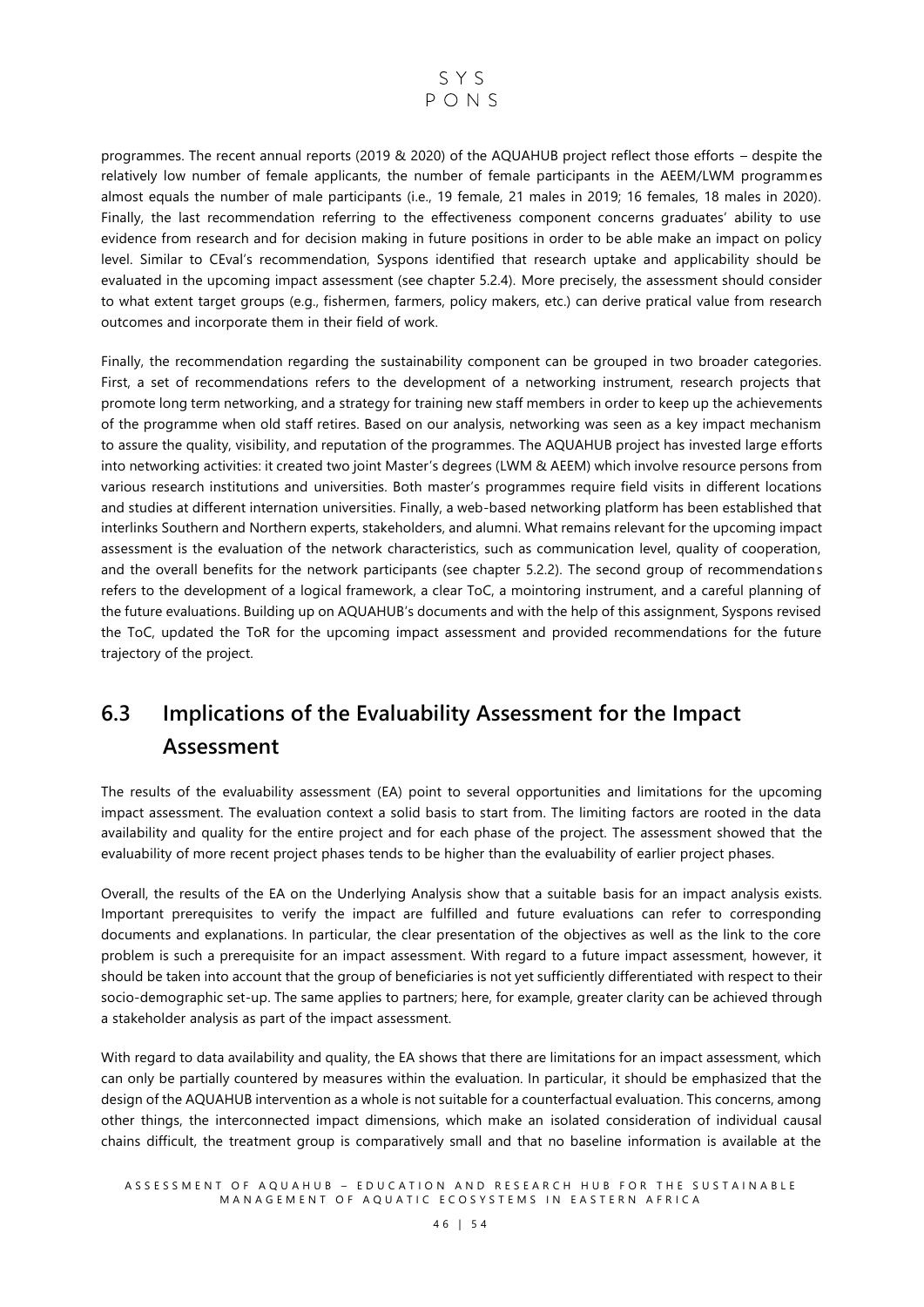

impact level and a reconstruction at this level is not possible. Against this background, no evaluation design should be assigned explicitly for the impact assessment. Instead, the "most appropriate" design should be used. Based on the available information, it can be assumed that this is a contribution analysis. A contribution analysis is an approach to assess the performance of policies and programmes towards an outcome or various outcomes. It focuses on the questions of "contribution", specifically, to what extent observed results (whether positive or negative) are the consequence of a policy or in this case the AQUAHUB project (Mayne, 2001). Based on the revised Theory of Change, which shows the causal relationships between inputs, outputs, outcomes, and impacts, data can be collected to test its underlying causal mechanisms.

In addition, the available documents do not sufficiently address assumptions and risks as well as possible alternative explanations for observed changes. It should therefore be the task of a future impact assessment to systematically review such assumptions, risks, and alternative explanations. For this purpose, a suitable approach to check impact hypotheses can be process tracing. The process-tracing method is based on presenting the observable implications of a theory, as well as alternative explanations that are inconsistent with the theory. After these observable implications are presented, they are then tested empirically to see which of the observable implications can be observed and which cannot. However, it should be considered that process tracing requires an intensive examination of the object of evaluation and also, depending on the form of the test (Straw-in-the-wind tests, Hoop tests, Smoking gun tests, Double decisive tests), requires a high input of resources. Positive for an impact assessment is that with the M&E system and the available data there is the possibility of triangulation of primary data from the impact assessment. However, data are available mainly at the output level and not for all phases of the project. Therefore, a systematic collection of all outputs and outcomes in an impact assessment seems necessary.

By revising the ToC and explicitly formulating impact hypotheses, an important basis for an impact assessment was created. This is a crucial prerequisite, especially in the context of a contribution analysis. A renewed consideration of the ToC in the context of an impact assessment could therefore be omitted if the questions of the TR are harmonized with the ToC.

## <span id="page-47-0"></span>**7 Recommendations**

In a follow-up phase, **research uptake strategies** could be developed. Currently, a gap exists regarding the question on the extent that research results are readily available and applicable to those who can benefit from it (e.g. farmers, fishermen, etc.). While AQUAHUB ensures that research is needs-oriented, the plausibility of that research having a direct impact on the beneficiaries and AQUAHUB's coherence with policies emphasizing community engagement needs to be strengthened. Accordingly, the project strategy should also include activities and mechanisms through which such uptake is facilitated and fostered. Possible options for activities/outputs addressing this issue could be: identify which research results have the most potential for dissemination and uptake; involve extension officers, local authorities, smallholder farmer groups, etc. to a follow up; set-up knowledge transfer activities to encourage result uptake; involve stakeholders from the start of research activities to create sufficient ownership. A future impact assessment could also focus on finding examples and good practices, as well as analyse existing literature and insight on this matter.

To foster **impact at the level of employer organisations, mechanisms** could be included in the ToC. Such mechanisms could be developed at the level of master research projects, as graduates working in HEST institutions, governmental agencies or other type of employer organisation remain the key drivers of change. The project implements activities that to a certain extent support graduates impacting their working environment (e.g., through modules within LWM on research proposal), however those activites are not yet included in the ToC. Therefore, the future ToC could explicitly define how during or after graduation, alumni are supported in their efforts to transfer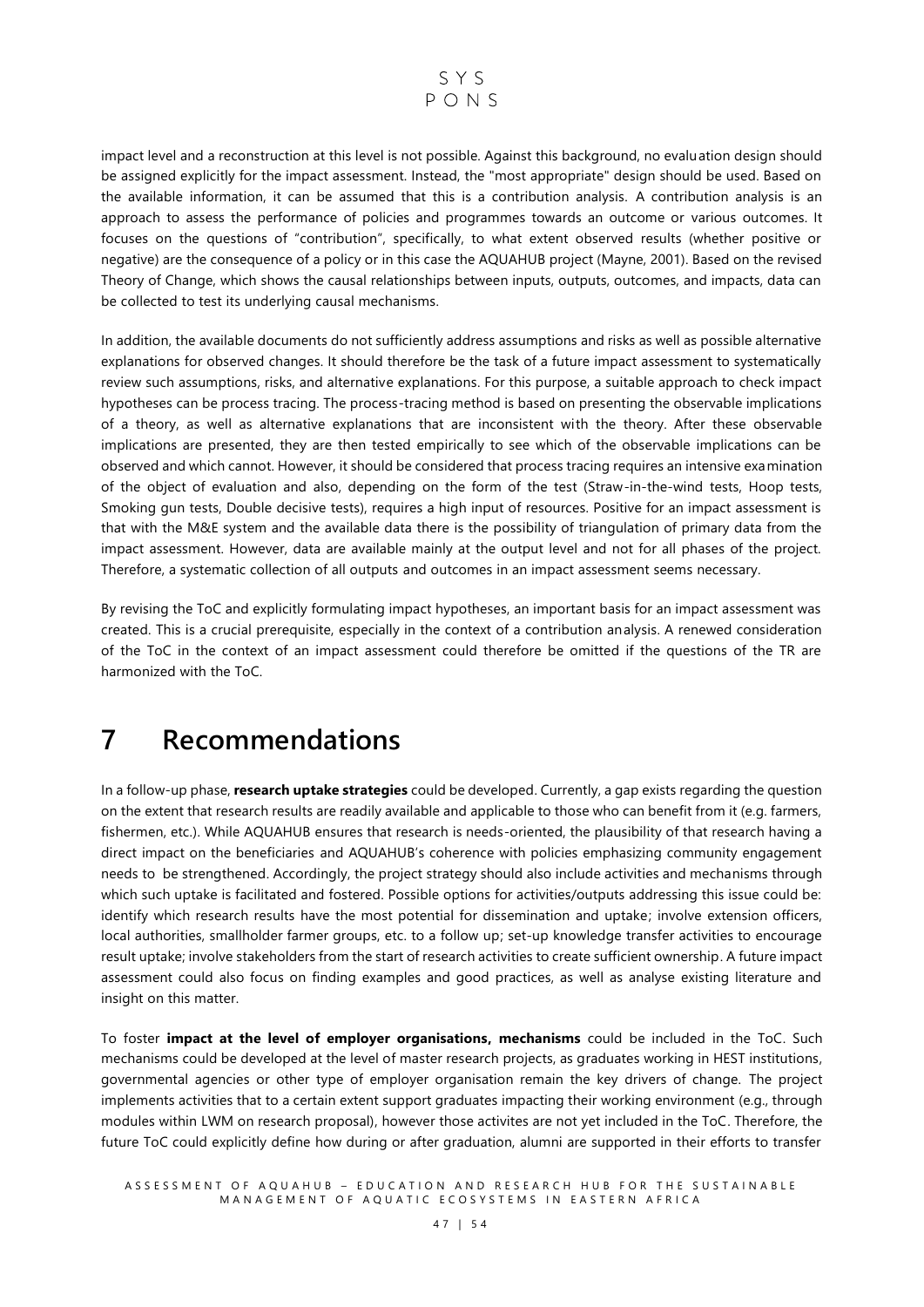#### SYS  $PONS$

knowledge, increase awareness, and enhance capabilities of their employer organisations. Further possible options for activities/outputs addressing this issue could be: include a "Personal Action Plan" in the curriculum to create the opportunity to transfer knowledge to a practical setting and help push change processes and specific research topics. Such a Personal Action Plan could be a project/course within the master programmes or a follow-up through which alumni and their employer apply to receive support from AQUAHUB (e.g., access to equipment, co-supervision on research projects, etc.).

Concerning the sustainability of the AQUAHUB project, **sustainability targets** could be developed oin the longterm, to promote the longevity of the project. While the analysis revealed that both master's programmes are being implemented successfully, the question of how to increase sustainability in the long term remains. The ToC of future project phases could explicitly define a sustainability target at outcome level. This would force all involved parties to design activities and outputs that contribute to the sustainability of programmes. Possible activities/outputs could be:

- − Design a (hypothetical) exit that addresses the question on how sustainability should be addressed at the financial and institutional levels. This exit could use the five capabilites model as a blueprint
- − Strategize about how to further increase third-party-funding for scholarships and research
- − Strategize about how to increase the number of self-funding student
- − Strategize about options to increase resource mobilisation of participating institutions .

Furthermore, current experiences on e-learning could be used to **digitize** certain programme components in a follow-up phase. During the COVID-19 Pandemic **e-learning components** were introduced, which – in a first assessment – were mostly assessed positively, even though the networking aspects and the exposure to different contexts was limited. The current experiences on e-learning could serve as a learning ground to expand digitization efforts within the master's programmes.

Similarly, **knowledge creation, transfer and awareness raising** could be further strengthened in a follow-up phase. Networking, outreach, and research activities are key components of AQUAHUB and are already used to create and disseminate knowledge, and to raise awareness on issues relevant to the sustainable management of aquatic ecosystems. Key outputs concerning networking and awareness raising exist, such as the web-based platform. Accordingly the future ToC should also include a specific outcome, such as outcome 6 of the revised ToC, and include a target on knowledge transfer, awareness building and – possibly - multiplication measures. Conducting a project-internal mapping exercise to centralise the existing knowledge on other interventions – both supporting and undermining AQUAHUB –, potential partners and other stakeholders could be used to strengthen AQUAHUB's network more strategically.

Finally, the planned **impact evaluation** based on the revised Terms of Reference should be used to test the revised Theory of Change and its underlying assumptions. It should focus in particular on those aspects of the ToC that have been identified as having limited plausability and should try to uncover good practices and possible ways of improving plausability. Given the results of the evaluability assessment and the review of the ToC, the impact evaluation should, in particular, employ a contribution analysis to attempt to validate the underlying causal mechanisms and a tracer study or case studies to assess the impact of graduates and of the link between skills development and organisational capacity.

## <span id="page-48-0"></span>**8 Annexes**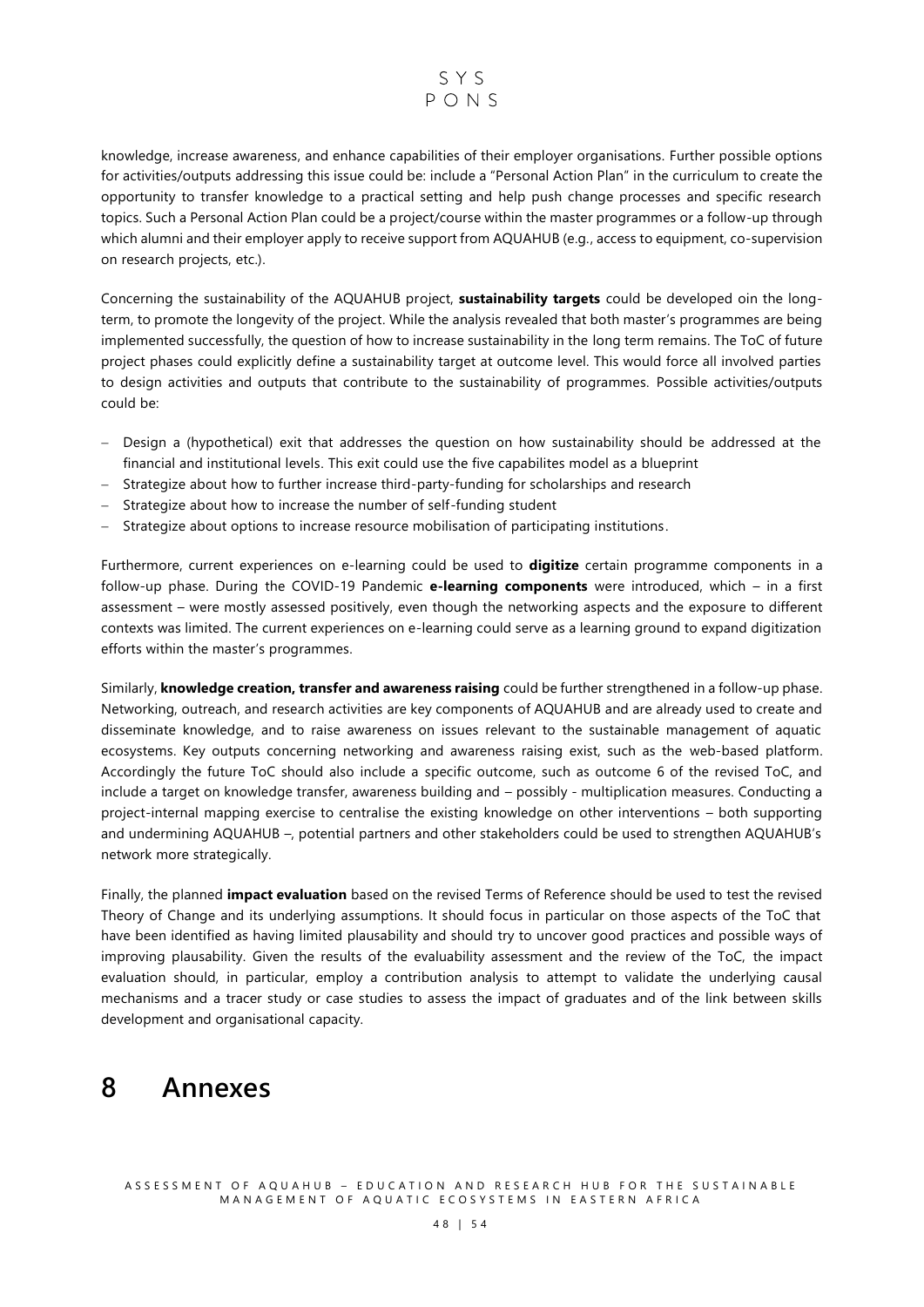#### **8.1 Consolidated ToC**

<span id="page-49-0"></span>

E A S T E R N A F R I C A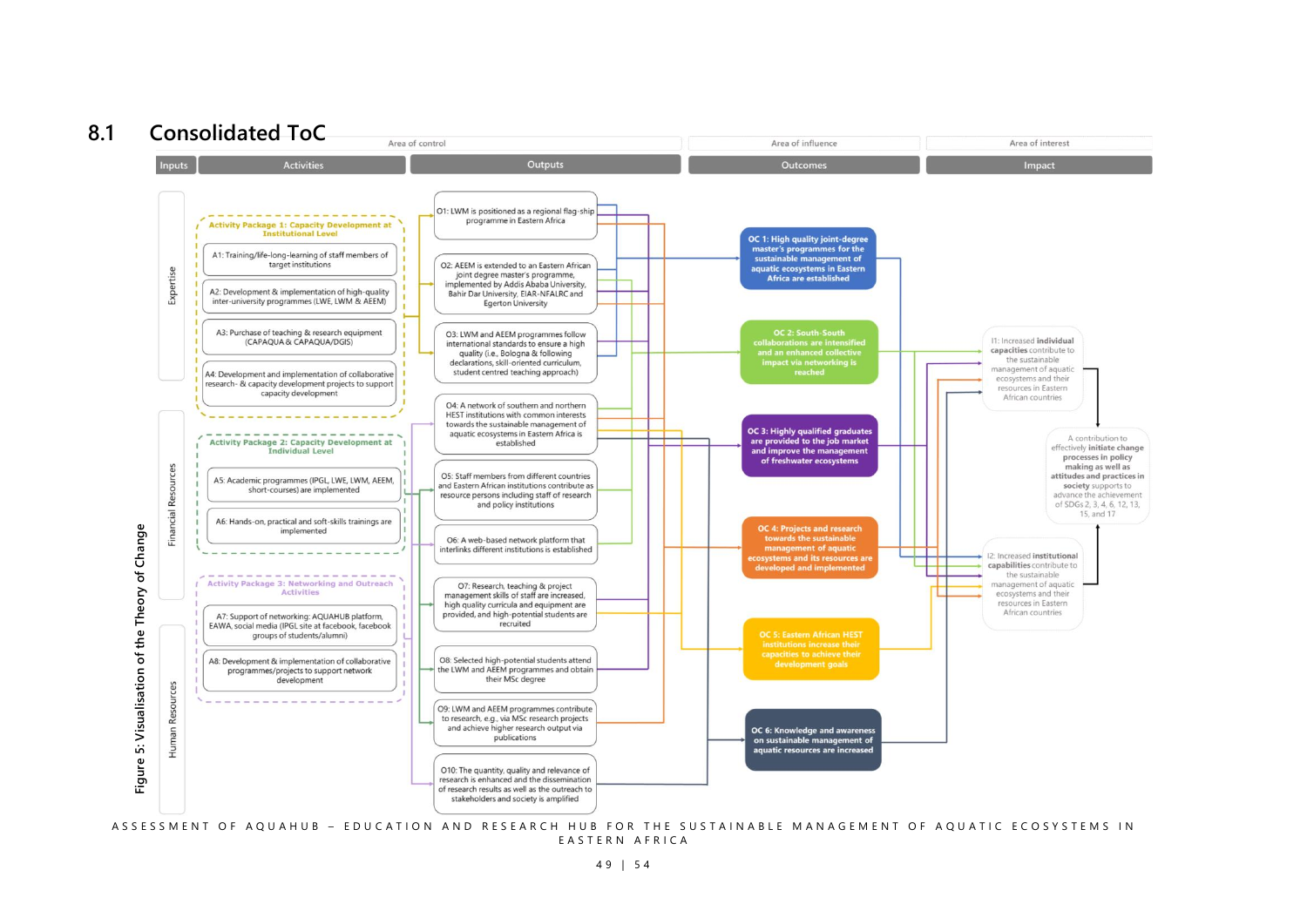### <span id="page-50-0"></span>**8.2 Revised ToR for the planned impact assessment assignment**

See separate document.

## <span id="page-50-1"></span>**8.3 Data Collected and Analysed**

**Table 8: Analysed Documents**

| <b>Type</b>                                        | <b>File Name</b>                                                                                                                                                                                                                                                                                                                                        |
|----------------------------------------------------|---------------------------------------------------------------------------------------------------------------------------------------------------------------------------------------------------------------------------------------------------------------------------------------------------------------------------------------------------------|
| <b>AQUAHUB Project</b><br>Proposal                 | AQUAHUB_2018_21_ProjectDocument_final                                                                                                                                                                                                                                                                                                                   |
| <b>AQUAHUB Logic</b><br>Framework                  | AQUAHUB_2018_21_Annexl_LogFrame_final                                                                                                                                                                                                                                                                                                                   |
| <b>AQUAHUB Budget</b>                              | Budget 0612-00-2018                                                                                                                                                                                                                                                                                                                                     |
| <b>AQUAHUB</b> annual<br>reports and<br>M&E System | 1_AQUAHUB_ProjectReport_July2019_per30June2019<br>2_Annexl_ProjectResultsStatus Matrix_per30June2019<br>3_Management_Response_Matrix_CEvalEvaluation_per30June2019<br>1_AQUAHUB_ProjectReport_per30_06_2020<br>2_AQUAHUB_Annexl_ProjectOutcomeStatus Matrix_per30_06_2020<br>3_AQUAHUB_AnnexII_Management_Response_Matrix_CEvalEvaluation_per30_06_2020 |
| <b>AQUAHUB Draft ToR</b>                           | Draft_ToR_ImpactAssessment_AQUAHUB<br>ToR_IA_AttachmentII_ToC                                                                                                                                                                                                                                                                                           |
| <b>CAPAQUA Project</b><br>Proposal                 | ProjectProposalDocument_CAPAQUA_2015_2018_final                                                                                                                                                                                                                                                                                                         |
| CAPAQUA Logic<br>Framework                         | CAPAQUA_LogFrame_2015_2018                                                                                                                                                                                                                                                                                                                              |
| CAPAQUA annual report                              | 1_CAPAQUA_ProjectReport_3Y_July2017_October2018<br>2_Annexl_ProjectResultStatusMatrix_CAPAQUA_31October2018<br>FinalReportCAPAQUA_StudentSatistics_2015_2018_final40PercentFemales                                                                                                                                                                      |
| CAPAQUA M&E System                                 | AnnexIV_MonitoringPlan_CAPAQUA_2015_2018                                                                                                                                                                                                                                                                                                                |
| <b>CAPAQUA Evaluation</b>                          | FinalReport_CAPAQUA Evaluation<br>ResultsForm_CAPAQUA II 2015-2018                                                                                                                                                                                                                                                                                      |
| <b>IPGL Evaluation</b>                             | IPGL_Evaluierung_2001_Zauner_Siebel                                                                                                                                                                                                                                                                                                                     |

A S S E S S M E N T O F A QUA H U B – E D U C A T I O N A N D R E S E A R C H H U B F O R T H E S U S T A I N A B L E M A N A G E M E N T O F A Q U A T I C E C O S Y S T E M S I N E A S T E R N A F R I C A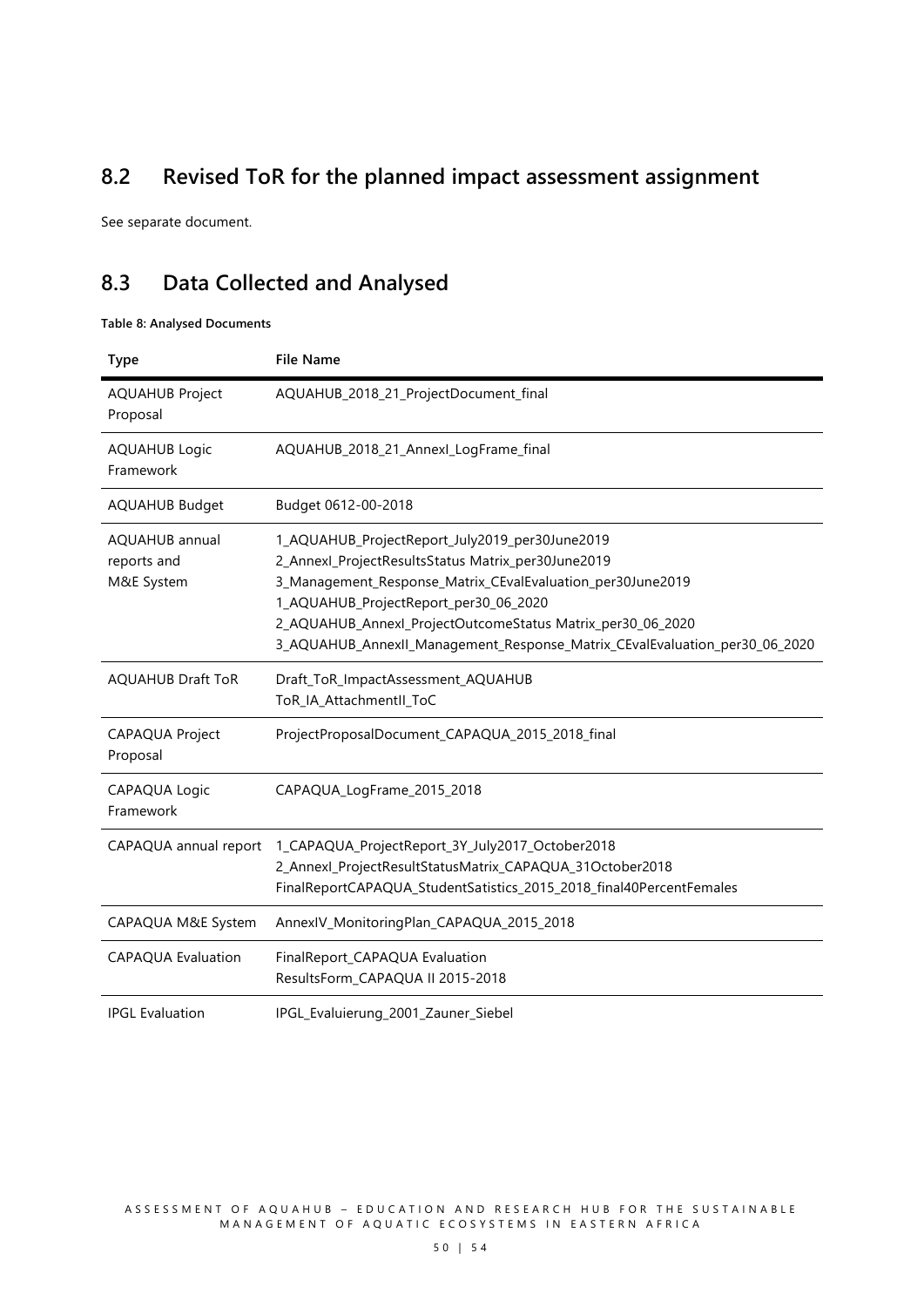### <span id="page-51-0"></span>**8.3.1 Table of Conducted Interviews & Focus Groups**

**Table 9: Conducted Interviews**

|                                                   | Kenya | <b>Ethiopia</b> | Uganda | <b>Total</b> |  |  |
|---------------------------------------------------|-------|-----------------|--------|--------------|--|--|
| <b>Project coordinators</b>                       |       |                 |        |              |  |  |
| <b>Faculty management</b>                         |       | 1               |        | 3            |  |  |
| Stakeholder institutions & relevant organisations | 3     | 3               | 3      | 9            |  |  |
| Lecturer focus group                              |       |                 |        | 3            |  |  |
| Alumni focus group                                |       |                 |        | 3            |  |  |
| <b>Austrian Institutions</b>                      |       |                 |        |              |  |  |
| <b>Austrian Development Agency</b>                |       |                 |        |              |  |  |
| <b>Ministry for Foreign Affairs</b>               |       |                 |        |              |  |  |
|                                                   |       | Total:          |        |              |  |  |

### <span id="page-51-1"></span>**8.3.2 List of Contacted Persons**

See separate document.

### <span id="page-51-2"></span>**8.3.3 Bibliography**

Austrian Development Agency (ADA). (2009). Higher Education and Scientific Cooperation Strategy. Vienna: ADA.

Baser, H. & Morgan, P. (2008). Study on Capacity, Change and Performance. Maastricht: European Centre for Development Policy Management.

Bo, A., Boeren, A., & Maltha, H. (2005). A changing landsscape. Making support to higher education and research in developing countries more effective. Background Paper. The Hague: Nuffic.

Boesen, N. & Therkildsen, O. (2005). A Results-Oriented Approach to Capacity Change. Copenhagen: Danida.

Clearing-House Mechanism of the Convention on Biological Diversity (CHM) (2019). Sixth National Report: Ethiopia. Retrieved from<https://chm.cbd.int/database/record?documentID=245702> (accessed on 25.08.2021).

Collins, C. S. (2011). Cross-Border Collaboration in the Service of Human Capacity Development. In R. Sakamoto, & D. W. Chapman, Cross-border Partnerships in Higher Education (pp. 248-263). London: Routledge.

Funnel, S. C. & Rogers, P. J. (2011). Purposeful Program Theory: Effective Use of Theories of Change and Logic Models. New Jersey: Jossey-Bass.

GEF (2021). Lake Victoria Environmental Management. Retrieved from: [https://www.thegef.org/project/lake](https://www.thegef.org/project/lake-victoria-environmental-management)[victoria-environmental-management](https://www.thegef.org/project/lake-victoria-environmental-management) (accessed on 25.08.2021).

Hopper, R. R. (2007). Building Capacity in Quality Assurance: The Challenge of Context. In S. Vincent-Lancrin, Crossborder Tertiary Education: A Way Towards Capacity Development (pp. 109-159). New York: OECD/The World Bank.

A S S E S S M E N T O F A Q U A H U B – E D U C A T I O N A N D R E S E A R C H H U B F OR THE SUSTAIN A BLE MANAGEMENT OF AQUATIC ECOSYSTEMS IN EASTERN AFRICA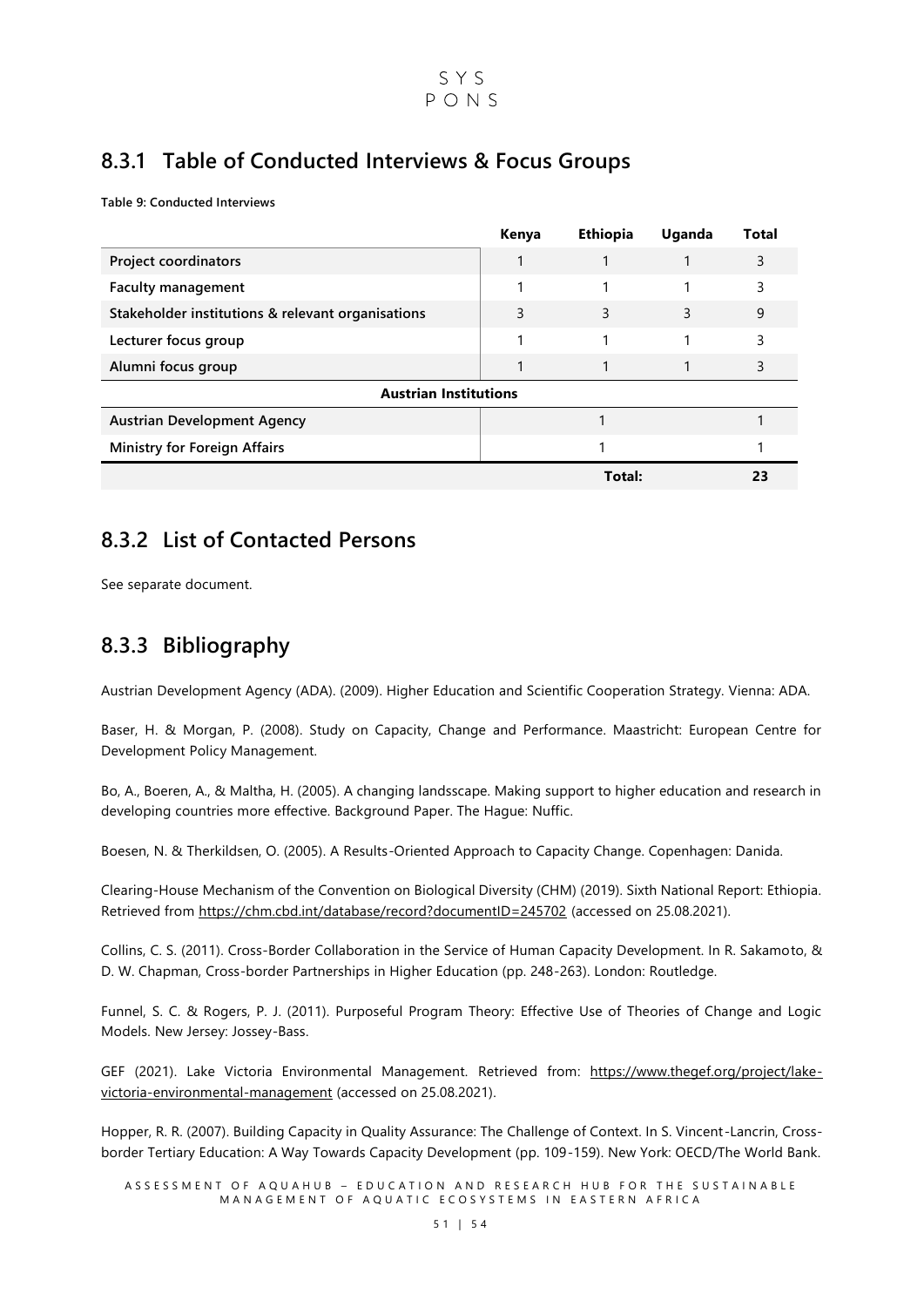Jacob, Klaus & Mangalagiu, Diana & King, Peter & Rodríguez-Labajos, Beatriz. (2019). Approach to Assessment of Policy Effectiveness.

King, K. (2009). Higher Education and International Cooperation: the role of academic collaboration in the developing world. In D. Stephens, Higher Education and International Capacity Building: twenty-five years of higher education links (pp. 33-49). Oxford: Symposium Books.

Mamo, A. , Abebe Mekuriaw, Frehiwot Woldehanna (2014). Ethiopia Country Study (Final Report). Retrieved from http://www.ifs.se/IFS/Documents/Publications/Ethiopia%20Country%20Study%20Report.pdf (accessed 25.08.2021).

Mayne, J. (2001). Addressing attribution through contribution analysis: using performance measures sensibly. Canadian Journal of Programme Evaluation, 16, 1-24.

Mizrahi, Y. (2014). Capacity Enhancement Indicators – Review of the Literature. Washington D.C.: The World Bank Institute.

Morgan, P. (2006). The Concept of Capacity. Maastricht: European Centre for Development Policy Management.

OECD. (2006). The Challenge of Capacity Development: Working towards good practice: The DAC-Guidelines. Paris: OECD.

OECD. (2008). Capacity development: Accra and beyond. Paris: OECD.

OECD-DAC (2010). Glossary of Key Terms in evaluation and Results Based Management. Paris: OECD.

Raetzell, L. (2012). Evaluation of NPT and NICHE. Berlin: Rambøll Management Consulting.

Raetzell, L. et al. (2018). Special Evaluation Office of the Belgian Development Cooperation / SEO (2018), Impact Evaluation of the Belgian University Development Cooperation. Lessons on the Evaluability of Institutional Partnerships and Scholarships, Federal Public Service Foreign Affairs, Foreign Trade and Development Cooperation, Brussel.

Republic of Uganda (2013). Uganda Vision. Retrieved from: [https://www.greengrowthknowledge.org/sites/default/files/downloads/policy](https://www.greengrowthknowledge.org/sites/default/files/downloads/policy-database/UGANDA%29%20Vision%202040.pdf)[database/UGANDA%29%20Vision%202040.pdf](https://www.greengrowthknowledge.org/sites/default/files/downloads/policy-database/UGANDA%29%20Vision%202040.pdf) (accessed on 25.08.2021).

Saint, William (2004). Higher Education in Ethiopia: The Vision and Its Challenges. Journal of Higher Education in Africa / Revue de l'enseignement supérieur en Afrique, 2(3).

Stephans, D. (2009). Introduction and Overview. Twenty-Five Years of Higher Education and International Capacity-Building Partnerships. In D. Stephens, Higher Education and International Capacity Building: 25 years of higher education links (pp. 15-32). Oxford: Symposium Books.

Ubels, J., Acquaye-Baddoo, N. & Fowler, A. (2010). Capacity Development in Practice. London/Washington: Earthscan.

UNDP. (2006). Capacity Development. Practical Note. London: UNDP.

#### A S S E S S M E N T O F A Q U A H U B – E D U C A T I O N A N D R E S E A R C H H U B F OR THE SUSTAIN A BLE MANAGEMENT OF AQUATIC ECOSYSTEMS IN EASTERN AFRICA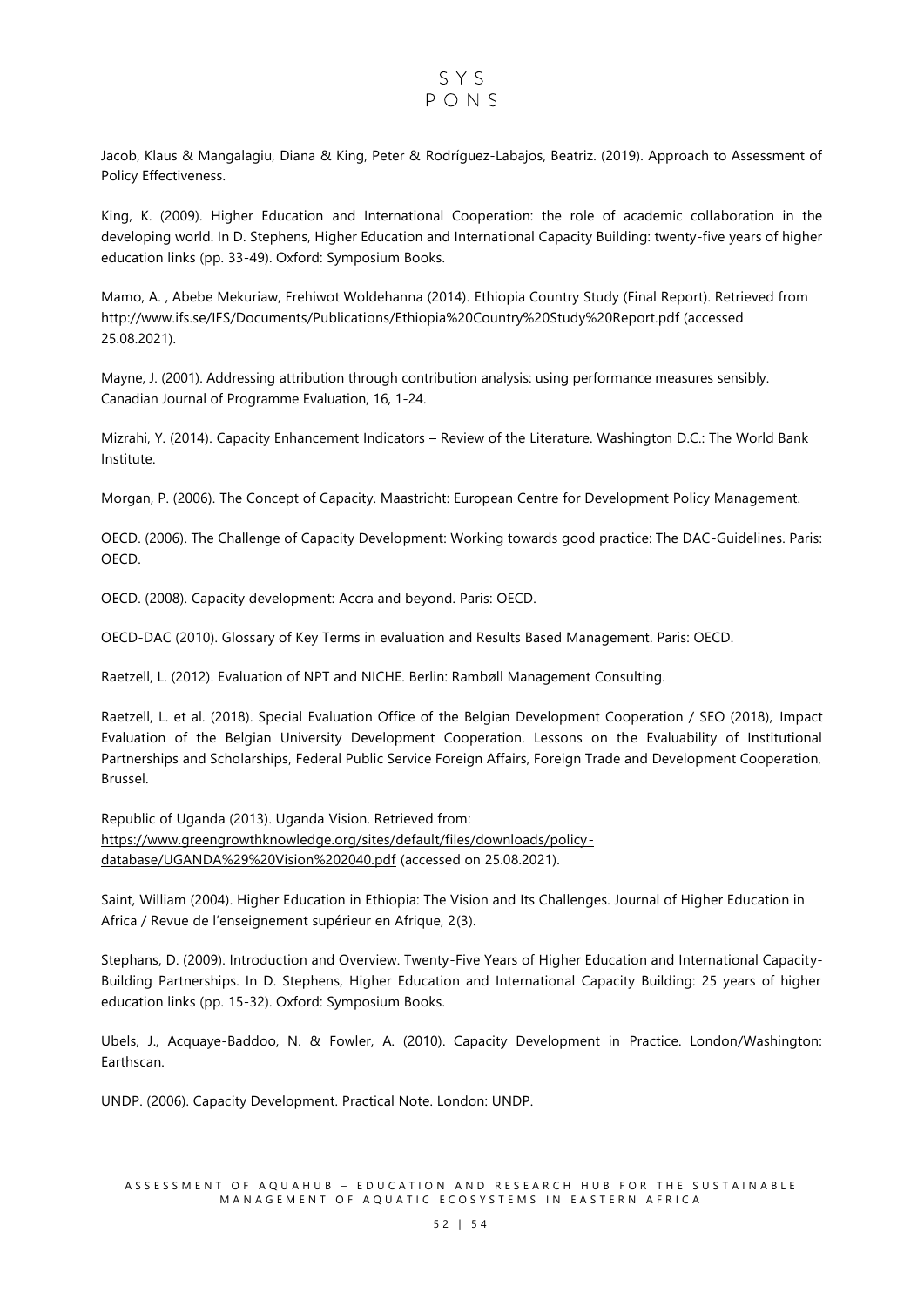#### SYS  $PONS$

Vincent-Lancrin, S. (2007). Developing Capacity through Cross-Border Tertiary Education. In OECD/The World Bank, Cross-Border Tertiary Education: A way Towards Capacity Development (pp. 47-108).

Walters, H. (2007). Capacity Development, Institutional Change and Theory of Change: What do we mean and where are the linkages – A Conceptual background paper. Wageningen: Wageningen Universiteit.

World Bank (2020). Program Information Documents (PID): Additional Financing to GEQIP-E. Retrieved from: [https://documents1.worldbank.org/curated/en/642361596726270579/pdf/Appraisal-Stage-Program-Information-](https://documents1.worldbank.org/curated/en/642361596726270579/pdf/Appraisal-Stage-Program-Information-Document-PID-Additional-Financing-to-GEQIP-E-P170943.pdf)[Document-PID-Additional-Financing-to-GEQIP-E-P170943.pdf](https://documents1.worldbank.org/curated/en/642361596726270579/pdf/Appraisal-Stage-Program-Information-Document-PID-Additional-Financing-to-GEQIP-E-P170943.pdf) (accessed on 25.08.2021)

World Bank (2021). From crisis to green, resilient growth: Investing in sustainable land management and climate smart agriculture. Uganda Economic Update, 17<sup>th</sup> Edition. Retrieved from [https://www.ldpg.or.ug/wp](https://www.ldpg.or.ug/wp-content/uploads/2021/06/UEU17-PPT-1.pdf)[content/uploads/2021/06/UEU17-PPT-1.pdf](https://www.ldpg.or.ug/wp-content/uploads/2021/06/UEU17-PPT-1.pdf) (accessed on 25.08.2021).

Yizengaw, Teshome (2005). Policy Development in Higher Education in Ethiopia and the Role of Donors and Development Partners. Retrieved from

http://www.international.ac.uk/media/3948/policy%20development%20in%20higher%20education%20in%20ethio pia.pdf (accessed on 05.01.2018).

Young, J., & Kannemeyer, N. (2001). Building Capacity in Southern Research: A Study to Map Existing initiatives. London: Overseas Development Institute /DFID.

### <span id="page-53-0"></span>**8.4 Assessment Grid**

See separate document.

### <span id="page-53-1"></span>**8.5 Evaluability Assessment**

See separate document.

### <span id="page-53-2"></span>**8.6 IPEA**

See separate document.